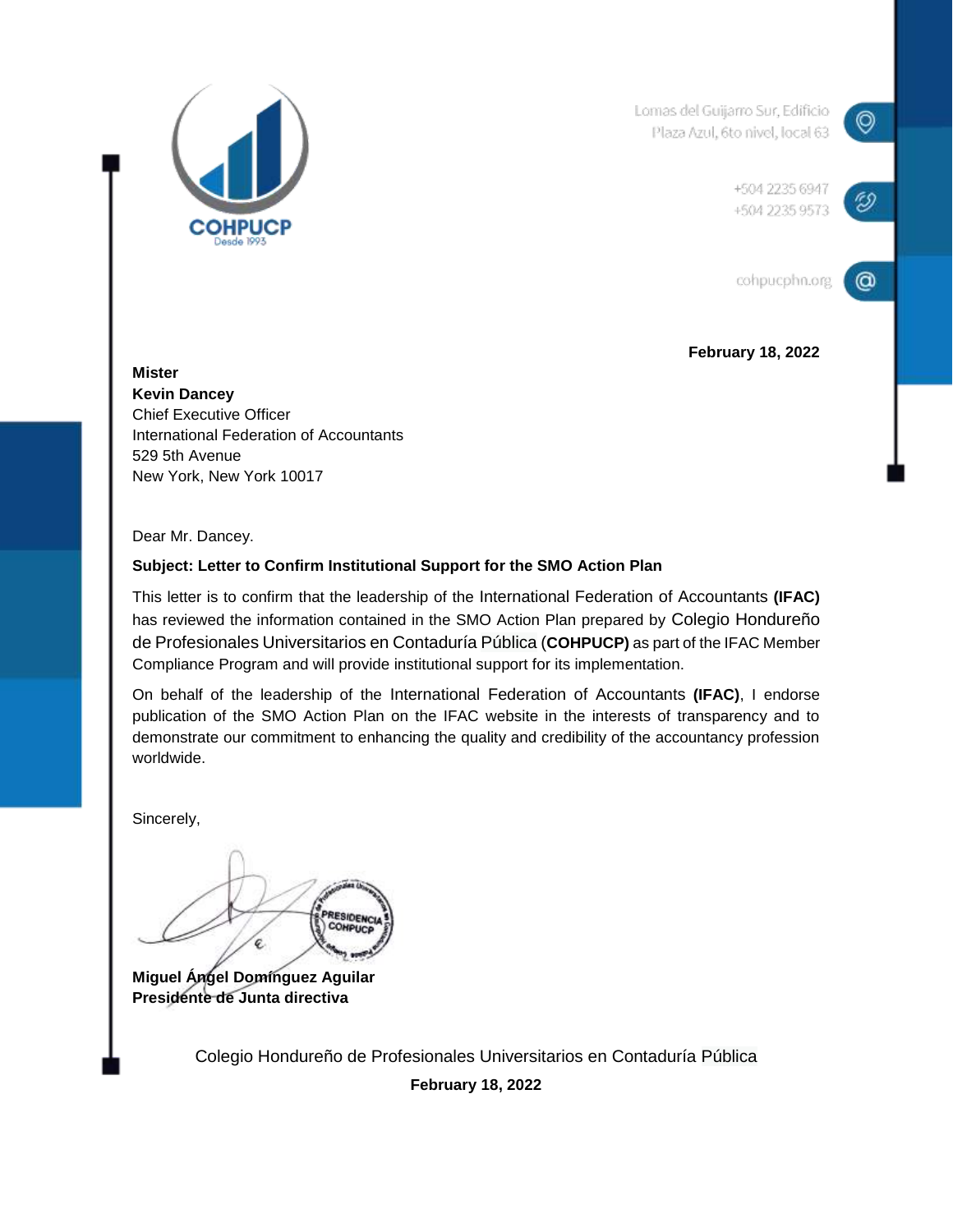#### <span id="page-1-1"></span><span id="page-1-0"></span>**BACKGROUND NOTE ON ACTION PLANS**

SMO Action Plans are developed by IFAC Members and Associates to demonstrate fulfillment of IFAC Statements of Membership Obligations (SMOs). SMOs require IFAC Members and Associates to support the adoption<sup>[1](#page-1-0)</sup> and implementation<sup>[2](#page-1-1)</sup> of international standards and other pronouncements issued by independent standard-setting boards under the auspices of IFAC as well as by the International Accounting Standards Board (IASB); and to establish a Quality Assurance (QA) review and Investigation and Disciplinary (I&D) systems.

IFAC Members and Associates conduct a self-assessment against the requirements of SMOs and identify areas where improvements are needed. Based on the results of the assessment, Members and Associates develop an SMO Action Plan to (a) demonstrate how they fulfill the requirements of the SMOs and (b) where some requirements are not yet addressed, to present plans towards their fulfillment.

SMO Action Plans are designed to be ever-green documents that provide a comprehensive description of the accountancy profession and its legislative and regulatory environment in the jurisdiction as well as the actions undertaken by IFAC Members or Associates to support adoption and implementation of international standards and best practices.

Regular updates of the SMO Action Plans are required as part of the IFAC Member Compliance Program.

#### **Use of Information**

Please refer to the *[Disclaimer](http://www.ifac.org/about-ifac/membership/members/disclaimer)* published on the Compliance Program website.

#### **ACTION PLAN**

| <b>IFAC Associate:</b>             | Colegio Hondureño de Profesionales Universitarios en Contaduría Pública (COHPUCP) |
|------------------------------------|-----------------------------------------------------------------------------------|
| <b>Approved by Governing Body:</b> | Board of Directors                                                                |
| <b>Original Publish Date:</b>      | November 2019                                                                     |
| Last Updated:                      | February 2022                                                                     |
| <b>Next Update:</b>                | February 2025                                                                     |

Adoption is concerned with the decision that international standards are appropriate for use in specific national financial reporting environments and with the actions necessary to effect those decisions, including incorporation into national requirements or requiring the use of international standards through law. Adoption may include a process to review draft international standards, translation, public exposure of proposed standards, approval, incorporation into national requirements as necessary, and promulgation of final standards, and, where applicable, a convergence process to eliminate or minimize differences between international and national standards.

<sup>&</sup>lt;sup>2</sup> Implementation may include a process to build awareness of the adopted standards, provide relevant education and training, develop or disseminate implementation guidance and any other activities that promote proper understanding and use of the standards in practice.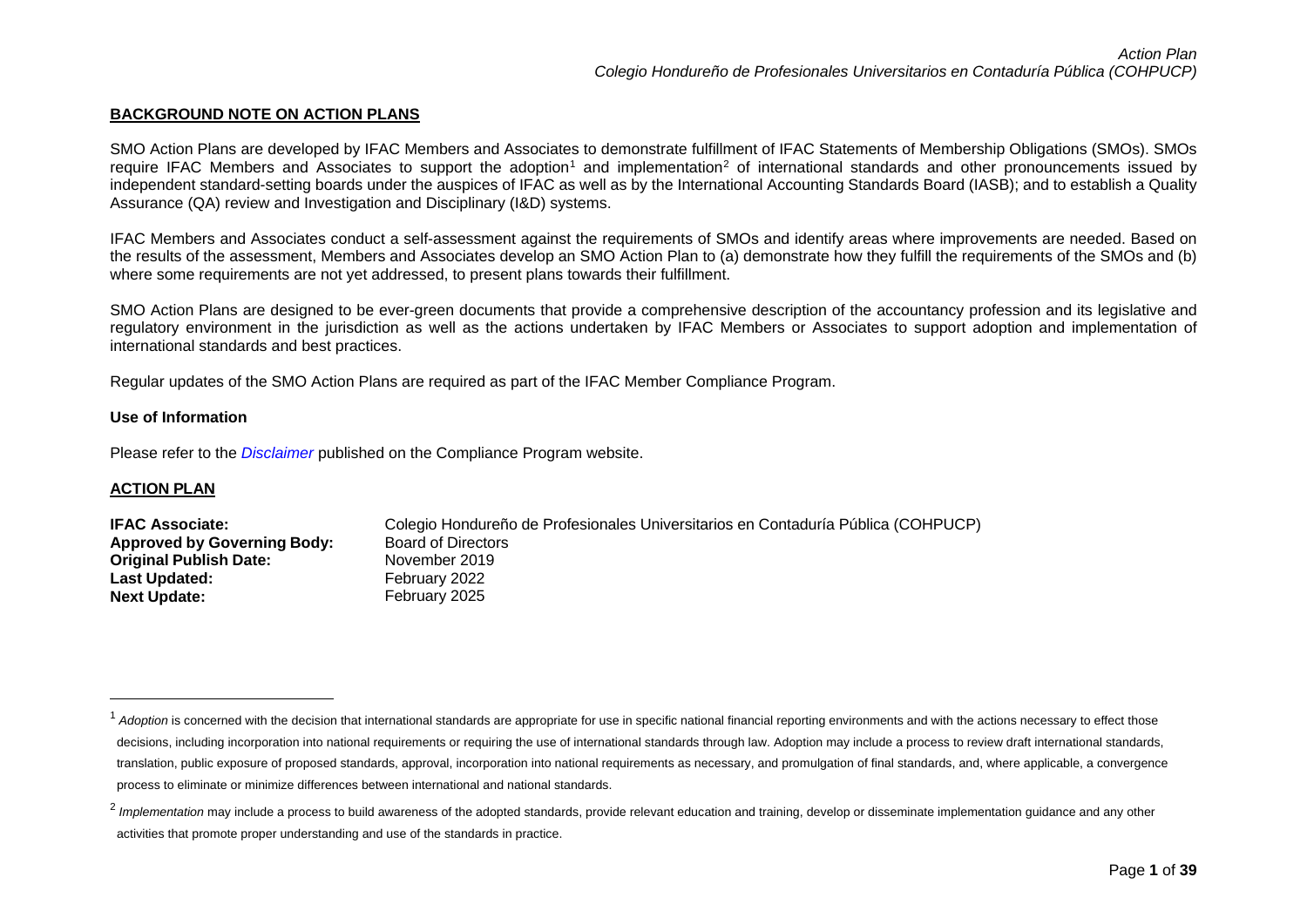# **GLOSSARY**

| <b>COHPUCP</b> | Honduran Association of University Professionals in Accounting and Finance                                                   |
|----------------|------------------------------------------------------------------------------------------------------------------------------|
| <b>CGRH</b>    | Comptroller General of the Republic of Honduras                                                                              |
| <b>JUNTEC</b>  | Technical Accounting Standards Board and Audit                                                                               |
| <b>IFAC</b>    | International Federation of Accountants                                                                                      |
| <b>BID</b>     | Interamerican Development Bank                                                                                               |
| <b>BM</b>      | World Bank                                                                                                                   |
| <b>SUN</b>     | <b>Statements of Membership Obligations</b>                                                                                  |
| <b>IAASB</b>   | International Auditing and Assurance Standards Board / Council of International Standards on Auditing and Assurance          |
| <b>IAESB</b>   | International Accounting Education Standards Board / the International Accounting Education Standards                        |
| <b>IASB</b>    | International Accounting Standards Board /                                                                                   |
| <b>IES</b>     | <b>International Education Standards</b>                                                                                     |
| <b>IESBA</b>   | International Ethics Standards Board for Accountants / Standards Board International Ethics for Accountants                  |
| <b>IFRS</b>    | International Financial Reporting Standards                                                                                  |
| <b>IPSAS</b>   | International Public Sector Accounting Standards / International Accounting Standards for the Public Sector                  |
| <b>IPSASB</b>  | International Public Sector Accounting Standards Board / Council of International Accounting Standards for the Public Sector |
| <b>SMEs</b>    | <b>Small and Medium-sized Entities</b>                                                                                       |
| QA             | <b>Quality Assurance System</b>                                                                                              |
| <b>ROSC</b>    | Report on Observance of Standards and Codes                                                                                  |
|                | DRAFT IDB / COHPUCPATN / MT 8802-HO "Adoption of International Financial Reporting Standards and Audit"                      |
| <b>FIRST</b>   | Initiative Project ID # 7100. Un Way to Strengthen Accounting and Auditing in Honduras World Bank                            |
| <b>SME</b>     | Small and Medium Enterprise                                                                                                  |
| <b>SAINT</b>   | <b>Statements of Membership Obligations</b>                                                                                  |
| TdH            | Court of Honor                                                                                                               |
| <b>SEFIN</b>   | Secretary of Finance                                                                                                         |
| HE             | Revenue Management Service                                                                                                   |
| <b>NIA</b>     | <b>International Auditing Standards</b>                                                                                      |
| <b>NIF</b>     | <b>International Education Standards</b>                                                                                     |
| <b>IFRS</b>    | International Financial Reporting Standards                                                                                  |
| <b>PAC</b>     | <b>Program Quality Assurance</b>                                                                                             |
| <b>GLENIF</b>  | Latin American group Issuers Financial Reporting Standards                                                                   |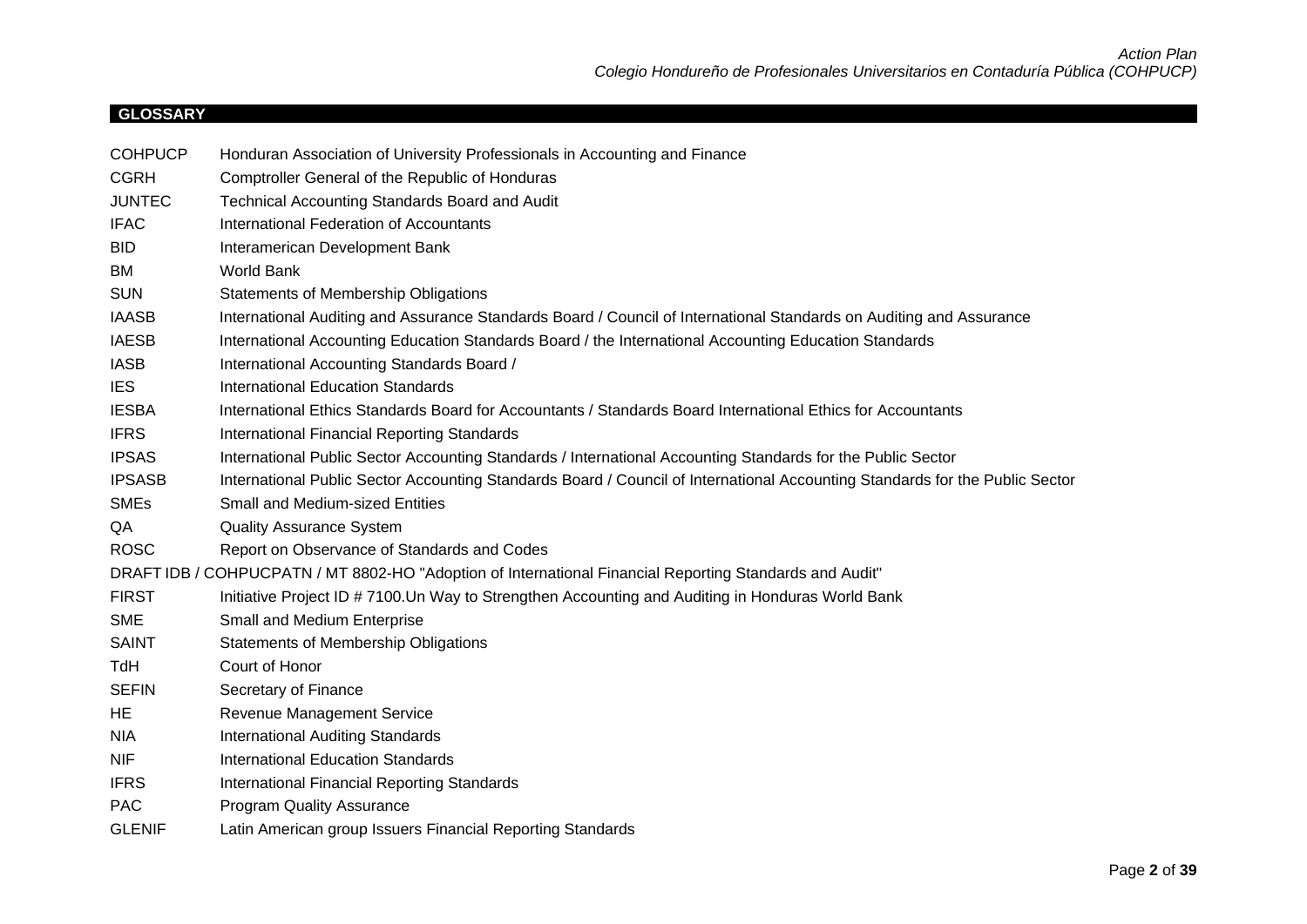**Action Plan Subject:** General description Organization, Environment and Goals of the Action Plan **Action Plan Objective:** Describe Regulatory and Standard-Setting Framework, Governance, Challenges and Key Success Factors

# **General Background / General Background**

Under Decree No. 19-93 of 12 March 1993 adopted by the Sovereign National Congress of Honduras and published in the Official Journal "La Gaceta" on Friday, May 14, 1993, the legal status is granted to the Honduran College of University Professionals in Public Accounting "COHPUCP" which today has led major changes in the exercise of the profession, approving various regulations related directly to the development of the School of Accounting and Finance. Everything related can be found on the website of the College[: www.cohpucp.com.](http://www.cohpucp.com/)

COHPUCP is composed of professionals graduated from the School of Accounting and Finance of the National Autonomous University of Honduras "UNAH" and private universities, formed under a structured curriculum in areas related to the profession considering the public sphere and private. The curricula of the career of Accounting and Finance of private universities are reviewed and approved by the Department of Accounting of the Faculty of Economics of the National Autonomous University of Honduras "UNAH" and approved by the Directorate of Higher Education National Autonomous University of Honduras "UNAH"

In the early exercise of the profession in Honduras prevailed as accounting basis the Generally Accepted Accounting Principles issued by the FASB in the United States, which became known as US GAAP for its acronym in English, and were adopted in COHPUCP professional practice at university level. It is relevant to mention the requirements to practice accountancy profession possess university level are validated by the UNAH college degree and be registered in the COHPUCP.

COHPUCP on May 26, 1996, adopted the International Accounting Standards and Auditing Standards (NIC's and NIA's) issued by the International Accounting Standards Committee (IASC) and the International Committee of Audit Practice (IAPC), published in the Official Gazette # 29336 dated 24 November 2000, required for all nurses in the exercise of professional practice in that period members.

But it was not until 16 February 2005 by Decree 189-2004 that the Government of the Republic through the Ministry of Finance (MOF) issued the Law on Accounting and Auditing Standards in order to establish the necessary regulatory framework for the adoption and implementation of International Financial Reporting Standards (NIIF's) and International Standards on Auditing (NIA's); creating the same, the Rector of the System Authority with training and competition the Technical Board ACCOUNTING STANDARDS AND AUDIT "JUNTEC" as being of technical and specialized legal entity with its own assets, in order to ensure effective compliance the provisions of this Act.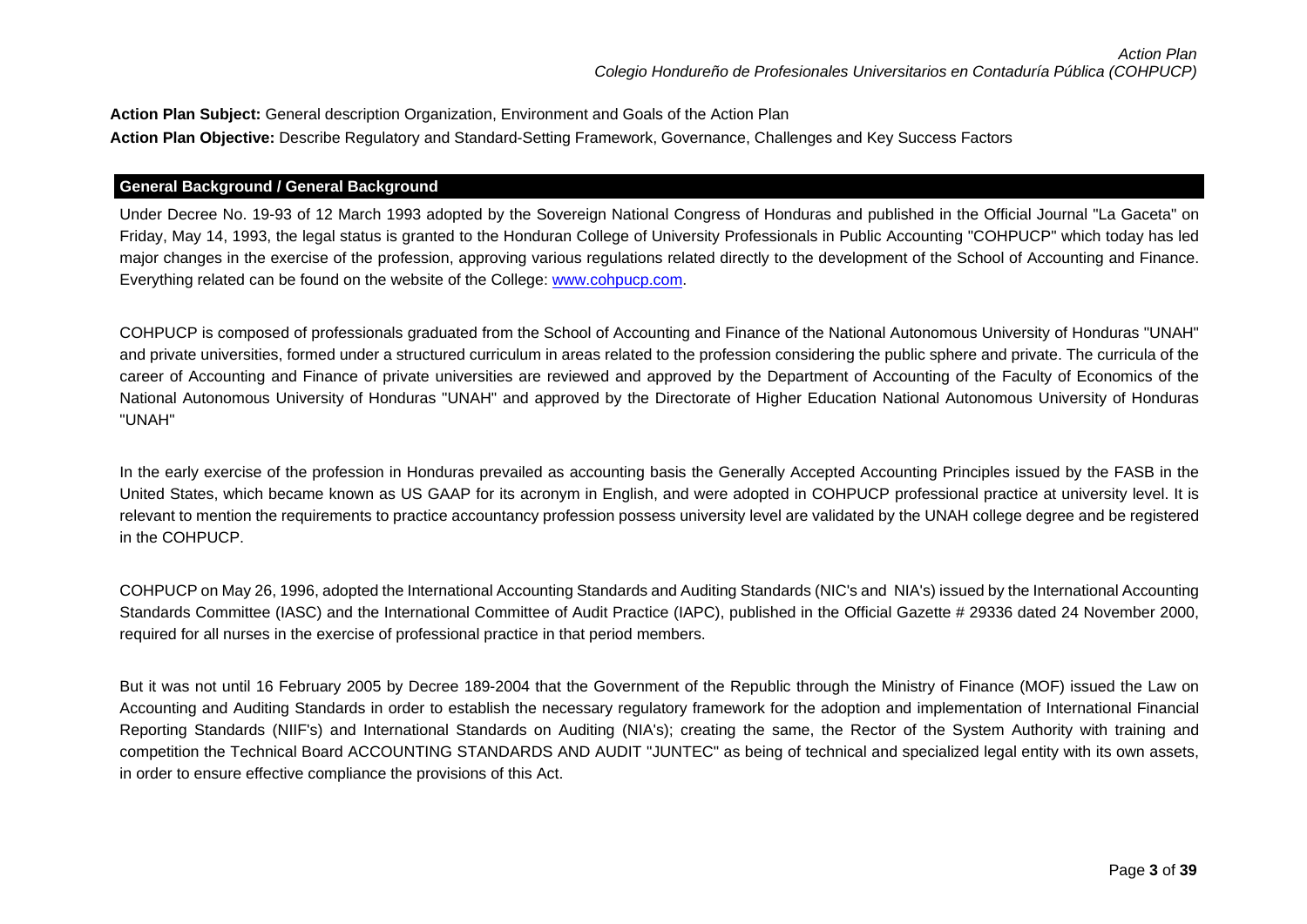In Honduras, there is no comprehensive system for reviewing Quality Assurance Audit of Financial Statements, as well, that a higher body to monitor and ensure quality control. However, JUNTEC established in 2020 the legal obligation through the PAOs of Honduras, the adoption of QAI.

In fact, COHPUCP and Colegio de Peritos Mercantiles are working to create the National Coordination of PAOS as indicated by AIC and have begun again communication with the College of Puerto Rico to continue with the quality control project.

The COHPUCP assembly of December 2020 approved the quality control. Currently COHPUCP in conjunction with the Colegio de Peritos Mercantiles with support of JUNTEC.

**Regulatory Framework and Standard Setting / regulatory framework and governance** 

Notwithstanding the general background described in the Law on Compulsory Professional according to Decree No. 73 of the National Congress and published in the Official Gazette on June 6, 1962, in its Article 5, 12 and 13 includes a Court of Honor, which is the organ responsible for hearing College professional conduct of Members under the Code of Ethics and the Law Admitted, must issue the appropriate sanctions.

Failures that dictate the Court of Honor will be applied by the Board or by the General Assembly according to the seriousness of the case; the Court of Honor operates independently of the Board and is elected by the General Assembly.

The framework regulating the accounting profession in Honduras is governed by the Law of Professional Compulsory mentioned in the preceding paragraph and the Organic Law and its regulation "COHPUCP" and provided by the country's laws that apply.

According to Article 27 of the Organic Law of the Honduran College of University Professionals in Public Accounting

You shall have the following bodies:

- a) The General Assembly;
- b) Board;
- c) The Court of Honor; and,
- d) The Special Commissions that the General Assembly and the Board designees.

**Challenges and Key Success Factors / Challenges and key success factors**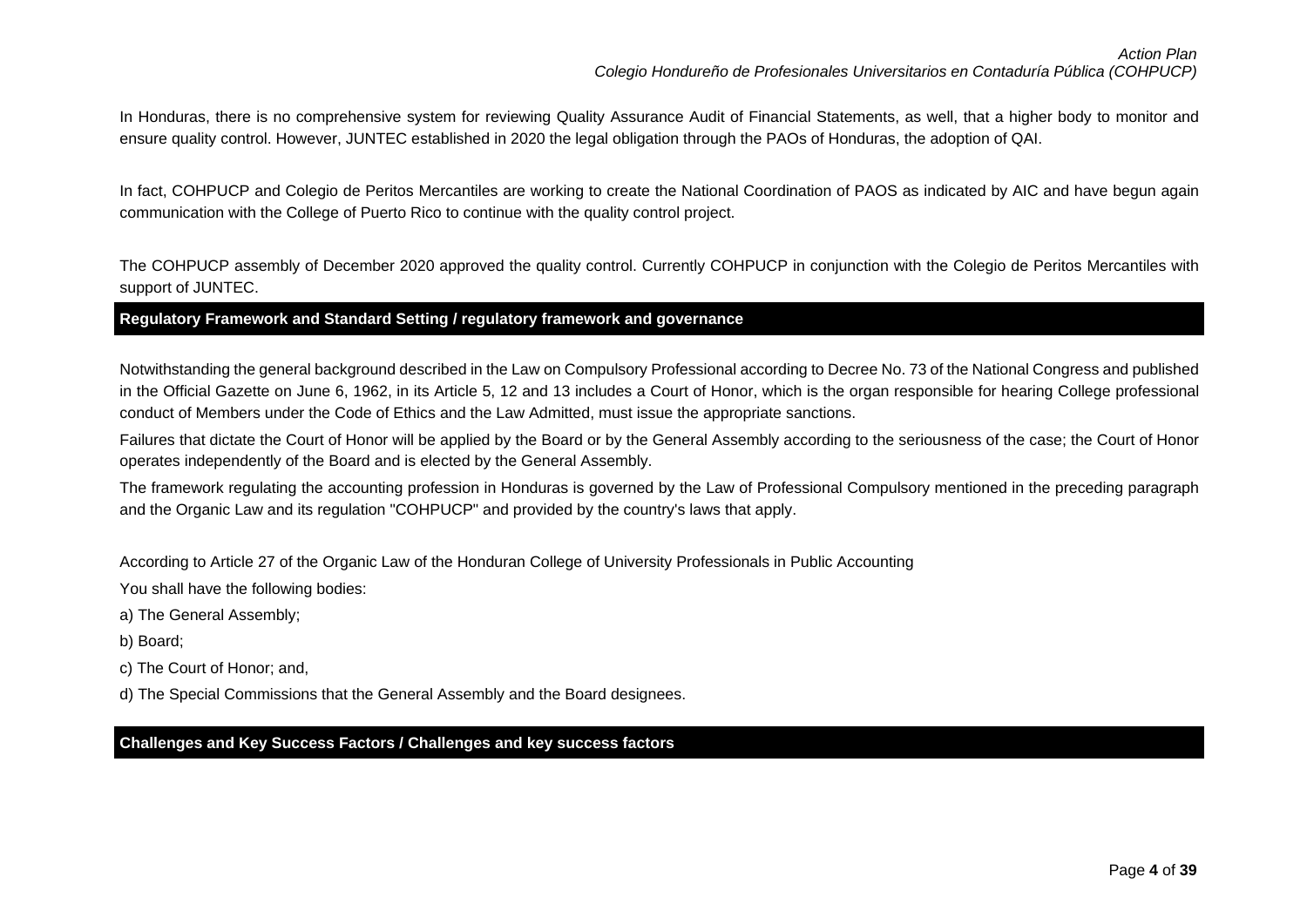- As the main factor of success COHPUCP in the period August 2005 to August 2010, the project was implemented IDB / COHPUCP ATN / MT 8802-HO "Adoption of International Financial Reporting Standards and Audit "coordinated by the executing unit COHPUCP as finishing two of the three objectives of the project are: a) Adoption of International Financial Reporting Standards in the Country y b) Adoption of International Standards on Auditing
- In April 2015, 4 premises were purchased, located on the 6th level Condo Building Plaza Azul in the Lomas de Guijarro Sur, these are used for administrative offices and for the development of ongoing training program for members.
- In May 2017 and part of 2018, the draft reform of the Organic Law of COHPUCP was performed in order to update it according to the International and International professional standards of the accounting profession in Honduras.
- Preparation of a draft tariff for the accounting profession, this is under review and approval. In 2019, an extraordinary assembly approved the minimum fee for professionals registered to COHPUCP.
- Increase life insurance for the members.
- In September 2019, participation in the national reality through the national forum of convergence (fonac).
- In September 2019, the workshop on the implementation of a quality system for small and medium-sized firms and independent professionals was developed with AIC, College of Mercantile Experts and JUNTEC.
- In 2019 COHPUCP was readmitted in AIC.
- In November 2019 COHPUCP was registered as an associate in IFAC.
- In December 2020, In November 2020 COHPUCP is part of the recently created Association of Professional Colleges of Accountants of Central America and Panama.

## **Priorities for 2021-2023 / Priorities for 2021-2023**

- Implement the first strategic plan 2021 2024.
- Establishing a real commitment of union members, and update the action plan to be members of the IFAC.
- Establish the strategic plan.
- Begin the implementation of Quality Control (COHPUCP y COLEGIO DE PERITOS MERCANTILES DE HONDURAS).
- Professional certification.
- Regulate the social security benefits of members.
- Submit to the National Congress of the Republic the Reform of the Organic Law and the Minimum Tariff of the Professionals unionized to the COHPUCP.
- Establish the educational platform for compliance with the minimum mandatory training hours.
- Establish the National Coordination of Professional Organizations of Honduras.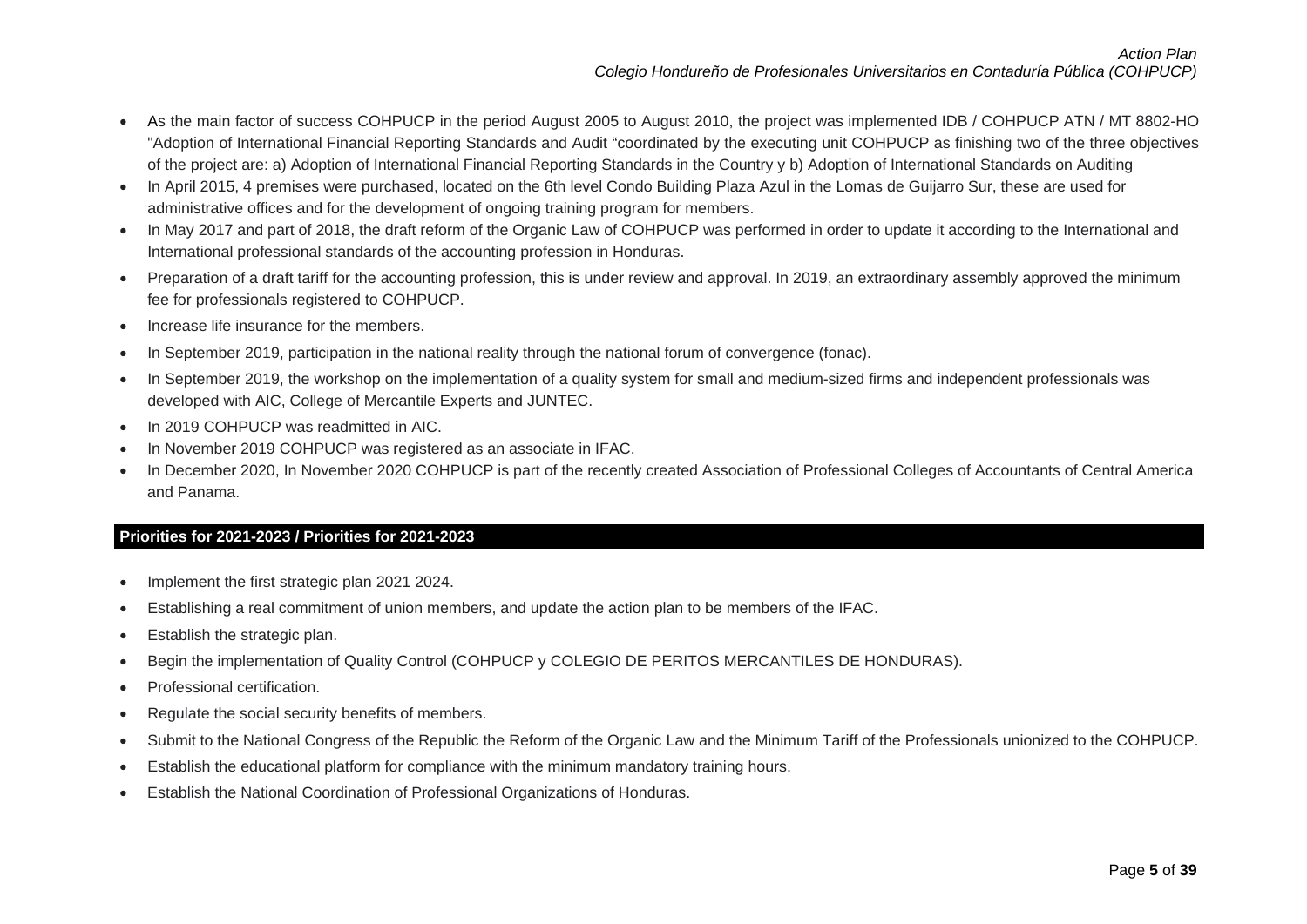# **Projects / Projects**

Based on the observations of ROSC and project implementation IDB / COHPUCP ATN / MT 8802-HO "Adoption of International Financial Reporting Standards" in 2011 Report FIRST is done with the purpose to recommend "One way to strengthen the Accounting and Auditing" in Honduras funded by World Bank and conducted by the firm Audit Price Waterhouse-Cooper of Argentina. In parallel with the above, the United States Department of the Treasury has funded more than three (3) years, Consultants Accounting Standards for the Public Sector, supporting the implementation of the NIC-SP in Honduras.

During 2015 the IDB financed the presence of the Consultant Nationality Argentina, Dr. Carmen Paladino Public Accountant for the preparation of a Conceptual Framework, prepared for the implementation of International Accounting Standards for the Public Sector. COHPUCP's role in relation to paragraphs described above, integrates with one or two representatives of the interagency committee of the General Accounting Office of the Republic of Honduras CGRH for effective and participatory communication on the progress of this implementation. COHPUCP, Contaduría General de la República and JUNTEC have continued to support training for the implementation of IPSAS.

Training Program Continual COHPUCP: For the years 2016 to 2021, COHPUCP develops a continuous training plan for union members; including the following activities:

- FULL updates in IFRS and IFRS SMEs.
- Diploma in IFRS SMEs.
- Tax, systems audit, technology and others.

These ongoing activities are taught by the audit firms associated with the Association of Customs Firms.

| Update | <b>IFAC Action Plan</b>                          |               |  |
|--------|--------------------------------------------------|---------------|--|
| One.   | Evaluate progress against Action Plan activities | Semi-Annually |  |
| Two.   | <b>Update Action Plan</b>                        | Annually      |  |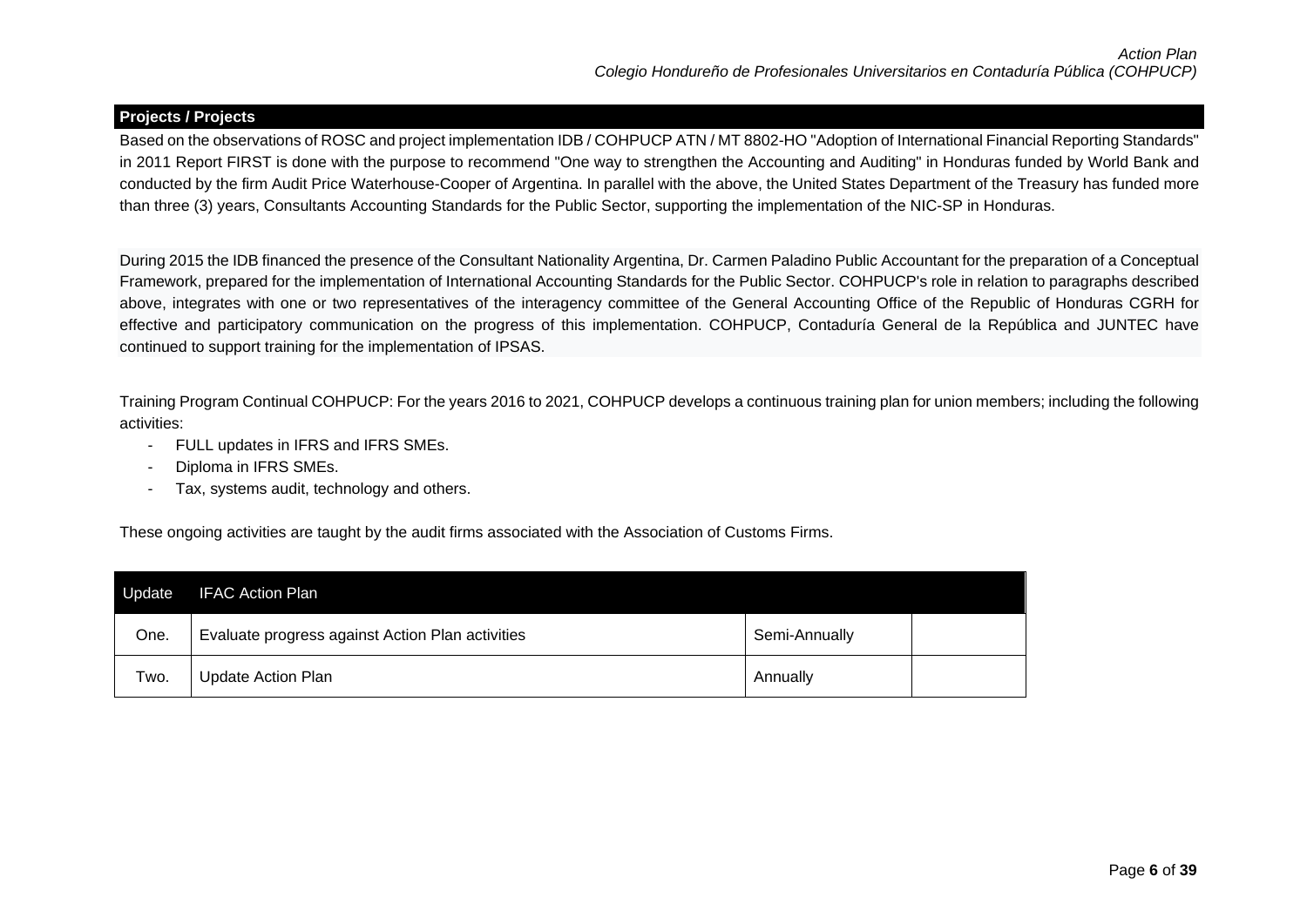| <b>Subject of the Action Plan:</b> | Quality assurance (DOM 1),            |
|------------------------------------|---------------------------------------|
| <b>Actions Plan:</b>               | Establish a Quality Assurance Program |

## Background:

On May 30, 2010 with a special contribution of the National Commission of Banking and Insurance (CNBS) to develop third component "Quality Control in the Application of Standards for all audit firms" the Services BID / Contract COHPUCP project ATN / MT 8802-HOand the Institute of Chartered Accountants of Puerto Rico, training was provided for more than 30 calendar days with an eminently practical and according to the Manual Quality Control previously developed by the Institute of Chartered Accountants of Puerto Rico approach, which was delivered in digital form each of the participants.

Additionally, COHPUCP, once the training subsequently joined the monitoring committee provisional in order to achieve the implementation of the program of quality control quality, however, at that time we did not get a positive response by the Association of Audit Firms, currently it has not been able to implement the system of quality control and audit firms does not exist

During the period in the years 2013 to 2014 COHPUCP, return to the issue and jointly with the Association of Audit Firms of Honduras (AFAH) attached to COHPUCP, I conduct training seminars on Quality Control directed Firms small and medium audit based on the guidelines of Quality Assurance Manual of the Institute of Chartered Accountants of Puerto Rico. However, this effort again did not get a positive response from the firms.

Later in the year 2017 COHPUCP and moved CPMCPH direct responsibility for this issue to Technical Standards Board Accounting and Auditing "JUNTEC" who repeated the process that had previously executed COHPUCP, without achieving any success. Besides the JUNTEC he made every effort to obtain financial resources from the state and to continue the estabecid by COHPUCP for Quality Assurance Audit Firms Program.

However, JUNTEC established in 2020 the legal obligation through the PAOs of Honduras, the adoption of QAI. In fact, El Colegio de Peritos Mercantiles and COHPUCP are working to create the National Coordination of PAOS as indicated by AIC and have begun again communication with the College of Puerto Rico to continue with the quality control project. The COHPUCP assembly of December 2020 approved the quality control. Currently COHPUCP in conjunction with the Colegio de Peritos Mercantiles.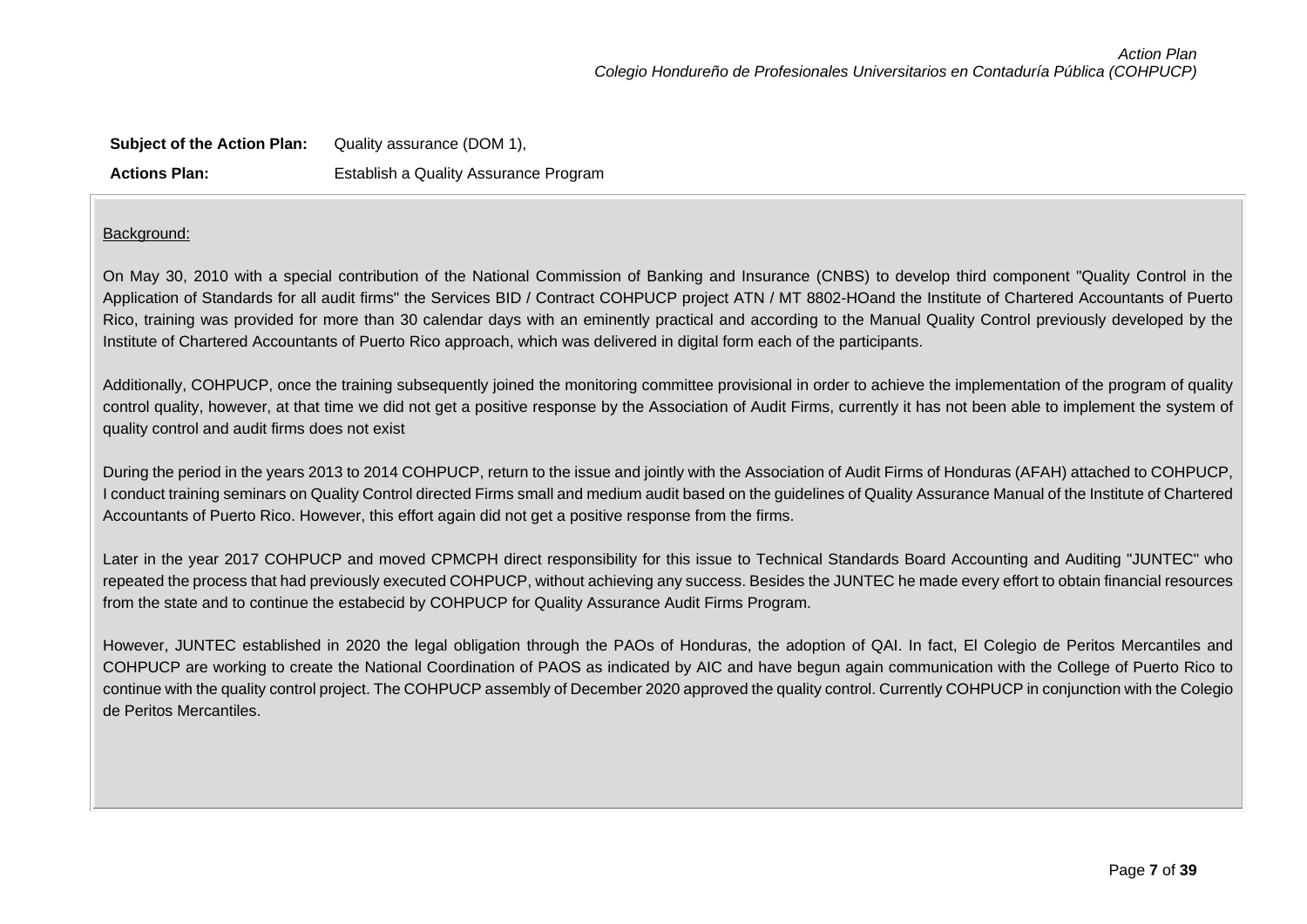|     | Initial steps to create a system of Quality Assurance Cash |                                                                                                                                                                                                                                                 |                        |                                                                                                        |                                                                                                                                |  |  |
|-----|------------------------------------------------------------|-------------------------------------------------------------------------------------------------------------------------------------------------------------------------------------------------------------------------------------------------|------------------------|--------------------------------------------------------------------------------------------------------|--------------------------------------------------------------------------------------------------------------------------------|--|--|
| No. | Start date                                                 | Actions                                                                                                                                                                                                                                         | <b>End Date</b>        | Responsibility                                                                                         | Resources                                                                                                                      |  |  |
| 1.  | Activity<br>Keep going                                     | JUNTEC request a definitive answer as to its<br>institutional<br>position<br>regarding<br>the<br>implementation of the standard ISQC1.                                                                                                          | Activity<br>Keep going | <b>COHPUCP</b><br><b>JUNTEC</b><br>$\overline{a}$<br><b>CPMCPH</b>                                     | <b>COHPUCP</b><br>$\mathbf{r}$<br><b>CPMCPH</b><br>- AFA                                                                       |  |  |
| 2.  | Activity<br>Keep going                                     | Make joint meeting between JUNTEC,<br>COHPUCP, AFAH and CPMCPH to define the<br>coordinated actions for the implementation of<br>Quality Control.                                                                                               | February<br>Keep going | <b>COHPUCP</b><br>$\sim$<br>AFAH<br>$\blacksquare$<br><b>CPMCPH</b><br>$\blacksquare$<br><b>JUNTEC</b> | <b>COHPUCP</b><br><b>CPMCPH</b><br><b>AFA</b><br>$\sim$                                                                        |  |  |
| 3.  | Activity<br>Keep going                                     | According to the decisions taken at the meeting<br>defined in paragraph 2 of this action plan, hire<br>a consultant to prepare a blueprint for securing<br>financial resources for the development of<br>quality control under the rules ISQC1. | March<br>Keep going    | <b>COHPUCP</b><br>$\blacksquare$<br><b>JUNTEC</b><br>$\overline{\phantom{a}}$<br><b>CPMCPH</b>         | <b>COHPUCP</b><br>$\overline{a}$<br><b>JUNTEC</b><br><b>CPMCPH</b>                                                             |  |  |
| 4.  | Activity<br>Keep going                                     | Preliminary proposal for obtaining financial<br>resources for the development of quality<br>control under the rules ISQC1 national and<br>international organizations resources.                                                                | June<br>2019           | <b>COHPUCP</b><br>$\blacksquare$<br>AFAH<br><b>CPMCPH</b><br><b>JUNTEC</b>                             | <b>COHPUCP</b><br><b>AFAH</b><br>$\mathbf{r}$<br><b>CPMCPH</b><br>$\blacksquare$<br><b>JUNTEC</b>                              |  |  |
| 5.  | July<br>2019                                               | To cover legal aspects request the JUNTEC to<br>issue resolution for mandatory adoption and<br>implementation of the Quality Control for Audit<br>of Financial Statements in Honduras.                                                          | July<br>2019           | <b>COHPUCP</b><br><b>CPMCPH</b><br>AFA<br>$\sim$<br><b>JUNTEC</b>                                      | <b>COHPUCP</b><br>$\blacksquare$<br><b>CPMCPH</b><br>$\overline{\phantom{a}}$<br><b>AFA</b><br>$\blacksquare$<br><b>JUNTEC</b> |  |  |

 $\overline{\phantom{a}}$ 

 $\overline{\phantom{0}}$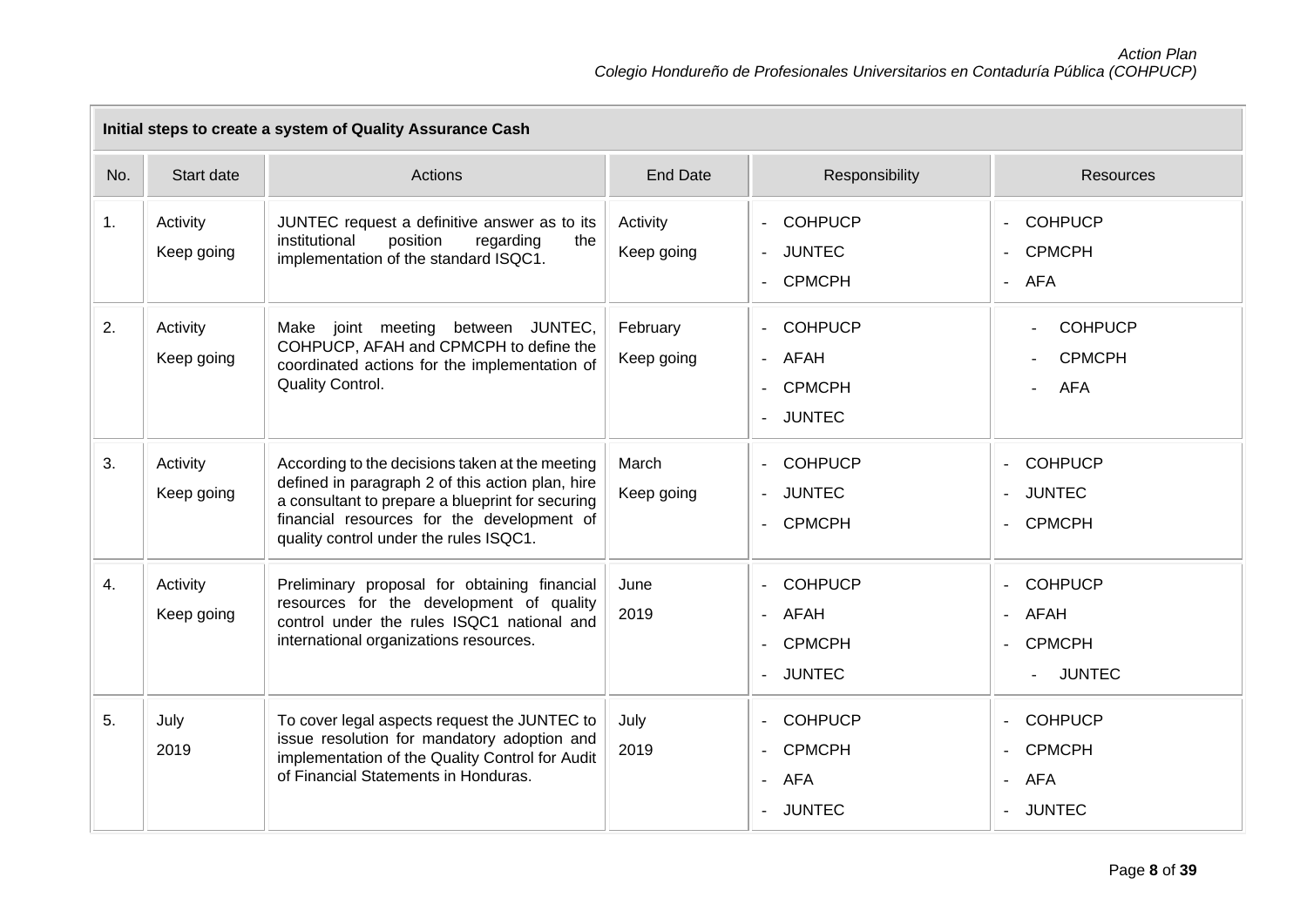|    | <b>Maintain continuous processes</b> |                                                                                                                                                                                                          |                                            |                                                                                                        |                                                                                                 |  |
|----|--------------------------------------|----------------------------------------------------------------------------------------------------------------------------------------------------------------------------------------------------------|--------------------------------------------|--------------------------------------------------------------------------------------------------------|-------------------------------------------------------------------------------------------------|--|
| 6. | Activity<br>Keep going               | Review each year the quality level Quality<br>Control Program ", if in accordance with the<br>components of the Sun 1.                                                                                   | Keep going<br>(Every year in<br>December.) | <b>COHPUCP</b><br>$\blacksquare$<br><b>CPMCPH</b><br>$\blacksquare$<br>AFA<br>$\overline{a}$           | <b>COHPUCP</b><br><b>CPMCPH</b><br>AFA<br>÷.                                                    |  |
| 7. | Activity<br>Keep going               | Establishing a volunteer<br>program<br>with<br>collegiate program for the implementation of<br>quality assurance.                                                                                        | Keep going<br>(each month)                 | <b>COHPUCP</b><br>$\blacksquare$<br><b>CPMCPH</b><br>$\overline{a}$<br>AFA<br>$\overline{\phantom{a}}$ | <b>COHPUCP</b><br><b>CPMCPH</b><br>AFA<br>$\overline{a}$                                        |  |
|    |                                      | Review and update the information in Part I and II of the compliance program                                                                                                                             |                                            |                                                                                                        |                                                                                                 |  |
| 8. | Activity<br>Keep going               | Review the responses of the compliance<br>program part 1 and 2 making necessary to<br>update and inform the stakeholders involved<br>and members of the IFAC modifications.<br>Publish real information. | Keep going<br>(Every year in<br>December.) | <b>COHPUCP</b><br><b>CPMCPH</b><br>$\sim$<br>AFA<br>$\sim$<br><b>JUNTEC</b>                            | <b>COHPUCP</b><br>$\sim$<br><b>CPMCPH</b><br>$\sim$<br>AFA<br>$\sim$<br><b>JUNTEC</b><br>$\sim$ |  |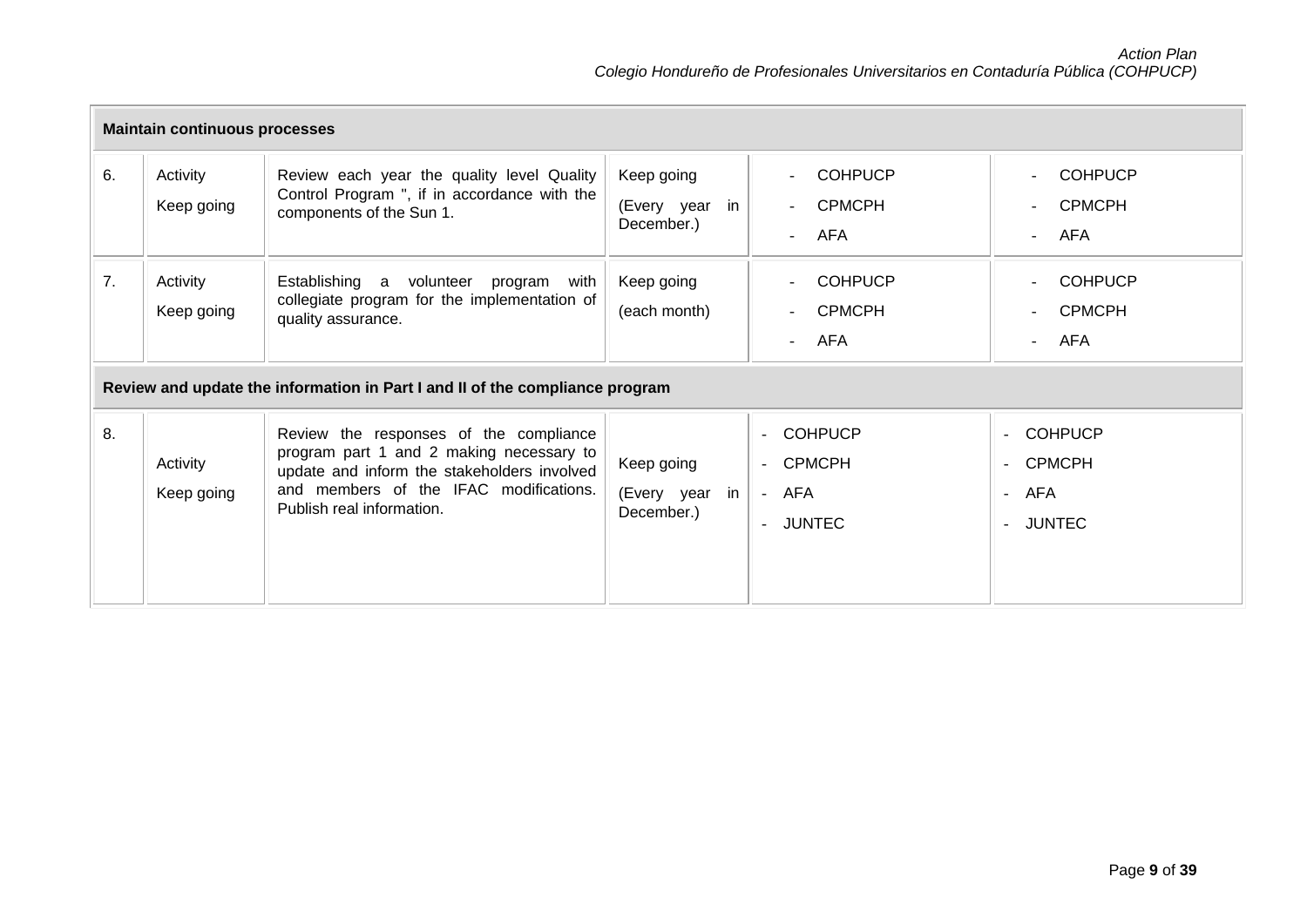| <b>Subject of the Action Plan:</b> | Requirements for training, education and distribution of International Education Standards and other IAESB quides<br>(SMO 2)                      |
|------------------------------------|---------------------------------------------------------------------------------------------------------------------------------------------------|
| <b>Actions Plan:</b>               | Analysis and adoption of the requirements for training, education and distribution of International Education Standards<br>and other IAESB guides |

#### Background:

Article 160 of the Constitution of the Republic of Honduras grants autonomy enjoyed by the National Autonomous University of Honduras "UNAH" to lead higher education in Honduras and Chapter II, Functions and Attributions. - Article 5 inciso1 mentions among others the following function: organize, manage and develop exclusively Higher Education and Vocational Honduras (UDI-CRA-DEGT-UNAH).

Based on the above, the Honorable University Council of the National Autonomous University of Honduras "UNAH" in 1965 established the Public Accounting career within Faculty of Economics. In the current reforms of the Organic Law of COHPUCP contemplates compliance with IES future and provides an entrance examination to assess knowledge according to these regulations.

In Honduras a degree in Accounting and Finance is awarded by the National Autonomous University of Honduras "UNAH" and Private Universities Act, the Professional Compulsory states that the qualifications awarded by the legally authorized in the country universities, enable academically professional graduates for professional practice, registration and authorization by COHPUCP.

Currently the Law on Compulsory Professional Decree 73 of 1962 and the current COHPUCP Act does not provide for the admission test or prior experience for the acceptance of university graduates in Public Accounting and Finance.

COHPUCP approved the reform its organic law and include that for previously register of each member, must approved knowledge exam. The assembly of COHPUCP established on December 2020, that mandatory of 40 hours of professional capacitation by year.

The National University of Honduras (UNAH) in September 2021, approved the reform of the study plan of the students of the public accounting and finance career and incorporated the recommendations of COHPUCP regarding the inclusion in the study curriculum of the career, quality control, IFRS, ISAS and code of ethics.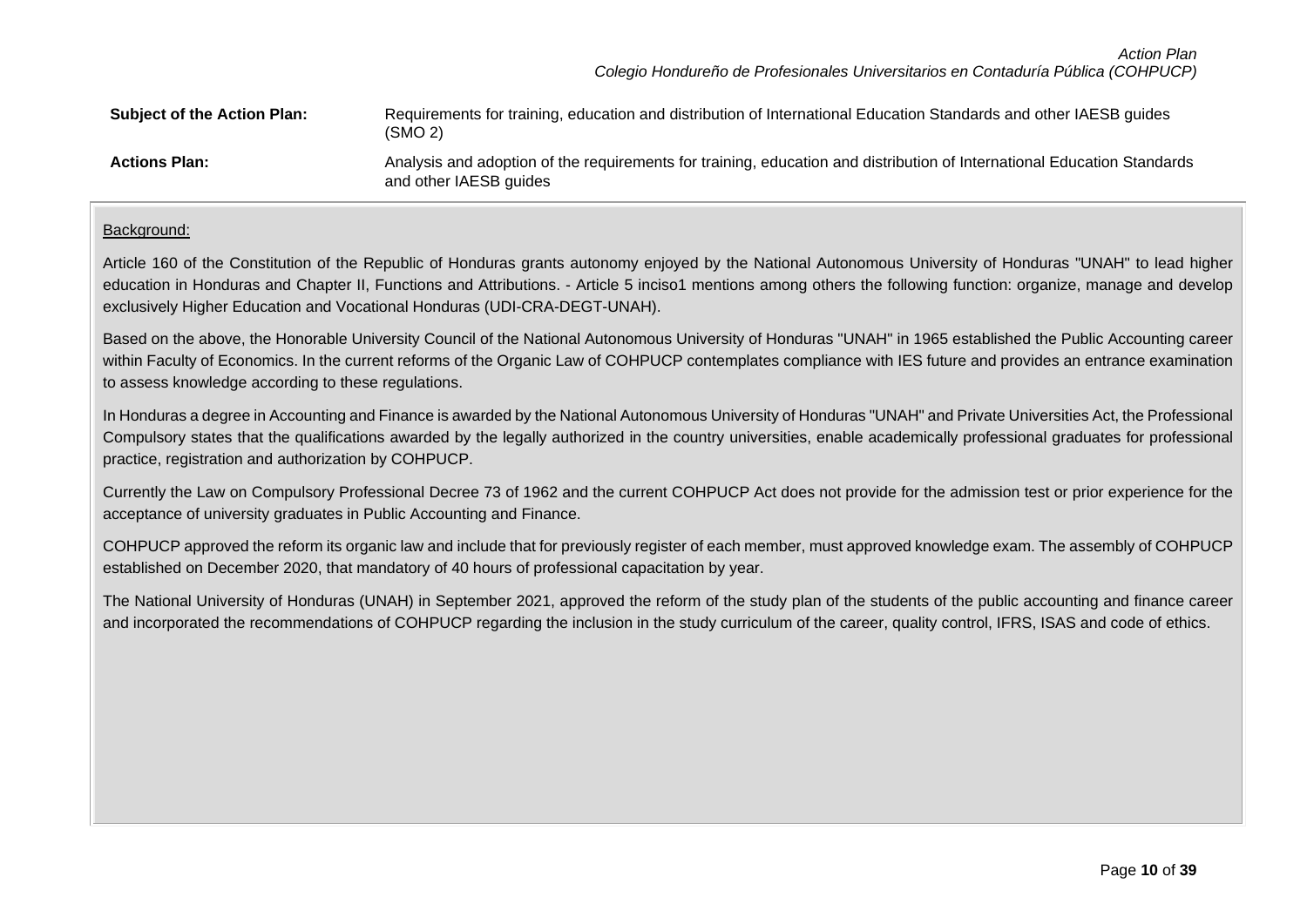|     | Research and analysis of IES and differences with the requirements of Honduras |                                                                                                                                                                                                                                                                                                                                                                                              |                     |                                                               |                                                                                 |  |
|-----|--------------------------------------------------------------------------------|----------------------------------------------------------------------------------------------------------------------------------------------------------------------------------------------------------------------------------------------------------------------------------------------------------------------------------------------------------------------------------------------|---------------------|---------------------------------------------------------------|---------------------------------------------------------------------------------|--|
| No. | Start date                                                                     | Actions                                                                                                                                                                                                                                                                                                                                                                                      | <b>End Date</b>     | Responsibility                                                | <b>Resources</b>                                                                |  |
| 1.  | February / 2019                                                                | Identify and make a matrix of the differences with the<br>profile of public accounting career UNAH and<br>requiring the IFAC.                                                                                                                                                                                                                                                                | September /<br>2020 | - COHPUCP<br>- Department of Public<br><b>Accounting UNAH</b> | -COHPUCP                                                                        |  |
| 2.  | Keep going                                                                     | Integration committee analysis and implementation of<br>the IES, to be coordinated by the head of the<br>Department of Accounting and Finance at the Faculty<br>of Economics of the National Autonomous University<br>of Honduras "UNAH", with the participation of<br>COHPUCP as an observer, the National Pedagogical<br>University Francisco Morazán "UPNFM" and private<br>universities. | Keep going          | -COHPUCP<br>- Department of Public<br><b>Accounting UNAH</b>  | -COHPUCP<br>- UNAH                                                              |  |
|     | professional examination                                                       | Establishment of a pilot program for voluntary professional certification requirements including IES and Start a discussion on the importance of a                                                                                                                                                                                                                                           |                     |                                                               |                                                                                 |  |
| 3.  | Keep going                                                                     | Read, analyze and reflect the components of the<br>DOM 2 as a guide for generating a structure and a<br>framework for activities,<br>requirements<br>and<br>certification processes COHPUCP.                                                                                                                                                                                                 | Keep going          | -COHPUCP,<br>- Department of Public<br><b>Accounting UNAH</b> | COHPUCP,<br>$\sim$<br><b>UNAH</b>                                               |  |
| 4.  | Keep going                                                                     | Start a dialogue with the National Pedagogical<br>University Francisco Morazán "UPNFM" and private<br>universities that consider within its academic career<br>of Public Accountant or a degree in Commercial<br>Sciences, to verify that they consider in Curricula<br>regulations international force.                                                                                     | Keep going          | -COHPUCP<br>-UNAH<br>-UPNFM<br>-Private universities          | <b>COHPUCP</b><br><b>UNAH</b><br>$\sim$<br><b>UPNFM</b><br>Private universities |  |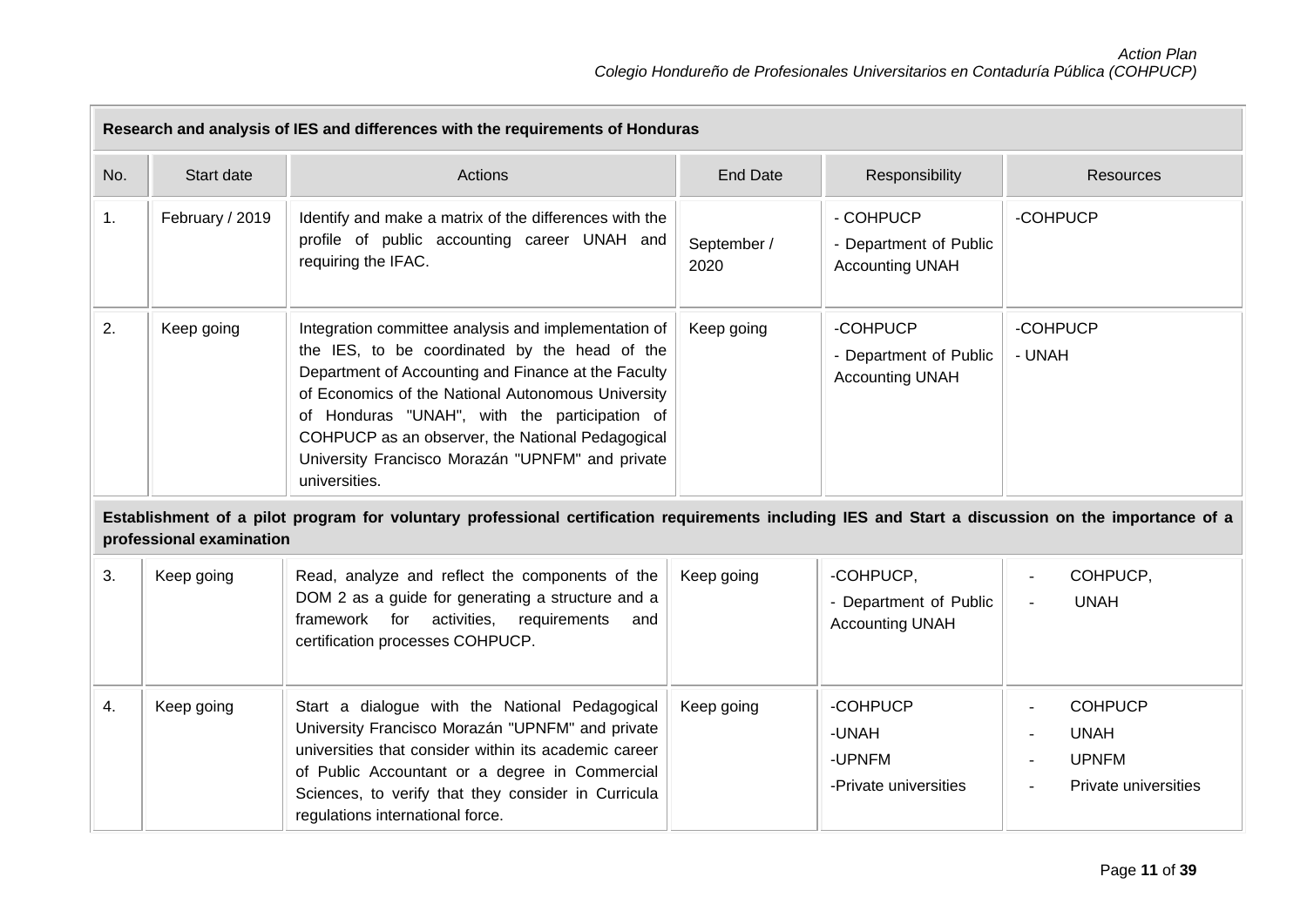| 5.                                   | Keep going       | Consider the experiences in the development and<br>implementation of a professional examination and<br>certification program in other professional schools of<br>the Latin America and the Caribbean.                                                                                          | Keep going    | -COHPUCP<br>-UNAH                | -COHPUCP<br>-UNAH                |
|--------------------------------------|------------------|------------------------------------------------------------------------------------------------------------------------------------------------------------------------------------------------------------------------------------------------------------------------------------------------|---------------|----------------------------------|----------------------------------|
| 6.                                   | November 2021    | Collect information from the dialogues in a<br>presentation and pass through emails, forums,<br>meetings, website, social networking union members,<br>in order to know their opinions and raise awareness<br>of the importance of a system of professional<br>examinations and certification. | April / 2022  | -COHPUCP                         | -COHPUCP                         |
| 7.                                   | November<br>2021 | Analyze and approve the best proposals for the<br>certification process.                                                                                                                                                                                                                       | April / 2022  | -COHPUCP                         | -COHPUCP<br>-Committee Education |
| 8.                                   | November<br>2021 | specifying<br>Develop a<br>pilot program<br>annual<br>functions,<br>certification:<br>structure,<br>purpose,<br>responsibilities,<br>regulations;<br>based<br>the<br>on<br>requirements of the DOM 2.                                                                                          | November 2022 | -COHPUCP                         | -COHPUCP<br>-Committee Education |
| 9.                                   | Keep going       | Explore the possibility of establishing agreements for<br>internships and accredit the knowledge they acquire<br>collegial through certification programs.                                                                                                                                     | Keep going    | -COHPUCP<br>-Committee Education | -COHPUCP<br>-Committee Education |
| <b>Maintain continuous processes</b> |                  |                                                                                                                                                                                                                                                                                                |               |                                  |                                  |
| 10.                                  | Keep going       | representatives of the National<br>Inform the<br>Autonomous University of Honduras "UNAH", the<br>National Pedagogical University Francisco Morazán<br>"UPNFM" and private universities through emails,<br>institutional newsletters, magazine and social                                      | Keep going    | -COHPUCP<br>- UNAH               | -COHPUCP<br>- UNAH               |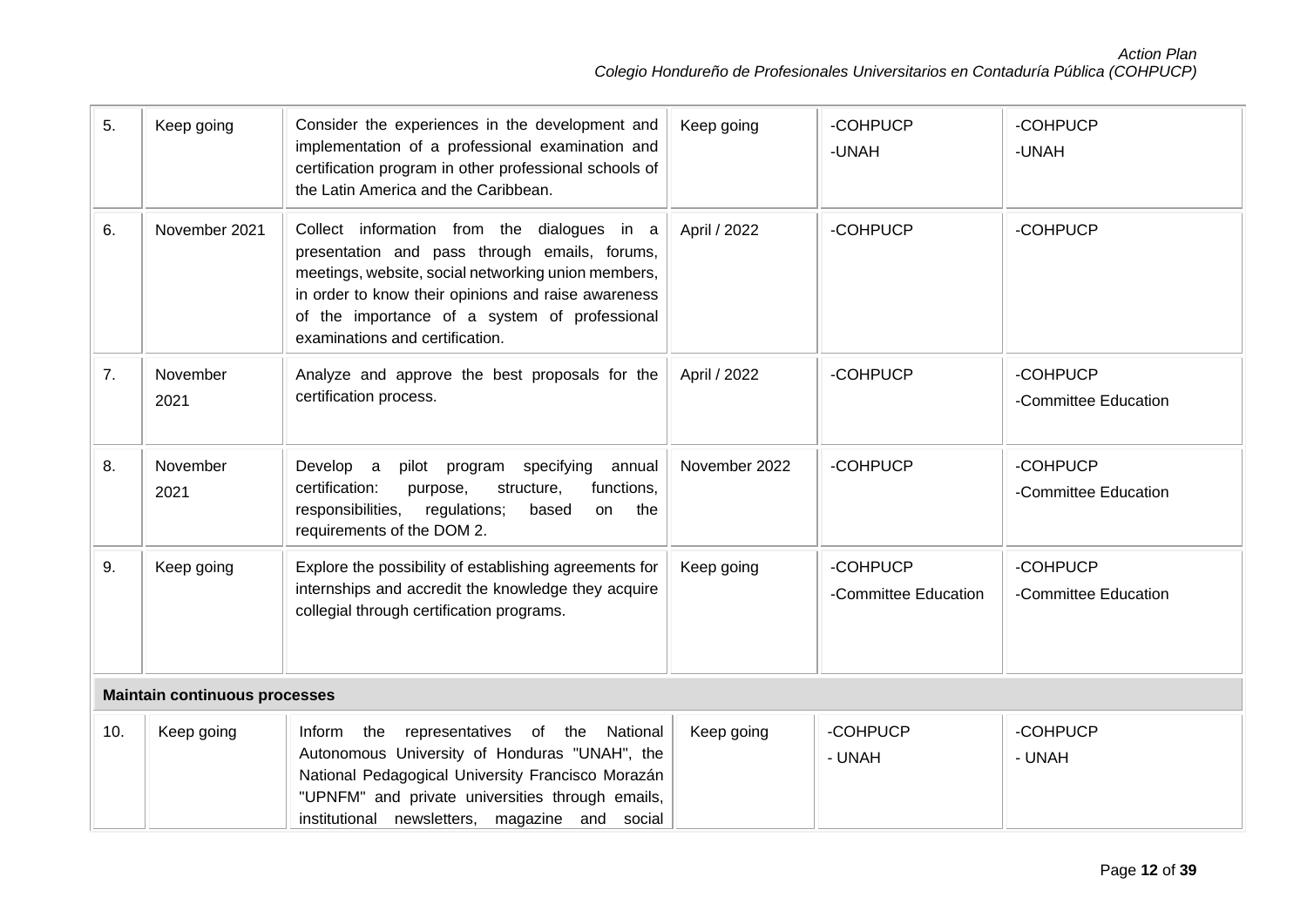|     |            | networks all IES, IEPS and IEIP published by the<br>IAESB.                                                                                                                                                                                                                |                                               |          |          |
|-----|------------|---------------------------------------------------------------------------------------------------------------------------------------------------------------------------------------------------------------------------------------------------------------------------|-----------------------------------------------|----------|----------|
| 11. | Keep going | Ensure through annual reviews the requirements to<br>be incorporated as an active member of the IFAC,<br>such as: professional and continuing education,<br>professional certification exams and sustainable<br>education, according to the requirements of the DOM<br>2. | Keep going<br>(Every year in<br>December.)    | -COHPUCP | -COHPUCP |
|     |            | Review and update the information in Part I and II Compliance Program                                                                                                                                                                                                     |                                               |          |          |
| 12. | Keep going | Review responses Compliance Program Part I and<br>II and make amendments necessary to update the<br>Parties.<br>Appoint a responsible person.<br>-Inform IFAC on changes to be published.                                                                                 | Keep going<br>in<br>(Every year<br>December.) | -COHPUCP | -COHPUCP |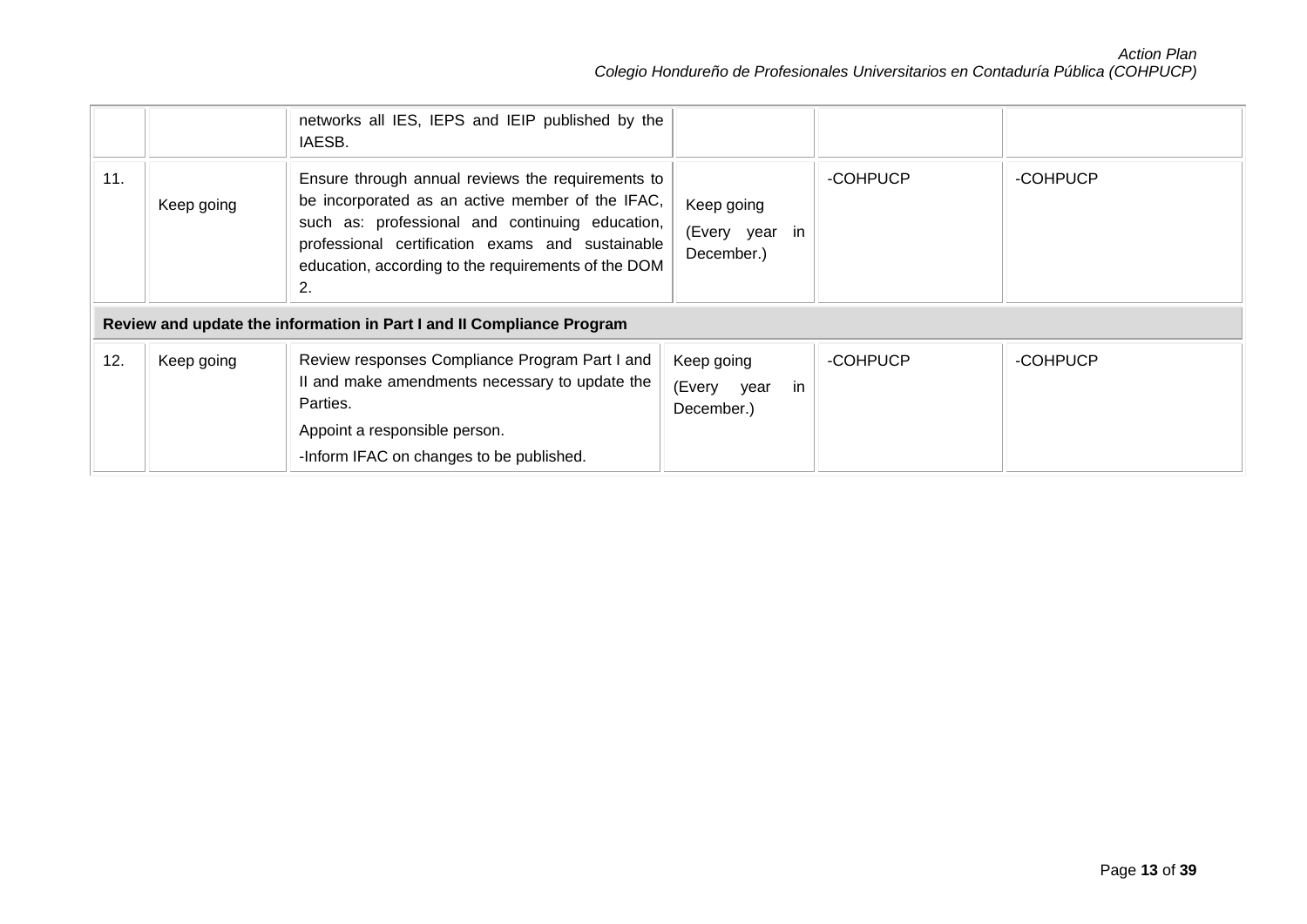**Subject of the Action Plan:** International Standards Related Practice Statements and other documents issued by IAASB.

**Actions Plan:** Develop standards for quality control, auditing, review, other assurance and services related.

## Background:

189-2004 decree under the Sovereign National Congress approved the Law on Accounting and Auditing Standards, which enters into force in February 2005, giving it the legal authority for the adoption of International Standards on Auditing "ISA's" thus establishing the Technical Standards Board Accounting and Auditing (JUNTEC).

In July 2008 public JUNTEC agreement No. 002, where the adoption and implementation of International Standards on Auditing "ISA's" applicable to all public accountants individually and audit firms that perform audit of financial statements approved.

Then according to resolution JUNTEC 001/2010, it adopted a transition period of the NIA's for January 2011 with effective implementation in January 2012 by which the first financial statements based on IFRS's and ISA's were presented to December 31 2012.

As for the National Commission of Banking and Insurance "CNBS" has its own rules for audits of financial statements of the entire financial system of Honduras that hire services External Audit of Financial Statements and maintains its own registration and classification the audit firms previously registered in the COHPUCP.

Registration of audit firms in the CNBS and COHPUCP, prior review and rating firms and partners, in accordance with the regulations issued for this purpose by the 2 organizations is granted, however, the rules of both do not include quality control of audit work. However, JUNTEC established in 2020 the legal obligation through the PAOs of Honduras, the adoption of QAI. In fact, El Colegio de Peritos Mercantiles and COHPUCP are working to create the National Coordination of PAOS as indicated by AIC and have begun again communication with the College of Puerto Rico to continue with the quality control project.

The COHPUCP assembly of December 2020 approved the quality control. Currently COHPUCP in conjunction with the Colegio de Peritos Mercantiles.

|     | <u>11999ar 911, 7 mary 919 anish 1 henrement of Sentrergonee</u> |                                                                                                               |            |                      |                      |
|-----|------------------------------------------------------------------|---------------------------------------------------------------------------------------------------------------|------------|----------------------|----------------------|
| No. | Start date                                                       | <b>Actions</b>                                                                                                | End Date   | Responsibility       | <b>Resources</b>     |
|     | Keep going                                                       | Ongoing review of new procedures and pronouncements<br>issued by the IAASB.                                   | Keep going | -COHPUCP<br>- JUNTEC | -COHPUCP<br>- JUNTEC |
| 2.  | Keep going                                                       | Upgrades on international standards for collegiate and<br>stakeholders:<br>emphasizing<br>professional<br>new | Keep going | -COHPUCP             | -COHPUCP             |

# **Research, Analysis and Promotion of Convergence**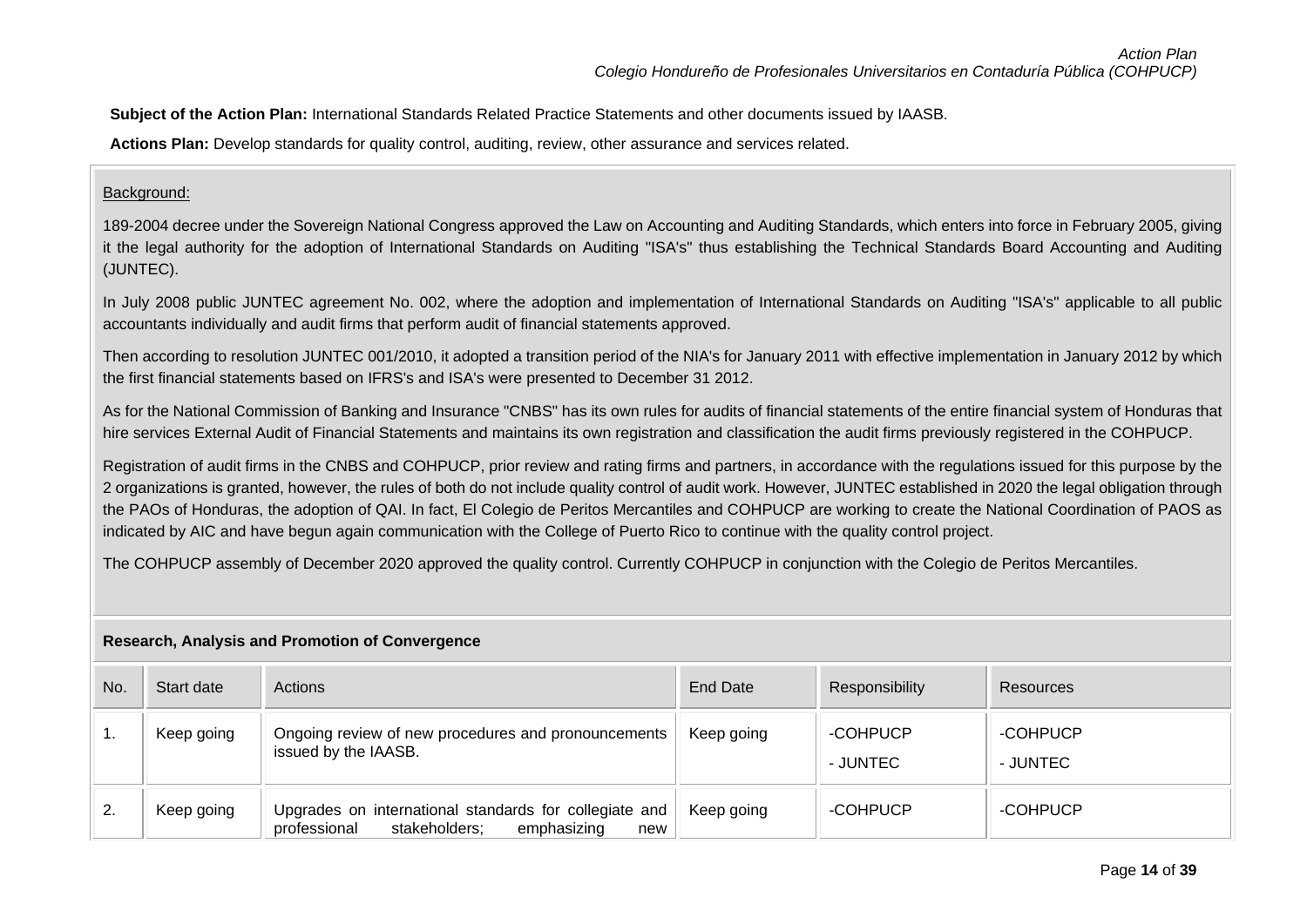|    |                                      | pronouncements, implementation and ligancy with<br>emphasis on the following areas:<br>The key parts of the NIA's.<br>Analysis of changes in NIA's.<br>Nia's implementation of audits.                                                                                                                                                                           |            | - AFAH                                                                                         |                                                                                           |
|----|--------------------------------------|------------------------------------------------------------------------------------------------------------------------------------------------------------------------------------------------------------------------------------------------------------------------------------------------------------------------------------------------------------------|------------|------------------------------------------------------------------------------------------------|-------------------------------------------------------------------------------------------|
| 3. | Keep going                           | Using E-mail, magazines, website and social networks to<br>inform union members of all drafts issued by the IAASB;<br>Encouraging collegial participation of the various<br>committees of analysis and discussion on technical issues<br>NIIF's and NIA's.                                                                                                       | Keep going | - COHPUCP<br>- CPMCPH<br>- AFAH<br>- JUNTEC                                                    | - COHPUCP<br>- CPMCPH<br>- AFAH<br>- JUNTEC                                               |
|    | <b>Maintain continuous processes</b> |                                                                                                                                                                                                                                                                                                                                                                  |            |                                                                                                |                                                                                           |
| 4. | Keep going                           | Participate in conferences, forums and seminars with<br>stakeholders in the new accounting framework in<br>Honduras in implementing NIIF's, NIA's and promote<br>convergence processes such as:<br><b>Chambers of Commerce</b><br>$\bullet$<br><b>Financial sectors</b><br>Public and private universities<br>Revenue Management Services "SAR"<br>Public sector | Keep going | <b>COHPUCP</b><br>$\equiv$<br><b>JUNTEC</b><br>$\blacksquare$<br>AFAH<br>$\sim$<br><b>CGRH</b> | <b>COHPUCP</b><br><b>JUNTEC</b><br>- AFAH<br><b>CGRH</b><br>$\sim$                        |
| 5. | Keep going                           | Identify funding sources to support the implementation<br>of outstanding activities NIIF's, NIA's and Quality<br>Control.                                                                                                                                                                                                                                        | Keep going | <b>COHPUCP</b>                                                                                 | - COHPUCP<br>- International organizations<br>- Government of the Republic<br>of Honduras |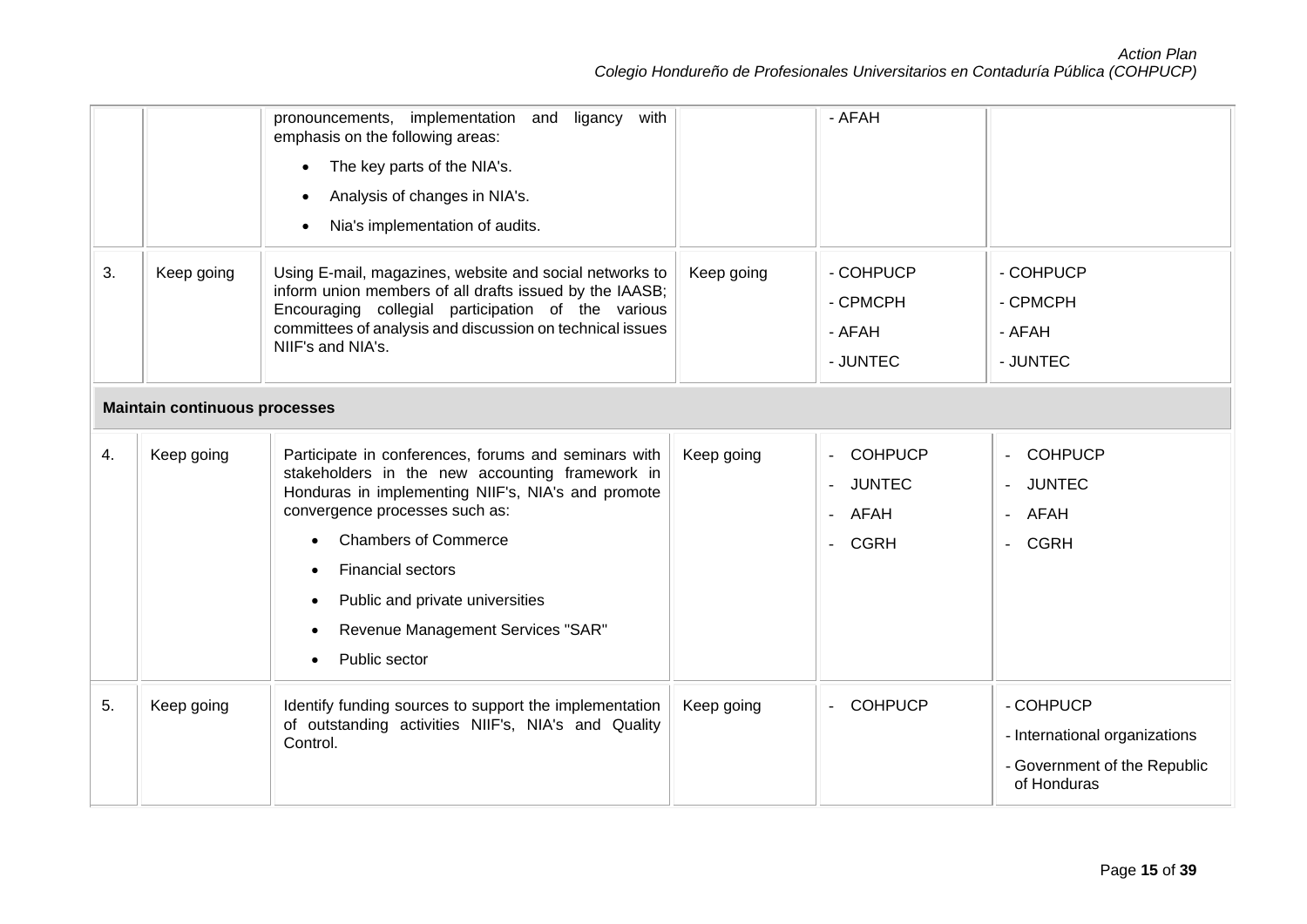| Review and update the information in Part I and II Compliance Program |            |                                                                                                                                                                                                                                                                                                                                                       |                                            |           |           |  |  |  |
|-----------------------------------------------------------------------|------------|-------------------------------------------------------------------------------------------------------------------------------------------------------------------------------------------------------------------------------------------------------------------------------------------------------------------------------------------------------|--------------------------------------------|-----------|-----------|--|--|--|
| 6.                                                                    | Keep going | Review the responses Compliance Program Part I and<br>II and make changes that are necessary to update the<br>parties. Inform responsible for IFAC updates to post<br>current information.<br>The Audit Committee is responsible for reviewing<br>information Part I and II and makes appropriate<br>modifications.<br>IFAC report on the amendments. | Keep going<br>(Every year in<br>December.) | - COHPUCP | - COHPUCP |  |  |  |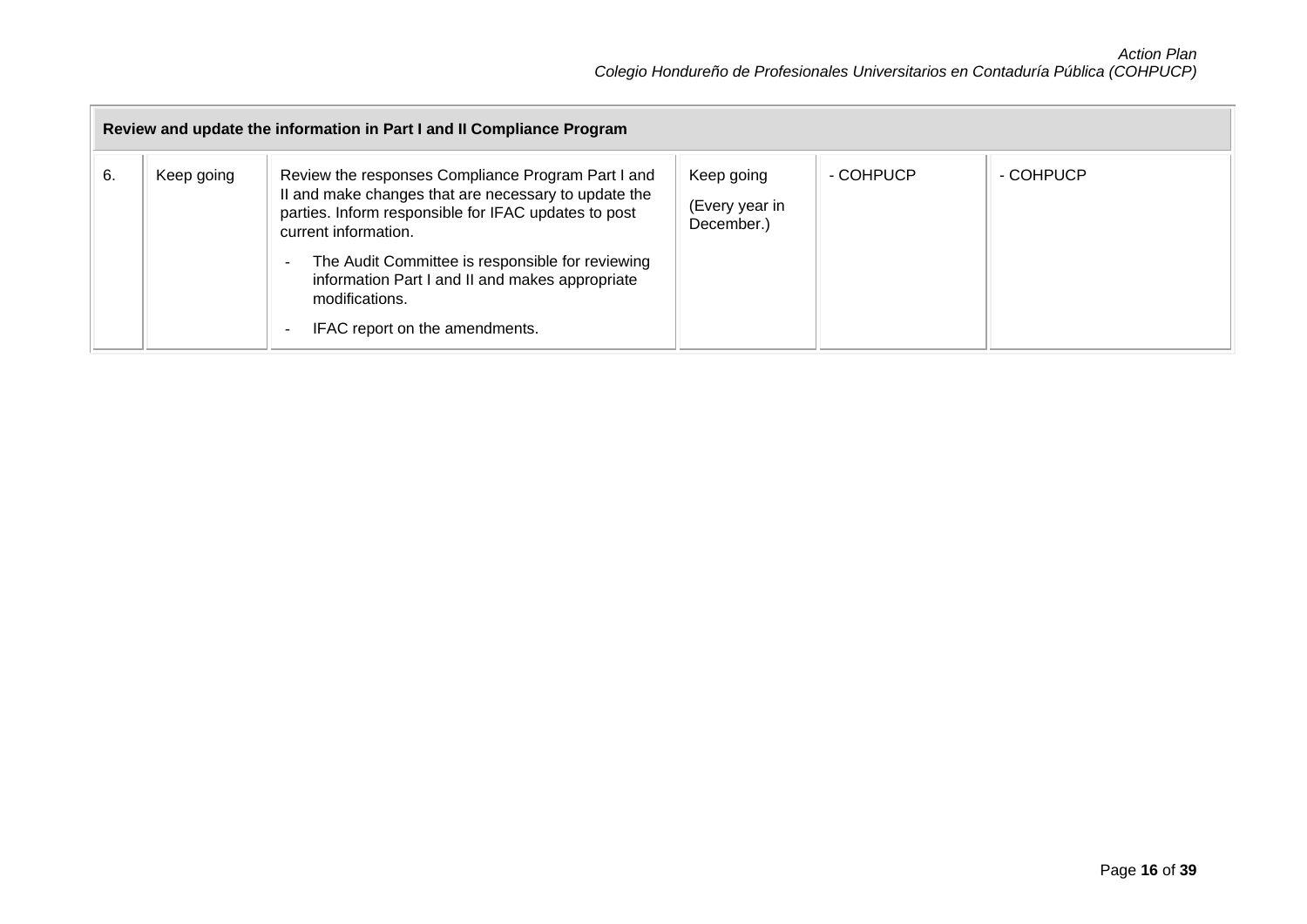**Subject of the Action Plan:** SMO4 and the IESBA Code of Ethics

**Actions Plan:** Updating the Code of Ethics

# Background:

COHPUCP Organic Law contemplates the basic principles of professional ethics in the covered items 13 to 22, it does not specify whether it has a code of ethics [http://cohpucphn.com/wp-content/uploads/2017/03/ley\\_organica\\_cohpucp.pdf](http://cohpucphn.com/wp-content/uploads/2017/03/ley_organica_cohpucp.pdf)

In 2006, 2009 and 2011 COHPUCP Board adopted in the Code of Ethics issued by IFAC, without any follow-up regarding supervision of these resolutions.

In the country any Accountants Association performs monitoring compliance with the code of ethics into consideration that the courts of honor and the Board are made by professionals practicing in the private and public field or hampering the work of supervision and monitoring.

Regarding the DOM 4 as candidate associate member of IFAC, we are committed to adopting the IFAC Code of Ethics from 2019; Commitment is typified in the draft of the new Organic Law of COHPUCP.

In December 2020, at an ordinary COHPUCP meeting, it approved the adaptation of the Code of Ethics in accordance with IFAC guidelines. The Code includes investigation procedures. The Code is located on the COHPUCP website.

| No. | Start date  | Actions                                                                                                                           | End Date    | Responsibility                                               | Resources      |
|-----|-------------|-----------------------------------------------------------------------------------------------------------------------------------|-------------|--------------------------------------------------------------|----------------|
| ι.  | May<br>2019 | Integrating a technical commission to verify the legality<br>of the adoption and application range of the IFAC Code<br>of Ethics. | May<br>2019 | <b>COHPUCP</b><br>Court of Honor                             | <b>COHPUCP</b> |
| 2.  | Keep going  | Discussion and dialogue on the implementation of the<br>Code of Ethics of IFAC in practice in training forums<br>and seminars.    | Keep going  | <b>COHPUCP</b><br>AFAH<br>Court of honor                     | <b>COHPUCP</b> |
| 3.  | Keep going  | Read, analyze and reflect the components of the DOM<br>4 as a guide to generate the necessary work and                            | Keep going  | <b>COHPUCP</b><br>Court of Honor<br>$\overline{\phantom{0}}$ | <b>COHPUCP</b> |

# **Adoption of the IESBA Code of Ethics**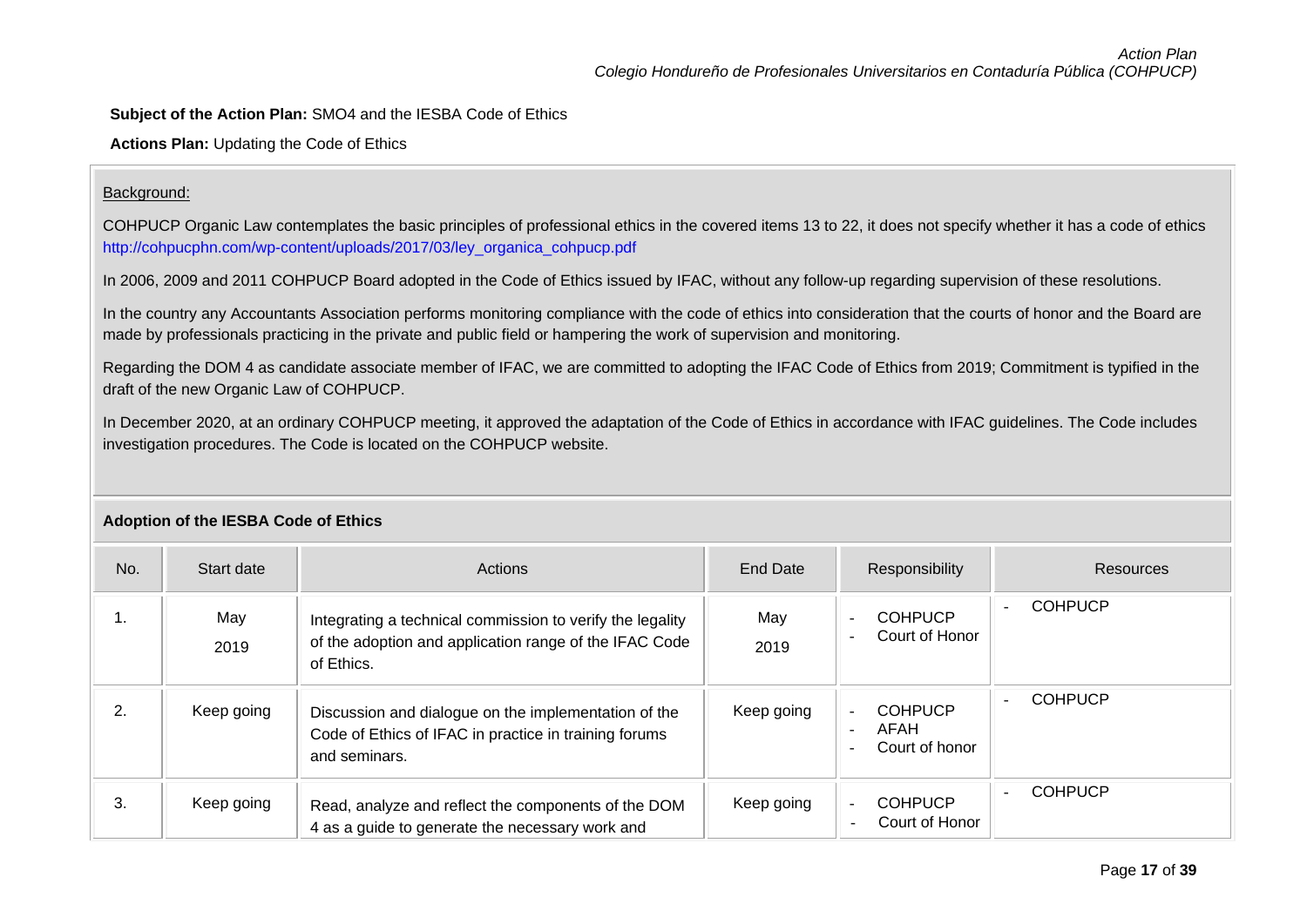|    |                                      | design a work plan to consider the guidelines proposed<br>by the IESBA.                                                                                                                                                                                                                                                                                     |                                            |                                                    |                                               |  |  |  |  |
|----|--------------------------------------|-------------------------------------------------------------------------------------------------------------------------------------------------------------------------------------------------------------------------------------------------------------------------------------------------------------------------------------------------------------|--------------------------------------------|----------------------------------------------------|-----------------------------------------------|--|--|--|--|
| 4. | September<br>2021                    | Implement the work plan to ensure proper use of the<br><b>IESBA Code of Ethics.</b>                                                                                                                                                                                                                                                                         | September<br>2022                          | <b>COHPUCP</b><br>Court of<br>Honor                | - COHPUCP                                     |  |  |  |  |
|    | <b>Maintain continuous processes</b> |                                                                                                                                                                                                                                                                                                                                                             |                                            |                                                    |                                               |  |  |  |  |
| 5. | Keep going                           | Monitoring changes code of ethics IESBA, ensuring that<br>they are communicated to members COHPUCP and<br>training programs are up to date.                                                                                                                                                                                                                 | Keep going<br>(Every year in<br>December.) | Board of<br><b>Directors</b>                       | <b>COHPUCP</b>                                |  |  |  |  |
| 6. | Keep going                           | Use the 'best efforts' to identify opportunities for support<br>and funding for the implementation of the IFAC Code of<br>Ethics. The same includes a review of existing activities<br>and update the action plan for future activities.                                                                                                                    | Keep going<br>(Every year in<br>December.) | People of<br>Honor<br>Board of<br><b>Directors</b> | <b>COHPUCP</b><br>International organizations |  |  |  |  |
|    |                                      | Review and update the information in Part I and II Compliance Program                                                                                                                                                                                                                                                                                       |                                            |                                                    |                                               |  |  |  |  |
| 7. | Keep going                           | Review the responses Compliance Program Part I and<br>II to make necessary modifications and update the<br>parties. IFAC inform updates to post current<br>information.<br>The Court of Honor jointly with the ethics<br>committee will be responsible for reviewing the<br>information in Part I and II and make modifications.<br>IFAC report on changes. | Keep going<br>(Every year in<br>December.) | -Board of Directors<br>-People of Honor            | <b>COHPUCP</b>                                |  |  |  |  |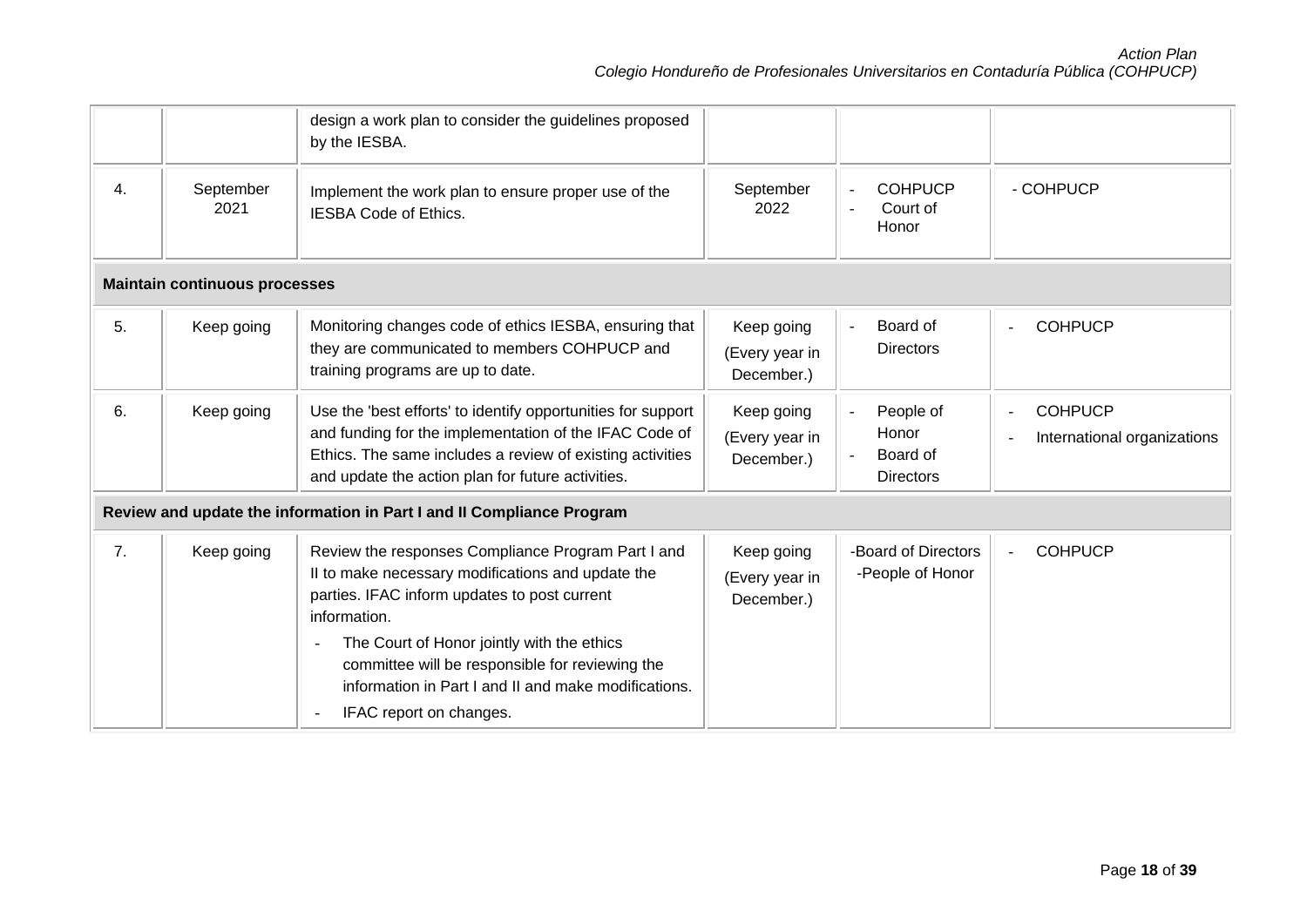**Subject of the Action Plan:** International Accounting Standards for the Public Sector and Other IPSASB Guides (SMO 5).

**Actions Plan:** Develop best efforts to encourage the public sector entities to adopt IPSAS and help them with this implementation if necessary.

#### Background:

IPSAS in Honduras have been adopted by the General Accounting Office of the Republic of Honduras "CGRH" in 2004 under Legislative Decree 83-2004, Organic Budget Law, whose foundation prevailed in harmonizing existing regulations with international norms and standard for quality and accuracy of the financial information presented by the public sector. However, in practice the financial rules of each public entity gradually include IPSAS.

It was not until 28 February 2012 that the Ministry of Finance creates the Institutional Committee for the Implementation of International Accounting Standards for the Public Sector. On 14 September 2014 the JUNTEC by Resolution JTNCA 060-08-2014, provides for the adoption of IPSAS for the public sector. And modifies Resolution JTNCA 048-09-2016.

Currently the General Accounting Office of the Republic of Honduras establishes that IPSAS be adopted from January 1, 2018, Transition and January 1, 2019, effective implementation.

COHPUCP supported through participation in interagency committee in order to monitor progress of implementation, and COHPUCP facilitates physical school facilities required for the training given by Accountant General of the Republic of Honduras "CGRH" public accountants the various institutions or state enterprises coordinated through JUNTEC.

By resolution of JUNTEC December 2019, the IPSAS implementation was modified from January 2020 to December 2022.

[http://www.sefin.gob.hn/?page\\_id=2333](http://www.sefin.gob.hn/?page_id=2333) Implementation of IPSAS.

| Initiate dialogue on IPSAS |              |                                                                                    |                 |                                                                            |                                                                               |  |  |
|----------------------------|--------------|------------------------------------------------------------------------------------|-----------------|----------------------------------------------------------------------------|-------------------------------------------------------------------------------|--|--|
| No.                        | Start date   | Actions                                                                            | <b>End Date</b> | Responsibility                                                             | Resources                                                                     |  |  |
|                            | June / 20201 | Prepare and submit the Project Implementation IPSAS and<br>Sub counter to counter. | June / 2022     | <b>COHPUCP</b><br><b>CGRH</b><br><b>JUNTEC</b><br>$\overline{\phantom{0}}$ | CGRH<br>-<br><b>COHPUCP</b><br>-<br><b>JUNTEC</b><br>$\overline{\phantom{a}}$ |  |  |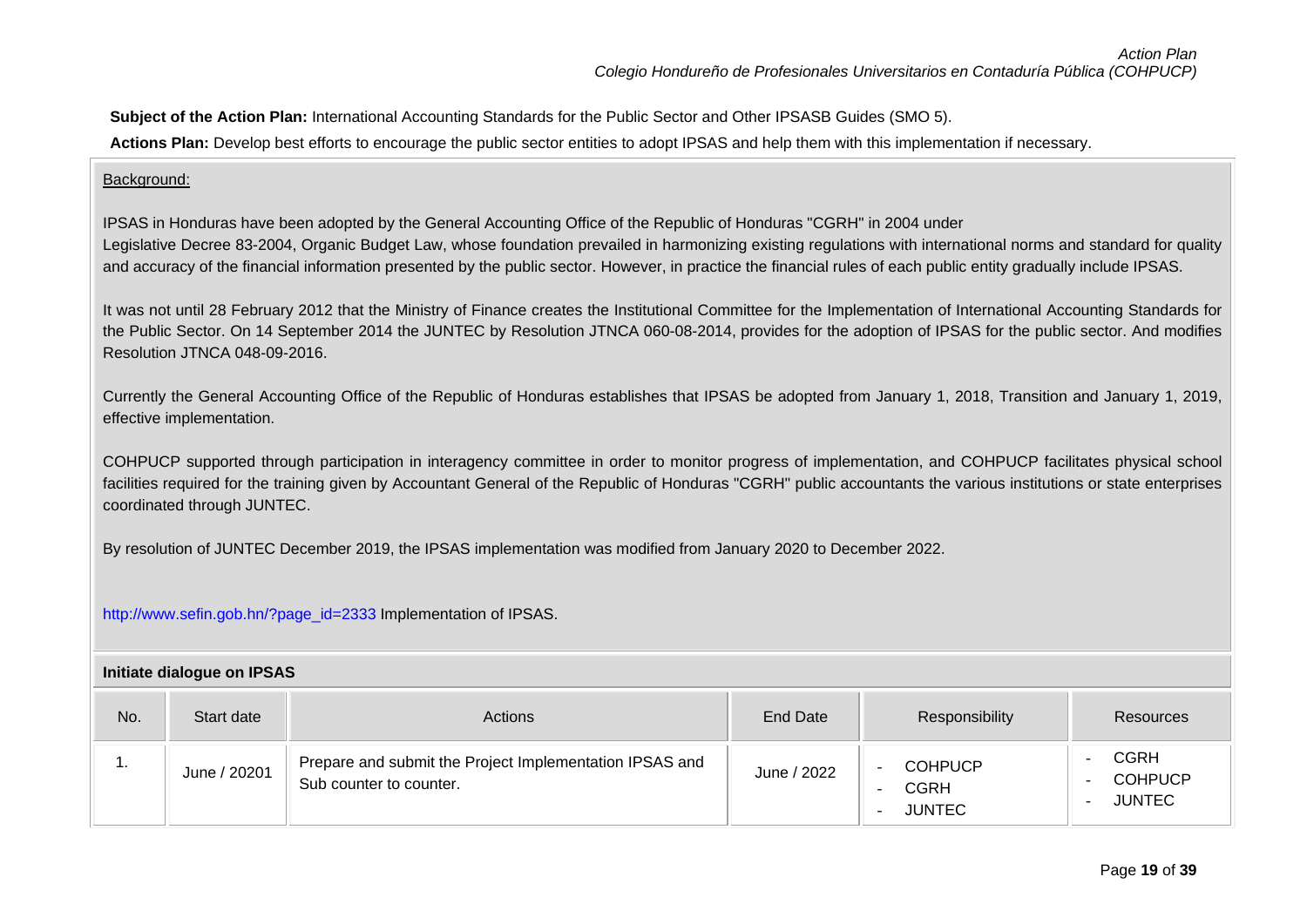| 2.  | June / 2021 | IPSAS and identify priority applicable to the institutions of the<br>central government, local governments and decentralized<br>institutions. | June / 2022 | <b>COHPUCP</b><br><b>CGRH</b><br><b>JUNTEC</b>                     | <b>COHPUCP</b><br><b>CGRH</b><br><b>JUNTEC</b>                   |
|-----|-------------|-----------------------------------------------------------------------------------------------------------------------------------------------|-------------|--------------------------------------------------------------------|------------------------------------------------------------------|
| 3.  | June / 2021 | Collect financial information management 2016 Central<br>Administration, Local Government and decentralized<br>institutions.                  | June / 2022 | <b>JUNTEC</b><br>$\sim$                                            | <b>JUNTEC</b><br>$\overline{a}$                                  |
| 4.  | July / 2021 | Single Plan review Public Sector Accounting Accounts<br>based on IPSAS UNIT.                                                                  | 12/31/2022  | <b>CGRH</b><br>$\sim$<br><b>COHPUCP</b><br><b>JUNTEC</b><br>$\sim$ | <b>CGRH</b><br><b>COHPUCP</b><br><b>JUNTEC</b>                   |
| 5.  | July / 2021 | Define the structure or format of the specific accounting<br>policies to develop                                                              | 12/31/2022  | <b>IPSAS unit</b>                                                  | <b>CGRH</b><br><b>COHPUCP</b><br><b>JUNTEC</b>                   |
| 6.  | July / 2021 | To approve the structure of the format for specific accounting<br>policy                                                                      | 12/31/2022  | Direction and<br><b>Executive Branch</b>                           | <b>CGRH</b><br><b>COHPUCP</b><br><b>JUNTEC</b>                   |
| 7.  |             | <b>IPSAS 1 Presentation of Financial Statements</b>                                                                                           |             |                                                                    |                                                                  |
| 8.  | July / 2021 | Develop policy for presentation of financial statements                                                                                       | 12/31/2022  | <b>IPSAS unit</b>                                                  | <b>CGRH</b><br><b>COHPUCP</b><br><b>JUNTEC</b>                   |
| 9.  | July / 2021 | Review and approve the policy for presentation of financial<br>statements.                                                                    | 12/31/2022  | Direction and<br><b>Executive Branch</b>                           | <b>CGRH</b><br>$\blacksquare$<br><b>COHPUCP</b><br><b>JUNTEC</b> |
| 10. |             | <b>IPSAS 2 Cash Flow Statements</b>                                                                                                           |             |                                                                    |                                                                  |
| 11. | July / 2021 | Develop specific policy of cash flow statement.                                                                                               | 12/31/2022  | <b>IPSAS unit</b>                                                  | <b>CGRH</b><br><b>COHPUCP</b>                                    |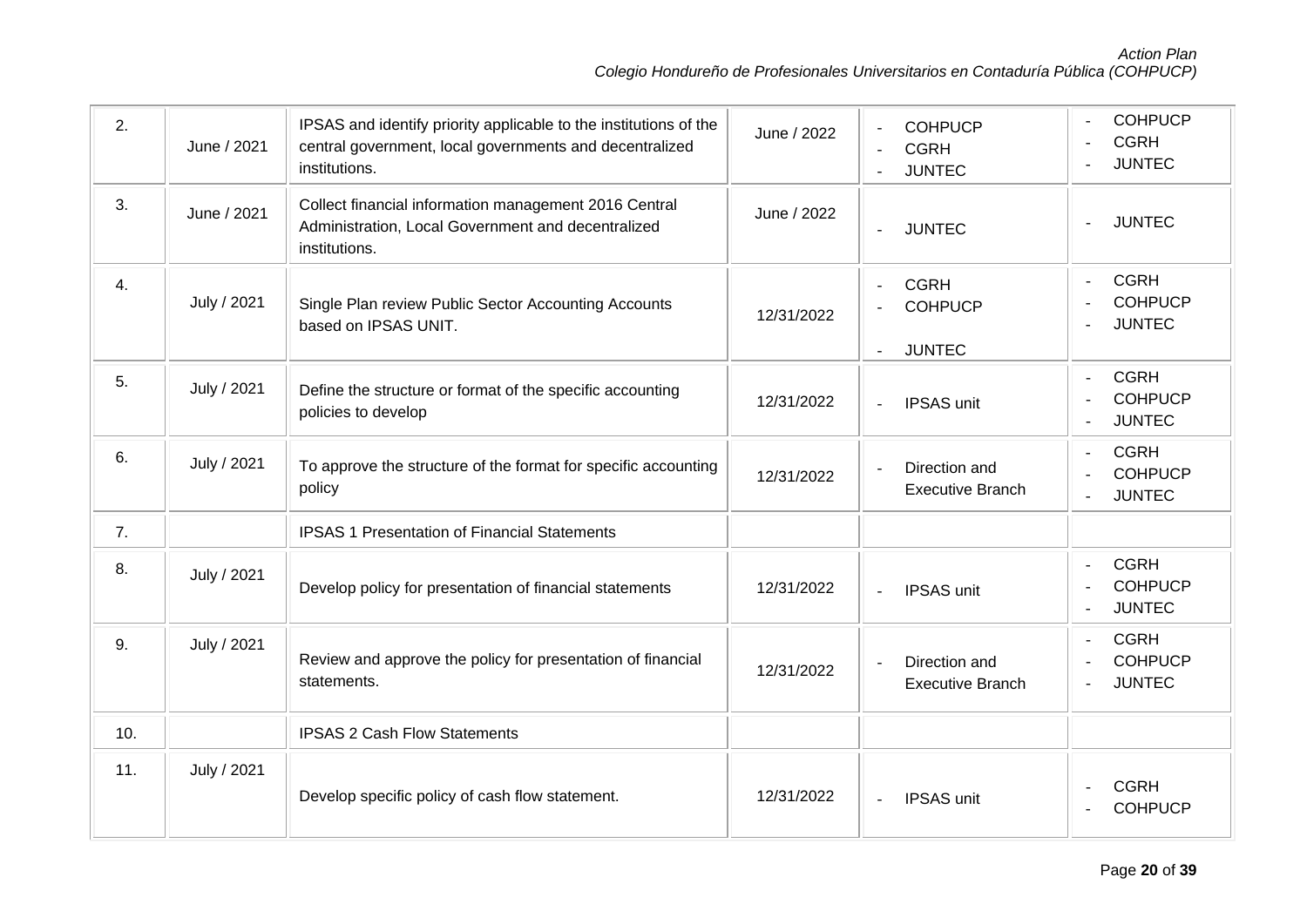| 12. | September /<br>2021 | Incorporations comments to the EFE Policy.                                                                       | 12/31/2022 | <b>IPSAS</b> unit                               | <b>CGRH</b><br><b>COHPUCP</b><br><b>JUNTEC</b><br>$\mathbf{r}$             |
|-----|---------------------|------------------------------------------------------------------------------------------------------------------|------------|-------------------------------------------------|----------------------------------------------------------------------------|
| 13. | September /<br>2021 | Review and approve the specific policy of the cash flow<br>statement.                                            | 12/31/2022 | <b>Direction and Executive</b><br><b>Branch</b> | <b>CGRH</b><br>$\blacksquare$<br><b>COHPUCP</b><br><b>JUNTEC</b>           |
| 14. | July / 2021         | Accounting Accounts identify affecting the cash flow<br>statement                                                | 12/31/2022 | <b>IPSAS</b> unit                               | <b>CGRH</b><br>÷.<br><b>COHPUCP</b><br><b>JUNTEC</b>                       |
| 15. | July / 2021         | Review the format of the cash flow statement for direct and<br>indirect method.                                  | 12/31/2022 | <b>IPSAS unit</b>                               | <b>CGRH</b><br>$\equiv$<br><b>COHPUCP</b><br><b>JUNTEC</b>                 |
| 16. | July / 2021         | Prepare the cash flow statement figures Financial<br>Information of the Central Administration at June 30, 2017. | 12/31/2022 | <b>IPSAS unit</b>                               | <b>CGRH</b><br>$\mathbf{r}$<br><b>COHPUCP</b><br><b>JUNTEC</b>             |
| 17. | July / 2021         | EFE presentation with figures as at 30 June and Branch<br>Management.                                            | 12/31/2022 | <b>IPSAS</b> unit                               | <b>CGRH</b><br><b>COHPUCP</b>                                              |
| 18. | July / 2021         | EFE presentation of figures to August 31 the Directorate and<br>Branch.                                          | 12/31/2022 | <b>IPSAS</b> unit                               | <b>CGRH</b><br>÷.<br><b>COHPUCP</b>                                        |
| 19. |                     | Prepare the Statement of Changes in Net / Equity Assets                                                          |            |                                                 |                                                                            |
| 20. | July / 2021         | Develop specific policy statement of changes in net assets /<br>equity assets.                                   | 12/31/2022 | <b>IPSAS unit</b>                               | <b>CGRH</b><br>$\sim$<br><b>COHPUCP</b><br><b>JUNTEC</b>                   |
| 21. | July / 2021         | Comments to incorporate specific policy.                                                                         | 12/31/2022 | <b>IPSAS</b> unit                               | <b>CGRH</b><br>$\overline{\phantom{a}}$<br><b>COHPUCP</b><br><b>JUNTEC</b> |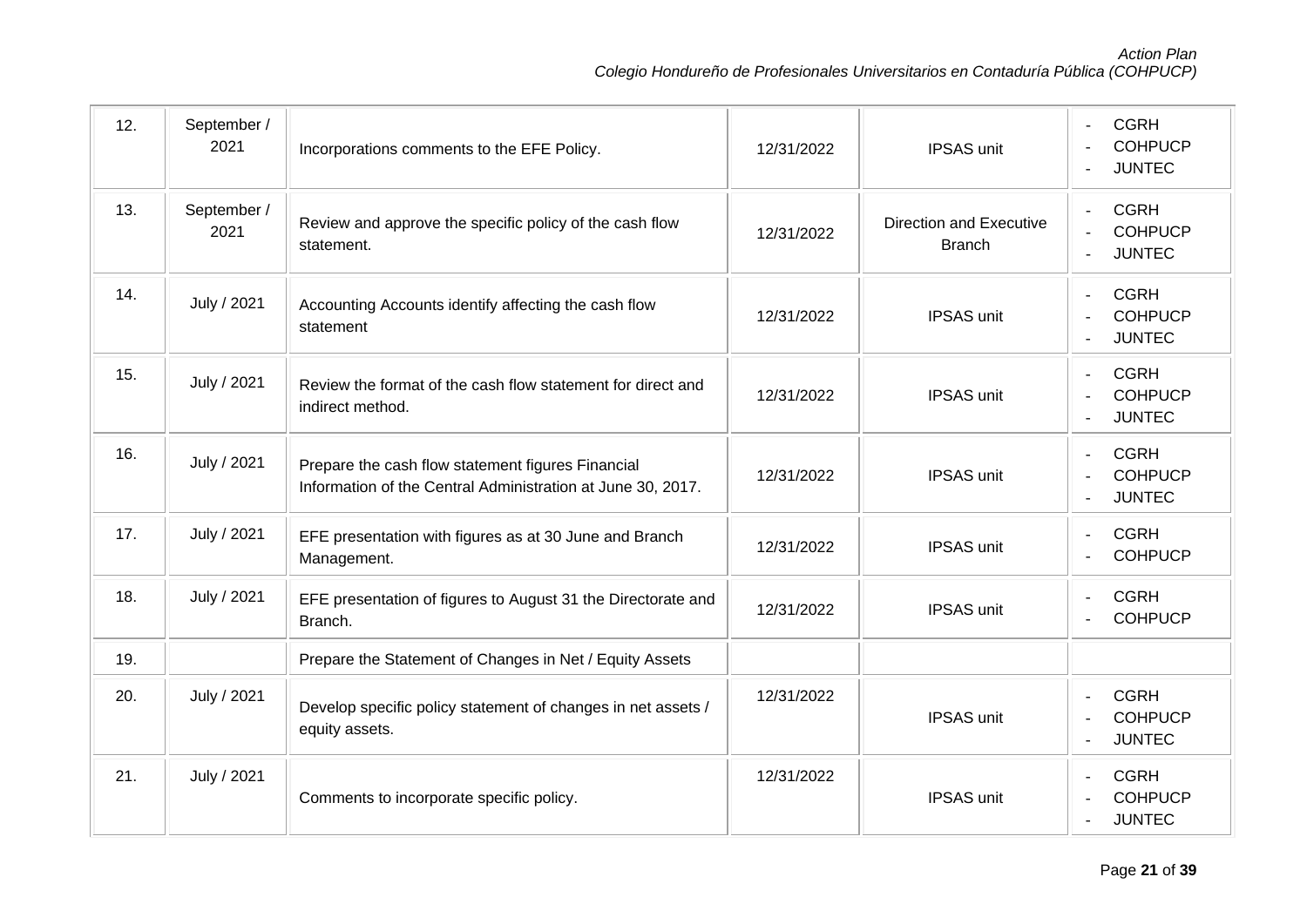| 22. | July / 2021 | Review and approve the Specific Policy Statement of<br>Changes in Net / Equity Assets.                                                                                                                                            | 12/31/2022 | Direction and Executive<br><b>Branch</b> | <b>CGRH</b><br><b>COHPUCP</b><br><b>JUNTEC</b>                   |
|-----|-------------|-----------------------------------------------------------------------------------------------------------------------------------------------------------------------------------------------------------------------------------|------------|------------------------------------------|------------------------------------------------------------------|
| 23. |             | IPSAS 17 Property, Plant and Equipment IPSAS 21<br>Impairment of Cash-Generating Assets (ANGE) and IPSAS<br>26 Impairment of Cash-Generating Assets (AGE)                                                                         |            |                                          |                                                                  |
| 24. | July / 2021 | Identify the types of non-financial assets or assets that exist<br>in the pilot institutions of General Government.                                                                                                               | 12/31/2022 | IPSAS unit and DACC                      | <b>CGRH</b><br>$\mathbf{r}$<br><b>COHPUCP</b><br><b>JUNTEC</b>   |
| 25. | July / 2021 | Develop and present specific policy of PPE, ANGE and<br>AGE.                                                                                                                                                                      | 12/31/2022 | <b>IPSAS unit</b>                        | <b>CGRH</b><br><b>COHPUCP</b><br><b>JUNTEC</b>                   |
| 26. | July / 2021 | Incorporating comments to the specific policy of PPE, ANGE<br>and AGE.                                                                                                                                                            | 12/31/2022 | <b>IPSAS unit</b>                        | <b>CGRH</b><br><b>COHPUCP</b><br><b>JUNTEC</b>                   |
| 27. | July / 2021 | Review and approve the specific policy of PPE, ANGE and<br>AGE.                                                                                                                                                                   | 12/31/2022 | Direction and Executive<br><b>Branch</b> | <b>CGRH</b><br><b>COHPUCP</b><br><b>JUNTEC</b>                   |
| 28. | July / 2021 | Check the progress of the recording of assets in the<br>subsystem of National Assets and Financial Statements of<br><b>General Government institutions.</b>                                                                       | 12/31/2022 | CGR / UNICSP / DACC<br>and DGBE.         | <b>CGRH</b><br>$\overline{a}$<br><b>COHPUCP</b><br><b>JUNTEC</b> |
| 29. | July / 2021 | Check the inventory of assets or property in use of the<br>General Government, in order to check the registration of the<br>subsequent measurement required by Standard and suggest<br>appropriate adjustments to comply with it. | 12/31/2022 | Unit IPSAS / DACC                        | <b>CGRH</b><br><b>COHPUCP</b><br><b>JUNTEC</b>                   |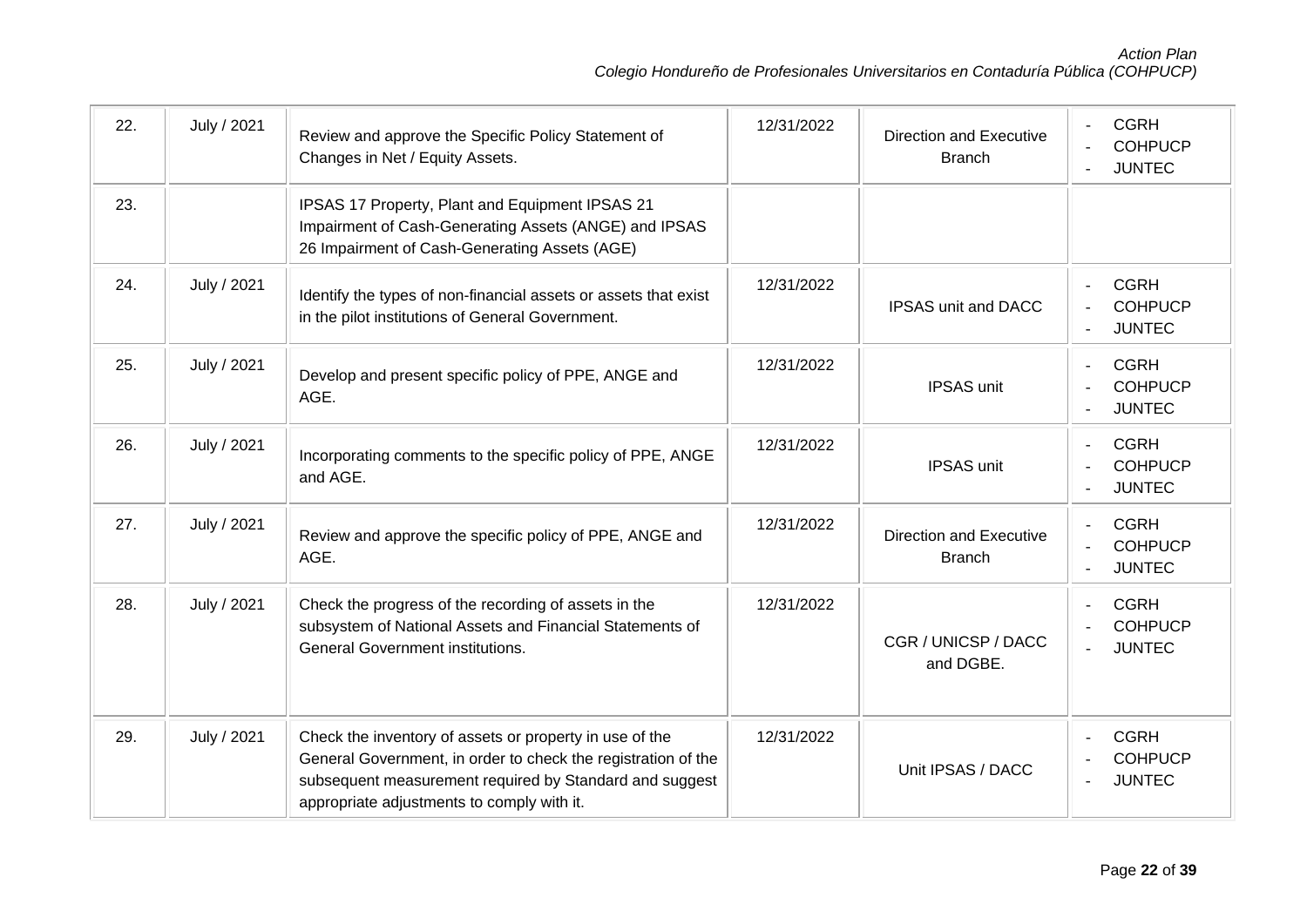| 30. | July / 2021 | Check the inventory of outstanding asset in defense, require<br>appropriate adjustments                                                                                                                    | 12/31/2022 | Unit IPSAS / DACC /<br><b>DGBE</b> | <b>CGRH</b><br><b>COHPUCP</b><br><b>JUNTEC</b>                   |
|-----|-------------|------------------------------------------------------------------------------------------------------------------------------------------------------------------------------------------------------------|------------|------------------------------------|------------------------------------------------------------------|
| 31. | July / 2021 | Identify the institutions of General Government to recognize<br>depreciation and impairment losses of fixed assets.                                                                                        | 12/31/2022 | <b>IPSAS unit</b>                  | <b>CGRH</b><br>$\overline{a}$<br><b>COHPUCP</b><br><b>JUNTEC</b> |
| 32. | July / 2021 | Meetings with the authorities of the CGR, UDEM and DGBE<br>to know and define the feasibility of automating the recording<br>depreciation according to DRN.                                                | 12/31/2022 | CGR and DGBE.                      | <b>CGRH</b><br>$\overline{a}$<br><b>COHPUCP</b><br><b>JUNTEC</b> |
| 33. | July / 2021 | Once defined in the previous meeting, automation<br>depreciation of an element of PPE and ANGE not is feasible.<br>Define the procedure for registration depreciation and<br>impairment manually.          | 12/31/2022 | <b>IPSAS</b> unit                  | <b>CGRH</b><br><b>COHPUCP</b><br><b>JUNTEC</b>                   |
| 34. | July / 2021 | Check with the institutions of General Government and the<br>feasibility of registration DGBE separately from an item of<br>property, plant and equipment.                                                 | 12/31/2022 | CGR and DGBE.                      | <b>CGRH</b><br><b>COHPUCP</b><br><b>JUNTEC</b>                   |
| 35. |             | <b>IPSAS 25 Employee Benefits</b>                                                                                                                                                                          |            |                                    |                                                                  |
| 36. | July / 2021 | Identify the types of benefits that are granted to employees<br>and officers of the institutions of the General Government.<br>For identification will be required through a matrix defined by<br>the CGR. | 12/31/2022 | <b>IPSAS unit</b>                  | <b>CGRH</b><br>$\overline{a}$<br><b>COHPUCP</b><br><b>JUNTEC</b> |
| 37. | July / 2021 | Develop and present specific policy of Employee Benefits for<br>the General Government Institutions.                                                                                                       | 12/31/2022 | <b>IPSAS</b> unit                  | <b>CGRH</b><br>$\overline{a}$<br><b>COHPUCP</b><br><b>JUNTEC</b> |
| 38. | July / 2021 | Incorporation of the observations raised in the review of the<br>specific policy.                                                                                                                          | 12/31/2022 | <b>IPSAS</b> unit                  | <b>CGRH</b><br><b>COHPUCP</b><br><b>JUNTEC</b>                   |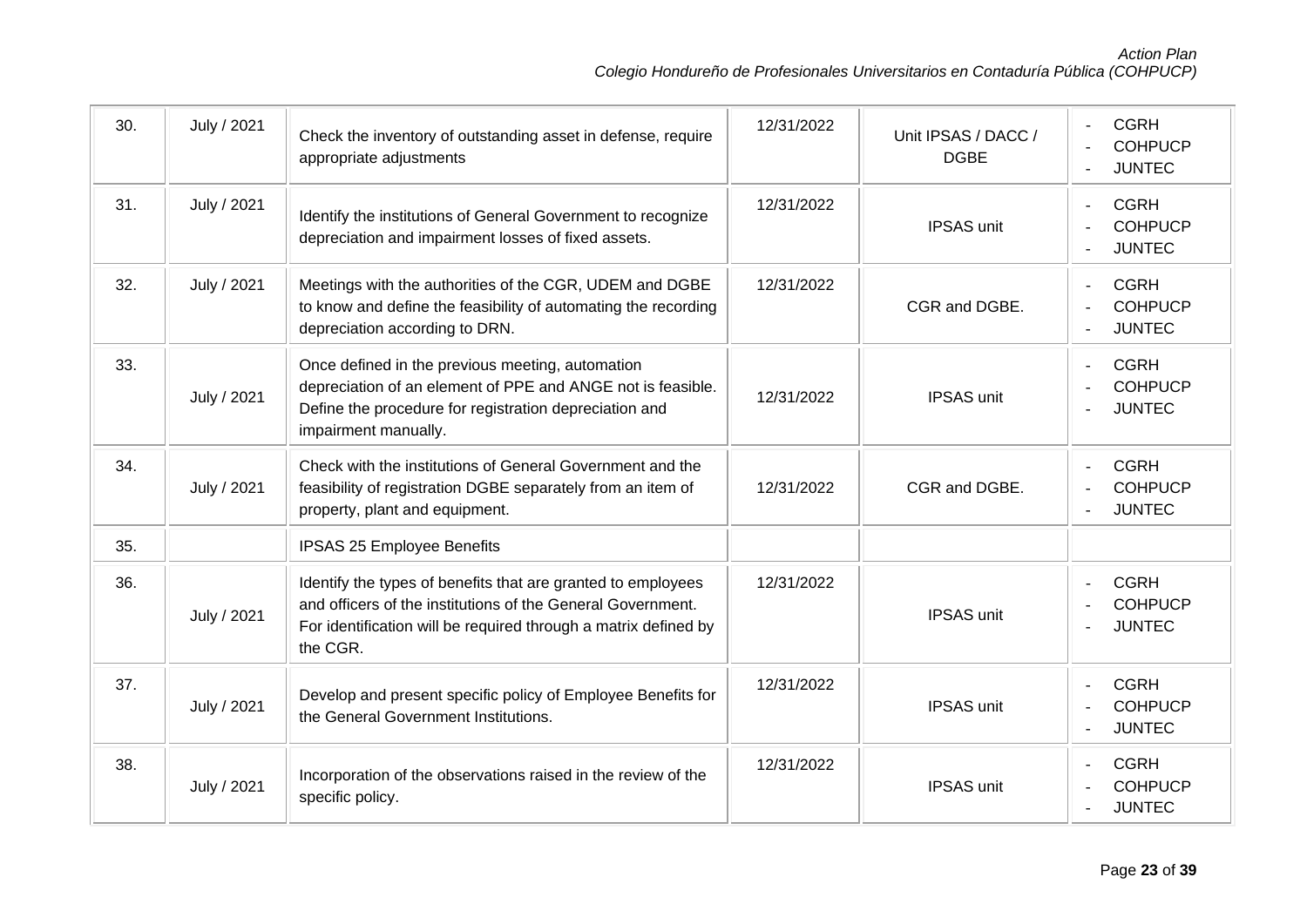| 39. | July / 2021 | Review and approve the specific policy of Employee<br>Benefits.                                                                                                                                                              | 12/31/2022 | <b>Direction and Executive</b><br><b>Branch</b> | <b>CGRH</b><br><b>COHPUCP</b><br><b>JUNTEC</b>                   |
|-----|-------------|------------------------------------------------------------------------------------------------------------------------------------------------------------------------------------------------------------------------------|------------|-------------------------------------------------|------------------------------------------------------------------|
| 40. | July / 2021 | Authorities determine the CGR, the interest rate for<br>calculating benefit obligations and perform calculations on<br>the value of money over time using the method of effective<br>interest rate required by the standard. | 12/31/2022 | <b>Address Executive Branch</b><br>and UNICSP   | <b>CGRH</b><br>$\overline{a}$<br><b>COHPUCP</b><br><b>JUNTEC</b> |
| 41. | July / 2021 | List the benefits established in their ranks and determine the<br>matrix calculation required by the standard for the types of<br>benefits that exceed 12 months.                                                            | 12/31/2022 | <b>IPSAS</b> unit                               | <b>CGRH</b><br>$\mathbf{r}$<br><b>COHPUCP</b><br><b>JUNTEC</b>   |
| 42. | July / 2021 | Preparation and presentation of the procedure for the<br>registration of employee benefits.                                                                                                                                  | 12/31/2022 | <b>IPSAS unit</b>                               | <b>CGRH</b><br>$\overline{a}$<br><b>COHPUCP</b><br><b>JUNTEC</b> |
| 43. | July / 2021 | Incorporating comments from Employee Benefits.                                                                                                                                                                               | 12/31/2022 | <b>IPSAS unit</b>                               | <b>CGRH</b><br>L.<br><b>COHPUCP</b><br><b>JUNTEC</b>             |
| 44. | July / 2021 | Review and approval of the procedure of Employee Benefits.                                                                                                                                                                   | 12/31/2022 | <b>Direction and Executive</b><br><b>Branch</b> | <b>CGRH</b><br><b>COHPUCP</b><br><b>JUNTEC</b>                   |
| 45. | July / 2021 | IPSAS 23 Revenue from exchange transactions IPSAS 9<br>Revenue and exchange transaction                                                                                                                                      | 12/31/2022 |                                                 |                                                                  |
| 46. | July / 2021 | CGR meeting, DGP and SAR, with the aim of documenting<br>the current procedures for tax collection (SAR).                                                                                                                    | 12/31/2022 | CGR, DGP and SAR                                | <b>CGRH</b><br>$\overline{a}$<br><b>COHPUCP</b><br><b>JUNTEC</b> |
| 47. | July / 2021 | Identify the SAR reports the information necessary to<br>determine the chargeable.                                                                                                                                           | 12/31/2022 | CGR, UDEM, DGP, SAR,<br><b>TGR</b>              | <b>CGRH</b><br>$\omega$<br><b>COHPUCP</b><br><b>JUNTEC</b>       |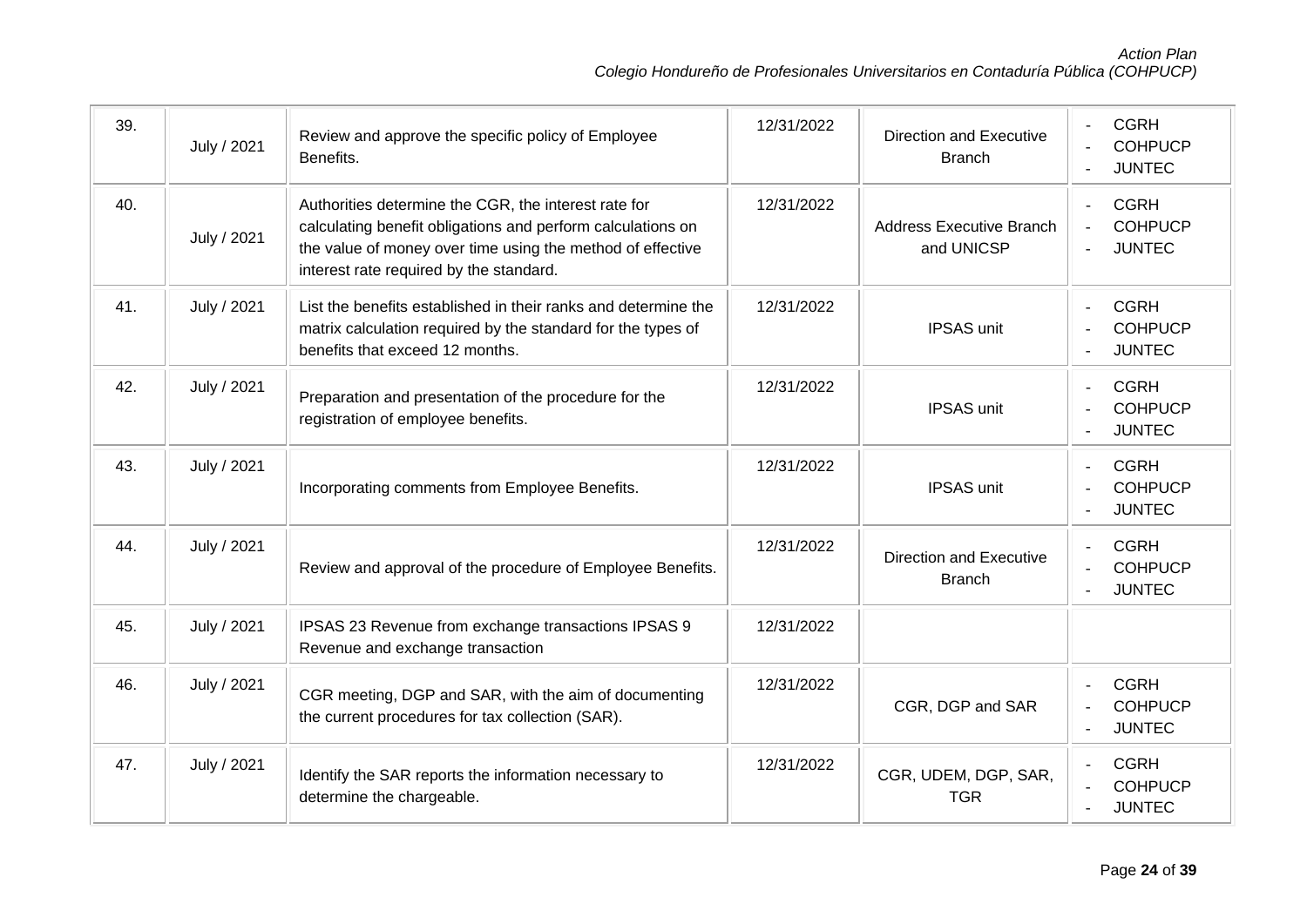| 48. | July / 2021 | Identify the procedure for estimation of income under the<br>methodology used by budget.                                                                           | 12/31/2022 | Unit IPSAS / DACC and<br><b>PGD</b>             | <b>CGRH</b><br><b>COHPUCP</b><br><b>JUNTEC</b>                   |
|-----|-------------|--------------------------------------------------------------------------------------------------------------------------------------------------------------------|------------|-------------------------------------------------|------------------------------------------------------------------|
| 49. | July / 2021 | Identify the necessary changes to allow the accrual of tax<br>revenues at the time of submission of the declaration forms<br>taxpayer (Technical Proposal).        | 12/31/2022 | CGR, UDEM, DGP, SAR,<br><b>TGR</b>              | <b>CGRH</b><br>$\overline{a}$<br><b>COHPUCP</b><br><b>JUNTEC</b> |
| 50. | July / 2021 | Prepare and submit the Technical Proposal to the highest<br>authorities CGR.                                                                                       | 12/31/2022 | CGR, UDEM, DGP, SAR,<br><b>TGR</b>              | <b>CGRH</b><br>$\overline{a}$<br><b>COHPUCP</b><br><b>JUNTEC</b> |
| 51. | July / 2021 | Observations incorporate the Technical Proposal.                                                                                                                   | 12/31/2022 | <b>IPSAS unit</b>                               | <b>CGRH</b><br><b>COHPUCP</b><br><b>JUNTEC</b>                   |
| 52. | July / 2021 | Review and approve the Technical Proposal.                                                                                                                         | 12/31/2022 | <b>Direction and Executive</b><br><b>Branch</b> | <b>CGRH</b><br><b>COHPUCP</b><br><b>JUNTEC</b>                   |
| 53. | July / 2021 | CGR meeting - SAR with the aim of developing a statistical<br>model for estimating accrued sales tax for amounts not<br>written with the declaration of taxpayers. | 12/31/2022 | CGR, UDEM, SAR                                  | <b>CGRH</b><br>÷.<br><b>COHPUCP</b><br><b>JUNTEC</b>             |
| 54. | July / 2021 | Comments to incorporate specific policy to correct<br>accounting errors.                                                                                           | 12/31/2022 |                                                 | <b>CGRH</b><br>$\overline{a}$<br><b>COHPUCP</b><br><b>JUNTEC</b> |
| 55. | July / 2021 | Review and approve the specific policy for the correction of<br>accounting errors.                                                                                 | 12/31/2022 | <b>Direction and Executive</b><br><b>Branch</b> | <b>CGRH</b><br><b>COHPUCP</b><br><b>JUNTEC</b><br>$\mathbf{r}$   |
| 56. | July / 2021 | <b>IPSAS 12 Inventories</b>                                                                                                                                        | 12/31/2022 | <b>IPSAS unit</b>                               | <b>CGRH</b><br><b>COHPUCP</b><br><b>JUNTEC</b>                   |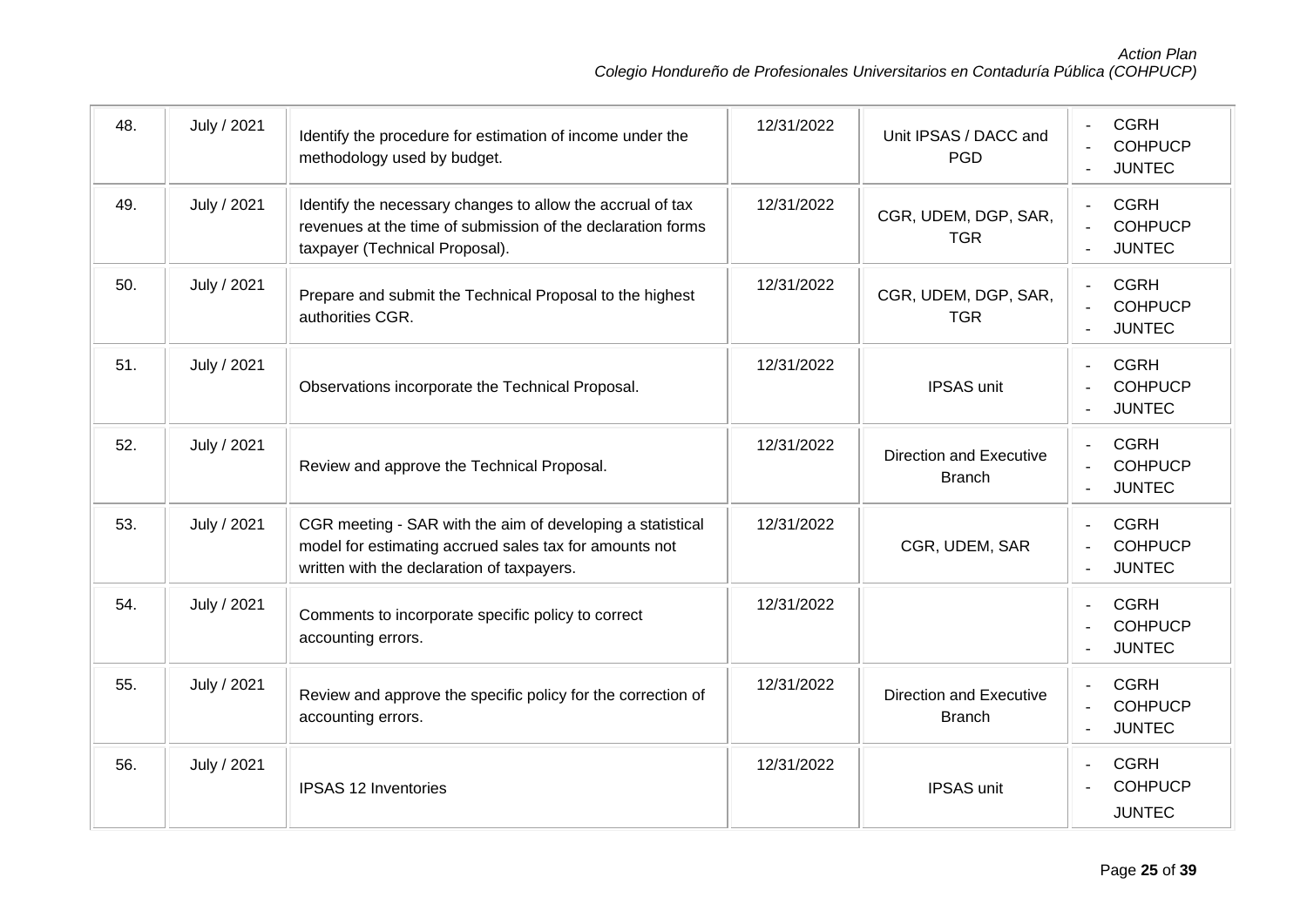| 57. | July / 2021 | Review and / or updating of procedures on registration of<br>consumer goods.                                             | 12/31/2022 | <b>IPSAS unit and DACC</b>                      | <b>CGRH</b><br>$\overline{a}$<br><b>COHPUCP</b><br>$\overline{\phantom{a}}$<br><b>JUNTEC</b><br>$\overline{a}$ |
|-----|-------------|--------------------------------------------------------------------------------------------------------------------------|------------|-------------------------------------------------|----------------------------------------------------------------------------------------------------------------|
| 58. | July / 2021 | System Review and definition of matrices for registration.                                                               | 12/31/2022 | IPSAS unit, DACC and<br><b>DGBE</b>             | <b>CGRH</b><br>$\blacksquare$<br><b>COHPUCP</b><br><b>JUNTEC</b><br>$\blacksquare$                             |
| 59. | July / 2021 | Making estimations applied to inventories in accordance with<br>policies established in the No. 1, required by IPSAS 12. | 12/31/2022 | IPSAS unit, DACC and<br><b>DGBE</b>             | <b>CGRH</b><br>$\blacksquare$<br><b>COHPUCP</b><br><b>JUNTEC</b>                                               |
| 60. | July / 2021 | Develop and present specific policy for inventories.                                                                     | 12/31/2022 | <b>IPSAS unit</b>                               | <b>CGRH</b><br>$\overline{a}$<br><b>COHPUCP</b><br><b>JUNTEC</b><br>$\blacksquare$                             |
| 61. | July / 2021 | Comments to incorporate specific policy for inventories.                                                                 | 12/31/2022 | <b>IPSAS unit</b>                               | <b>CGRH</b><br>$\overline{a}$<br><b>COHPUCP</b><br><b>JUNTEC</b>                                               |
| 62. | July / 2021 | Review and approve the specific policy for inventories.                                                                  | 12/31/2022 | <b>Direction and Executive</b><br><b>Branch</b> | <b>CGRH</b><br>$\overline{a}$<br><b>COHPUCP</b><br><b>JUNTEC</b><br>$\mathbf{r}$                               |
| 63. | July / 2021 | <b>IPSAS 18 Segment Reporting</b>                                                                                        | 12/31/2022 | <b>IPSAS unit</b>                               | <b>CGRH</b><br>$\overline{a}$<br><b>COHPUCP</b><br><b>JUNTEC</b>                                               |
| 64. | July / 2021 | Develop specific policy for presentation and disclosure<br>Segment.                                                      | 12/31/2022 | <b>IPSAS</b> unit                               | <b>CGRH</b><br><b>COHPUCP</b>                                                                                  |
| 65. | July / 2021 | Observations incorporate specific policy for presentation and<br>disclosure Segment.                                     | 12/31/2022 | <b>IPSAS unit</b>                               | <b>CGRH</b><br>$\overline{a}$<br><b>COHPUCP</b><br><b>JUNTEC</b>                                               |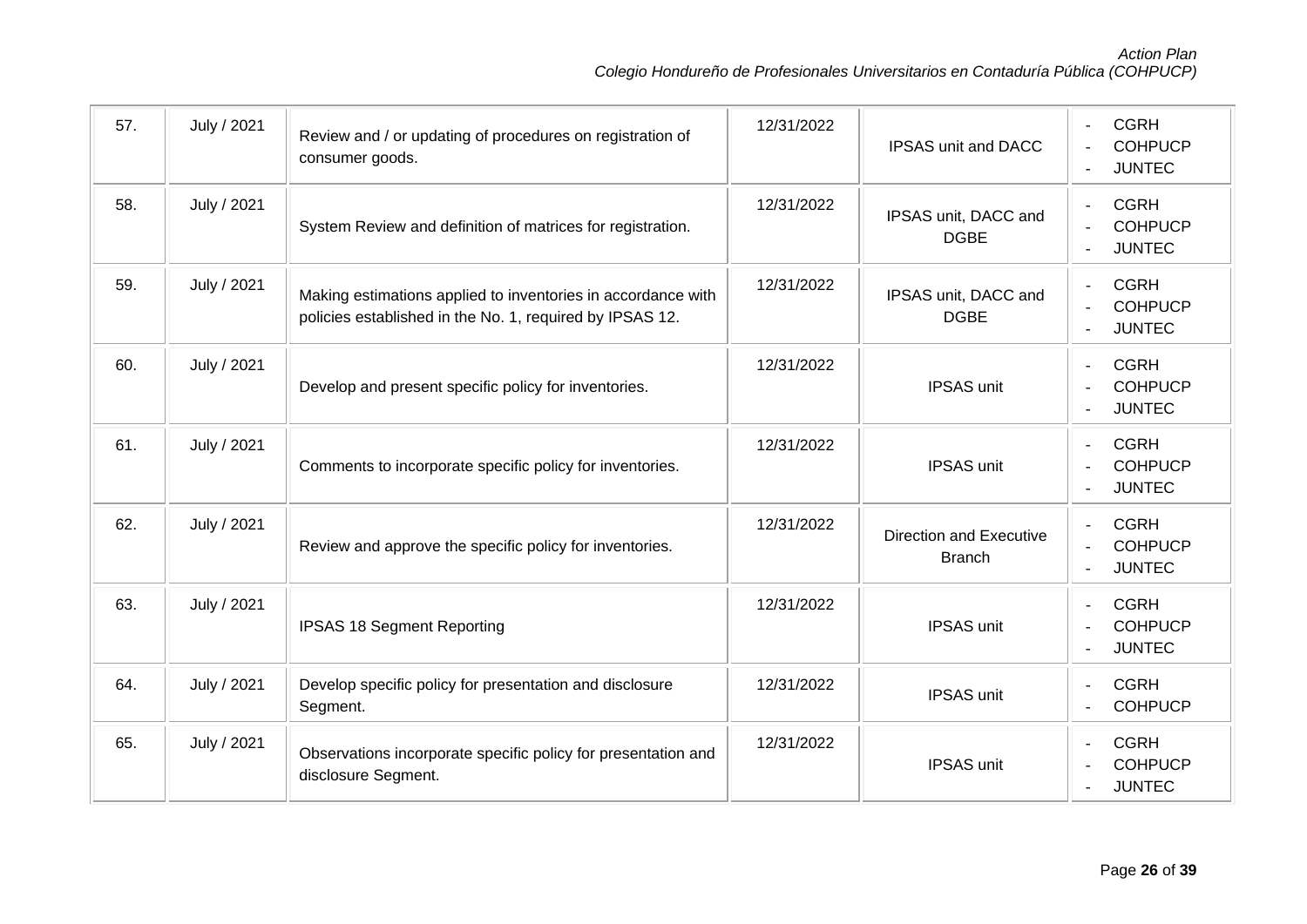| 66. | July / 2021 | Review and approve the specific policy for the presentation<br>and disclosure Segment.                                            | 12/31/2022 | <b>Direction and Executive</b><br><b>Branch</b> | <b>CGRH</b><br><b>COHPUCP</b><br><b>JUNTEC</b>                   |
|-----|-------------|-----------------------------------------------------------------------------------------------------------------------------------|------------|-------------------------------------------------|------------------------------------------------------------------|
| 67. | July / 2021 | CGR-UDEM meeting to see if the IFMS system can generate<br>reports and request segment containing reports segment<br>information. | 12/31/2022 | CGR and UDEM                                    | <b>CGRH</b><br><b>COHPUCP</b><br><b>JUNTEC</b>                   |
| 68. | July / 2021 | <b>IPSAS 11 Construction Contracts</b>                                                                                            | 12/31/2022 | <b>IPSAS unit</b>                               | <b>CGRH</b><br>$\overline{a}$<br><b>COHPUCP</b><br><b>JUNTEC</b> |
| 69. | July / 2021 | Check if there are construction contracts in the<br>administration of general government.                                         | 12/31/2022 | <b>CGR</b>                                      | <b>CGRH</b><br>÷.<br><b>COHPUCP</b><br><b>JUNTEC</b>             |
| 70. | July / 2021 | Develop Specific Construction Contracts Policy.                                                                                   | 12/31/2022 | <b>IPSAS unit</b>                               | <b>CGRH</b><br><b>COHPUCP</b><br><b>JUNTEC</b>                   |
| 71. | July / 2021 | Observations incorporate specific policy for construction<br>contracts.                                                           | 12/31/2022 | <b>IPSAS unit</b>                               | <b>CGRH</b><br><b>COHPUCP</b><br><b>JUNTEC</b>                   |
| 72. | July / 2021 | Review and approve the Specific Policy Construction<br>Contracts.                                                                 | 12/31/2022 | <b>Direction and Executive</b><br><b>Branch</b> | <b>CGRH</b><br><b>COHPUCP</b><br><b>JUNTEC</b>                   |
| 73. | July / 2021 | <b>IPSAS 13 Leases</b>                                                                                                            |            |                                                 |                                                                  |
| 74. | July / 2021 | Institutions ask the pilot classes operating leases in their<br>entities.                                                         | 12/31/2022 | <b>IPSAS unit</b>                               | <b>CGRH</b><br><b>COHPUCP</b><br><b>JUNTEC</b>                   |
| 75. | July / 2021 | Review and assess the progress of the specific policy for<br>leases to make the appropriate adjustments.                          | 12/31/2022 | <b>IPSAS unit</b>                               | <b>CGRH</b><br><b>COHPUCP</b>                                    |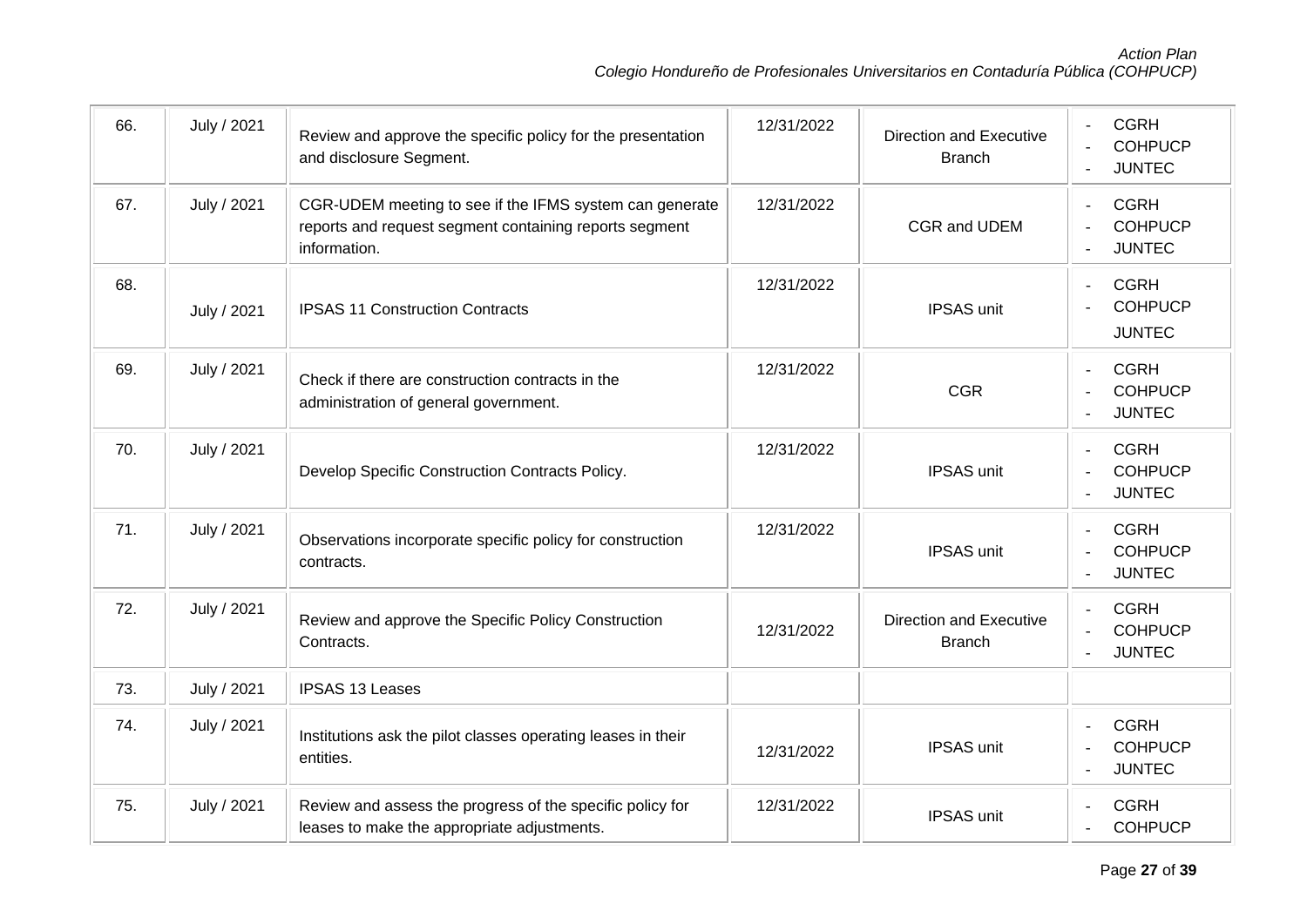|     |             |                                                                       |            |                                          | <b>JUNTEC</b><br>$\blacksquare$                                  |
|-----|-------------|-----------------------------------------------------------------------|------------|------------------------------------------|------------------------------------------------------------------|
| 76. | July / 2021 | Incorporate Specific comments Policy Leases.                          | 12/31/2022 | <b>IPSAS unit</b>                        | <b>CGRH</b><br>$\equiv$<br><b>COHPUCP</b><br><b>JUNTEC</b>       |
| 77. | July / 2021 | Review and approve the Specific Policy Leases.                        | 12/31/2022 | Direction and Executive<br><b>Branch</b> | <b>CGRH</b><br><b>COHPUCP</b><br><b>JUNTEC</b>                   |
| 78. | July / 2021 | <b>IPSAS 27 Agriculture</b>                                           | 12/31/2022 |                                          |                                                                  |
| 79. | July / 2021 | Develop and present specific policy of Agriculture.                   | 12/31/2022 | <b>IPSAS unit</b>                        | <b>CGRH</b><br><b>COHPUCP</b><br><b>JUNTEC</b>                   |
| 80. | July / 2021 | Incorporate Specific observations Agriculture Policy.                 | 12/31/2022 | <b>IPSAS unit</b>                        | <b>CGRH</b><br>$\equiv$<br><b>COHPUCP</b><br><b>JUNTEC</b>       |
| 81. | July / 2021 | Review and approve the Specific Agriculture Policy.                   | 12/31/2022 | Direction and Executive<br><b>Branch</b> | <b>CGRH</b><br>$\blacksquare$<br><b>COHPUCP</b><br><b>JUNTEC</b> |
| 82. | July / 2021 | <b>IPSAS 31 Intangible Assets</b>                                     | 12/31/2022 | <b>IPSAS unit</b>                        | <b>CGRH</b><br>$\blacksquare$<br><b>COHPUCP</b><br><b>JUNTEC</b> |
| 83. | July / 2021 | Develop and present specific policy Intangible Assets.                | 12/31/2022 | <b>IPSAS unit</b>                        | <b>CGRH</b><br>$\mathbf{r}$<br><b>COHPUCP</b><br><b>JUNTEC</b>   |
| 84. | July / 2021 | Observations incorporate the specific policy of Intangible<br>Assets. | 12/31/2022 | <b>IPSAS unit</b>                        | <b>CGRH</b><br>$\blacksquare$<br><b>COHPUCP</b><br><b>JUNTEC</b> |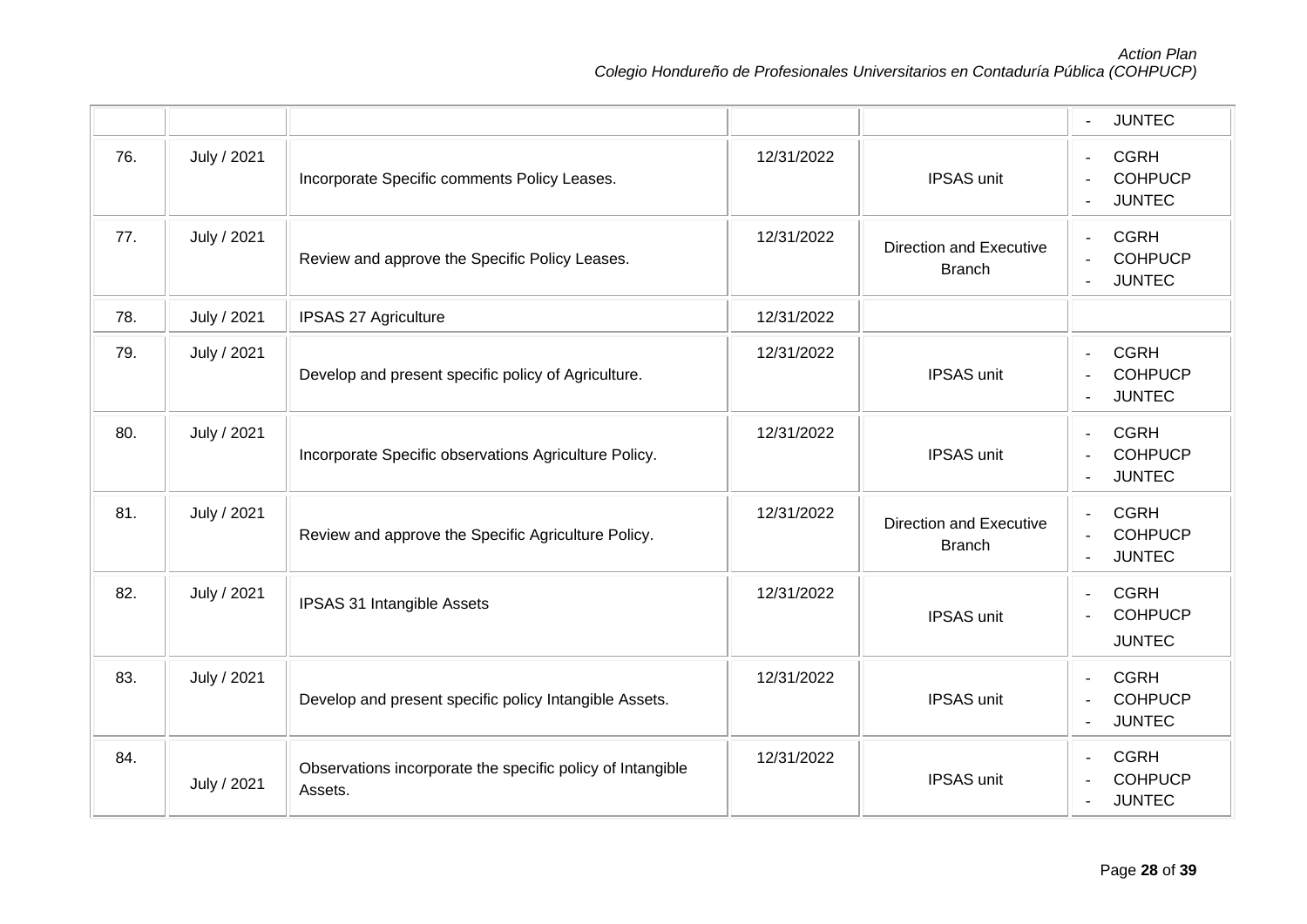| 85.                                                                   | July / 2021 | Review and approve the specific policy of Intangible Assets.                                                   | 12/31/2022 | <b>Direction and Executive</b><br><b>Branch</b> | <b>CGRH</b><br>$\blacksquare$<br><b>COHPUCP</b><br><b>JUNTEC</b>                             |  |  |
|-----------------------------------------------------------------------|-------------|----------------------------------------------------------------------------------------------------------------|------------|-------------------------------------------------|----------------------------------------------------------------------------------------------|--|--|
| 86.                                                                   | July / 2021 | <b>IPSAS 07 Investments in Associates</b>                                                                      | 12/31/2022 | <b>IPSAS unit</b>                               | <b>CGRH</b><br>$\equiv$<br><b>COHPUCP</b><br><b>JUNTEC</b>                                   |  |  |
| 87.                                                                   | July / 2021 | Develop and present specific policy for investments in<br>associates.                                          | 12/31/2022 | <b>IPSAS unit</b>                               | <b>CGRH</b><br>$\omega$<br><b>COHPUCP</b><br><b>JUNTEC</b><br>$\sim$                         |  |  |
| 88.                                                                   | July / 2021 | <b>IPSAS 16 Investment Property</b>                                                                            | 12/31/2022 | <b>IPSAS unit</b>                               | <b>CGRH</b><br>$\overline{a}$<br><b>COHPUCP</b><br><b>JUNTEC</b>                             |  |  |
| 89.                                                                   | July / 2021 | To request a number of institutions of general government if<br>they possess and record investment properties. | 12/31/2022 | <b>IPSAS unit</b>                               | <b>CGRH</b><br>$\blacksquare$<br><b>COHPUCP</b><br><b>JUNTEC</b>                             |  |  |
| 90.                                                                   | July / 2021 | Develop and present specific policy Investment Properties.                                                     | 12/31/2022 | <b>IPSAS unit</b>                               | <b>CGRH</b><br>$\blacksquare$<br><b>COHPUCP</b><br><b>JUNTEC</b><br>$\overline{\phantom{a}}$ |  |  |
| 91.                                                                   | July / 2021 | Incorporate Specific comments Policy Investment Property.                                                      | 12/31/2022 | <b>IPSAS unit</b>                               | <b>CGRH</b><br>$\overline{a}$<br><b>COHPUCP</b><br><b>JUNTEC</b>                             |  |  |
| 92.                                                                   | July / 2021 | Review and approve the specific policy Investment Property.                                                    | 12/31/2022 | <b>Direction and Executive</b><br><b>Branch</b> | <b>CGRH</b><br>$\overline{a}$<br><b>COHPUCP</b><br>$\blacksquare$<br><b>JUNTEC</b>           |  |  |
| Review and update the information in Part I and II Compliance Program |             |                                                                                                                |            |                                                 |                                                                                              |  |  |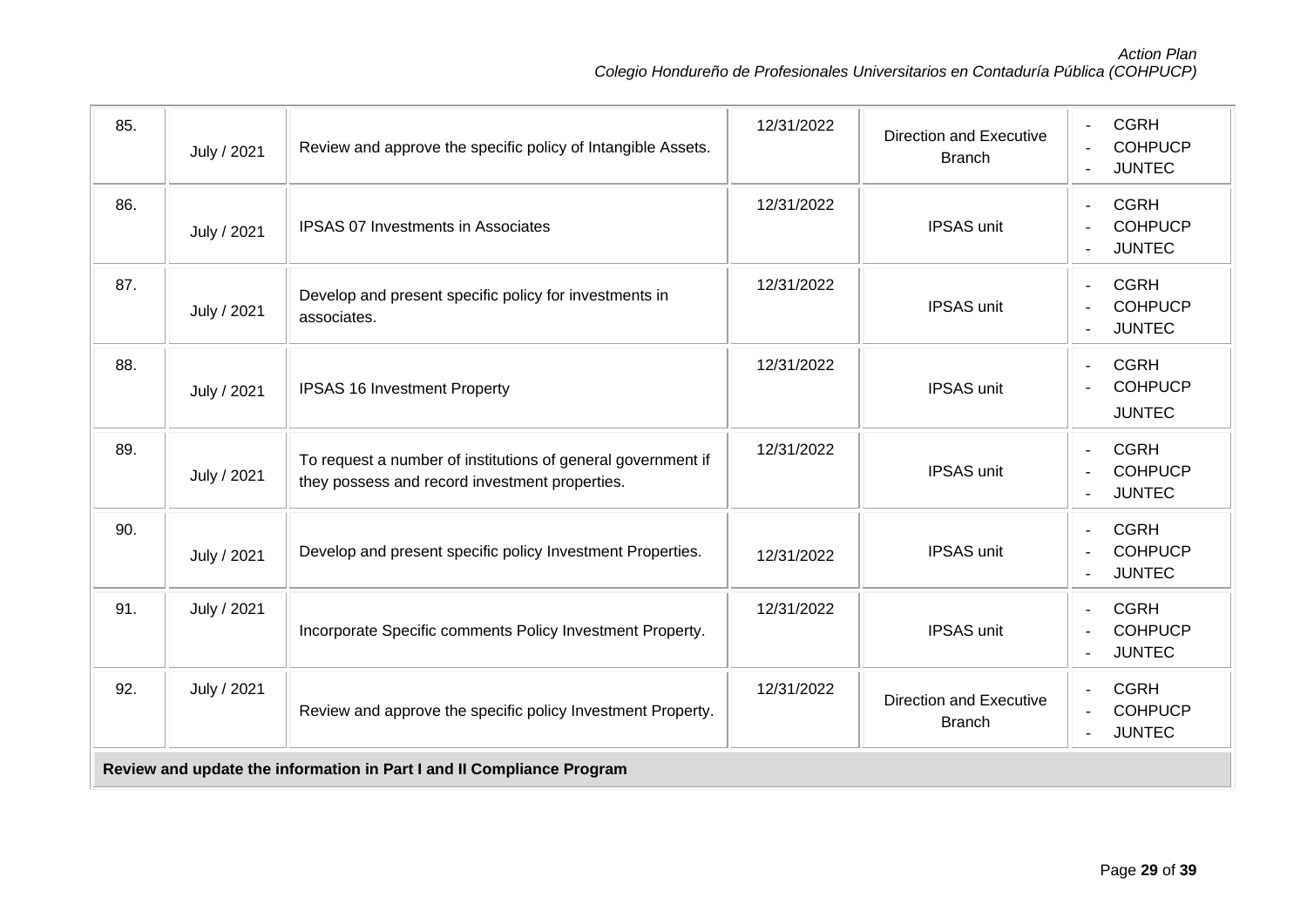| 93. | Keep going | Review the responses Compliance Program Part I and<br>II and make the modifications necessary to upgrade the<br>parties.<br>IFAC inform updates to post current information.<br>Appoint a responsible person to review the<br>information in Part I and II and make modifications.<br>IFAC report on changes. | Keep going<br>(Every year in<br>December.) | -Board of Directors<br>- Court of Honor |  | <b>COHPUCP</b><br><b>Board of Directors</b><br>Court of Honor |
|-----|------------|---------------------------------------------------------------------------------------------------------------------------------------------------------------------------------------------------------------------------------------------------------------------------------------------------------------|--------------------------------------------|-----------------------------------------|--|---------------------------------------------------------------|
|-----|------------|---------------------------------------------------------------------------------------------------------------------------------------------------------------------------------------------------------------------------------------------------------------------------------------------------------------|--------------------------------------------|-----------------------------------------|--|---------------------------------------------------------------|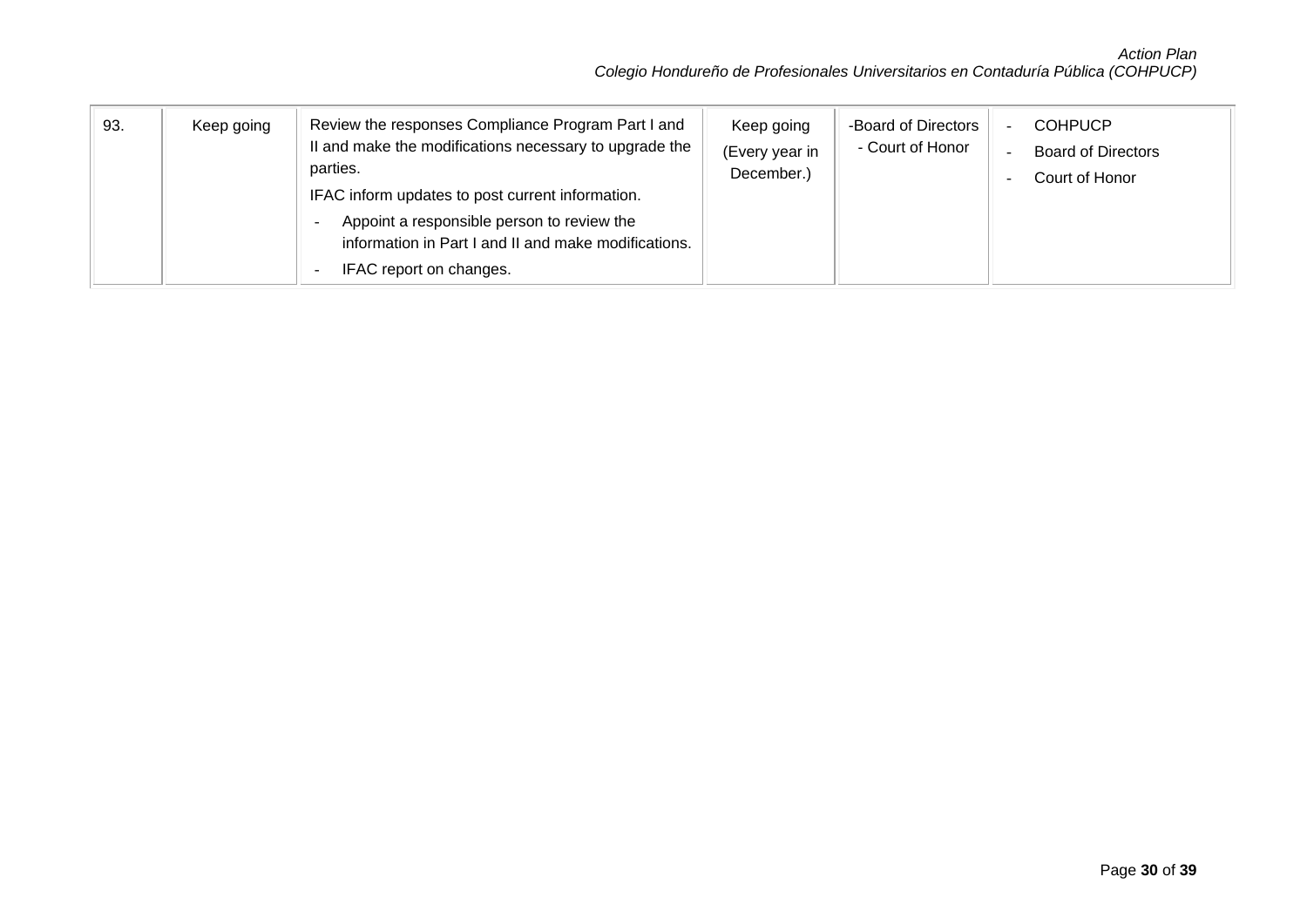**Subject of the Action Plan:** Investigation and Discipline (SMO 6).

**Actions Plan:** Establish rules for the investigation and discipline of reprehensible conduct and breach of the rules and regulations related to the exercise of the accounting profession in the country.

## Background:

Law Professional Compulsory and the Organic Law of COHPUCP state that the principle of investigation and discipline is a function assigned to the Court of Honor of the school and serves the decision of the Court of Honor and the Board of Directors School.

Organic Law of the Honduran Association of University Professionals in Accounting and Finance "COHPUCP" provides that the Court of Honor is the organ school to hear and determine the professional conduct of the members thereof, are subject to the code of ethics and must giving the corresponding actions; It is its powers:

- a) Hear complaints, allegations and accusations against the referees;
- b) Serve as a mediator in the dispute between the collegiate and between them and third parties;
- c) Propose to the General Assembly for approval, the code of professional ethics;
- d) Propose to the bodies of the school, the application of sanctions for violation of the preceding code of professional ethics, the law and its regulations and other applications to practice the profession.

However to comply with SMO 6, COHPUCP is committed to the creation of specific procedures to investigate the professional performance of its members as well as sanctions in case of inappropriate in professional practice behaviors which includes the preliminary draft Organic Law of COPHUCP, the creation of a committee of investigation and discipline within the major agencies COHPUCP.

In December 2020, at an ordinary COHPUCP meeting, it approved the adaptation of the Code of Ethics in accordance with IFAC guidelines. The Code includes investigation procedures. The Code is located on the COHPUCP website.

|     | Strengthen investigation and Disciplinary System |                                                                                                                                               |          |                              |                  |  |  |
|-----|--------------------------------------------------|-----------------------------------------------------------------------------------------------------------------------------------------------|----------|------------------------------|------------------|--|--|
| No. | Start date                                       | Actions                                                                                                                                       | End Date | Responsibility               | <b>Resources</b> |  |  |
| . . | May 2019                                         | Request the Court of Honor a regulation that<br>includes the processes of investigation and<br>discipline led by COHPUCP; paying attention to | May 2019 | -COHPUCP<br>- Court of Honor | <b>COHPUCP</b>   |  |  |

# **Strengthen Investigation and Disciplinary System**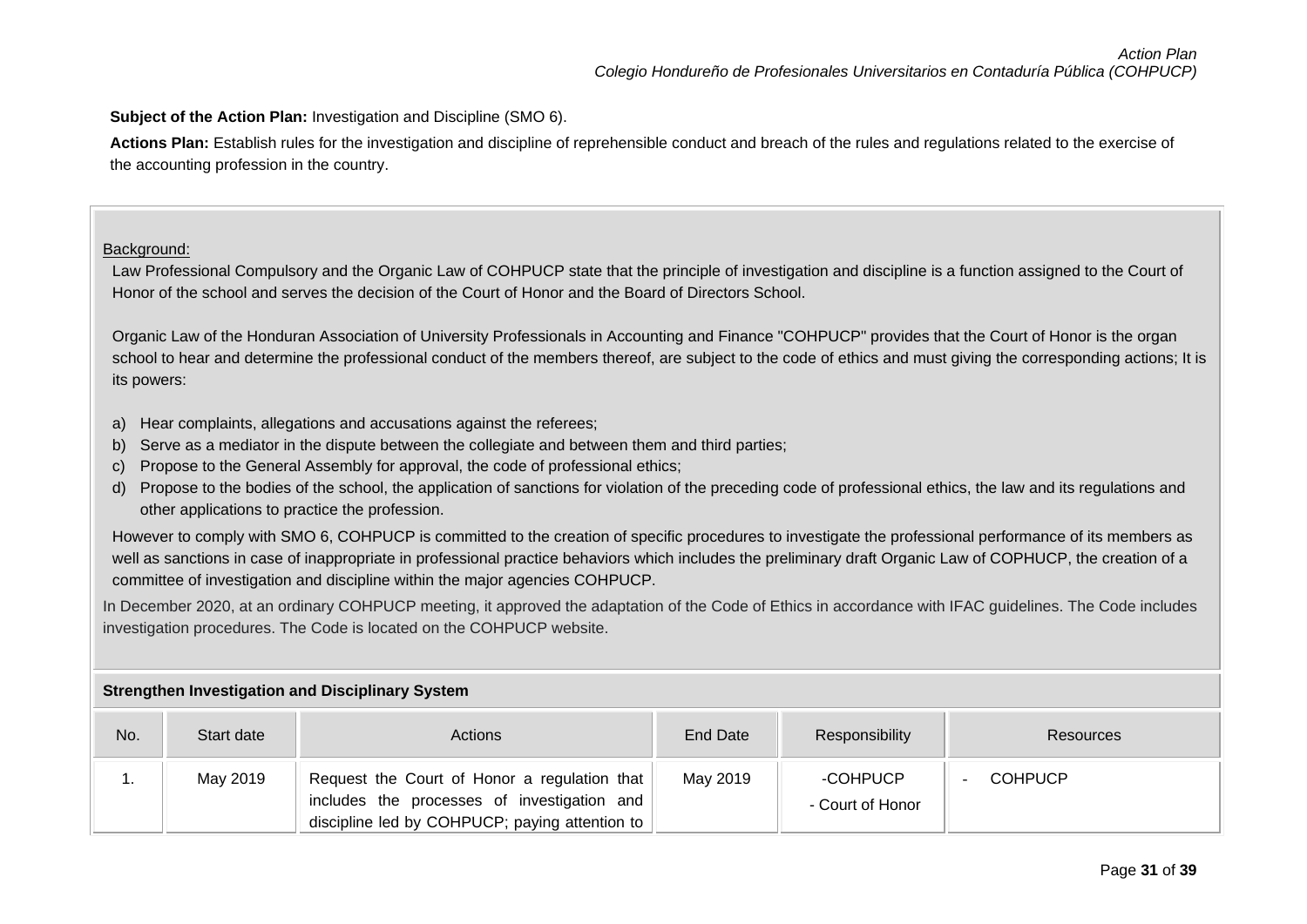|    |                                      | all actions which can initiate an investigation,<br>especially those focused on non-compliance,<br>description of the public accountant and the audit<br>firm. According to guidelines SMO 6. |                                            |                                                   |                |  |  |
|----|--------------------------------------|-----------------------------------------------------------------------------------------------------------------------------------------------------------------------------------------------|--------------------------------------------|---------------------------------------------------|----------------|--|--|
| 2. | May 2019                             | Read, analyze and reflect the components of the<br>DOM 6 as a guide to generate the necessary<br>work, design and develop a work plan to<br>consider the guidelines proposed by the IFAC.     | December<br>2019                           | <b>COHPUCP</b><br>Court of Honor                  | <b>COHPUCP</b> |  |  |
| 3. | May 2019                             | Review of research activities and discipline<br>established by the COHPUCP which must<br>conform to requirements of IFAC.                                                                     | June<br>2019                               | Board of<br><b>Directors</b><br>Court of Honor    | <b>COHPUCP</b> |  |  |
| 4. | May 2019                             | Create a fair and effective investigative and<br>disciplinary process, with the aim of imposing<br>sanctions according to the Organic Law of<br>COHPUCP.                                      | August<br>2019                             | Board of<br><b>Directors</b><br>People of Honor   | <b>COHPUCP</b> |  |  |
| 5. | July - 2021                          | Send IFAC work plan in order to receive<br>appropriate suggestions.                                                                                                                           | December<br>2021                           | <b>COHPUCP</b>                                    | <b>COHPUCP</b> |  |  |
| 6. | July - 2021                          | Publish the document on the website of<br>COHPUCP for the information of members and<br>get them comment on it.                                                                               | December<br>2021                           | <b>COHPUCP</b>                                    | <b>COHPUCP</b> |  |  |
| 7. | Keep going                           | Check and update institutional archives and<br>assess whether conditions are suitable for the<br>order and receipt of documentation.                                                          | Keep going<br>(Every year in<br>December.) | Administrator<br><b>COHPUCP</b><br><b>COHPUCP</b> | <b>COHPUCP</b> |  |  |
|    | <b>Maintain continuous processes</b> |                                                                                                                                                                                               |                                            |                                                   |                |  |  |
| 8. | Keep going                           | Through annual reviews ensure that the quality<br>and application of Investigation and Disciplinary                                                                                           | Keep going<br>(Every year in<br>December.) | <b>COHPUCP</b><br>Court of Honor                  | <b>COHPUCP</b> |  |  |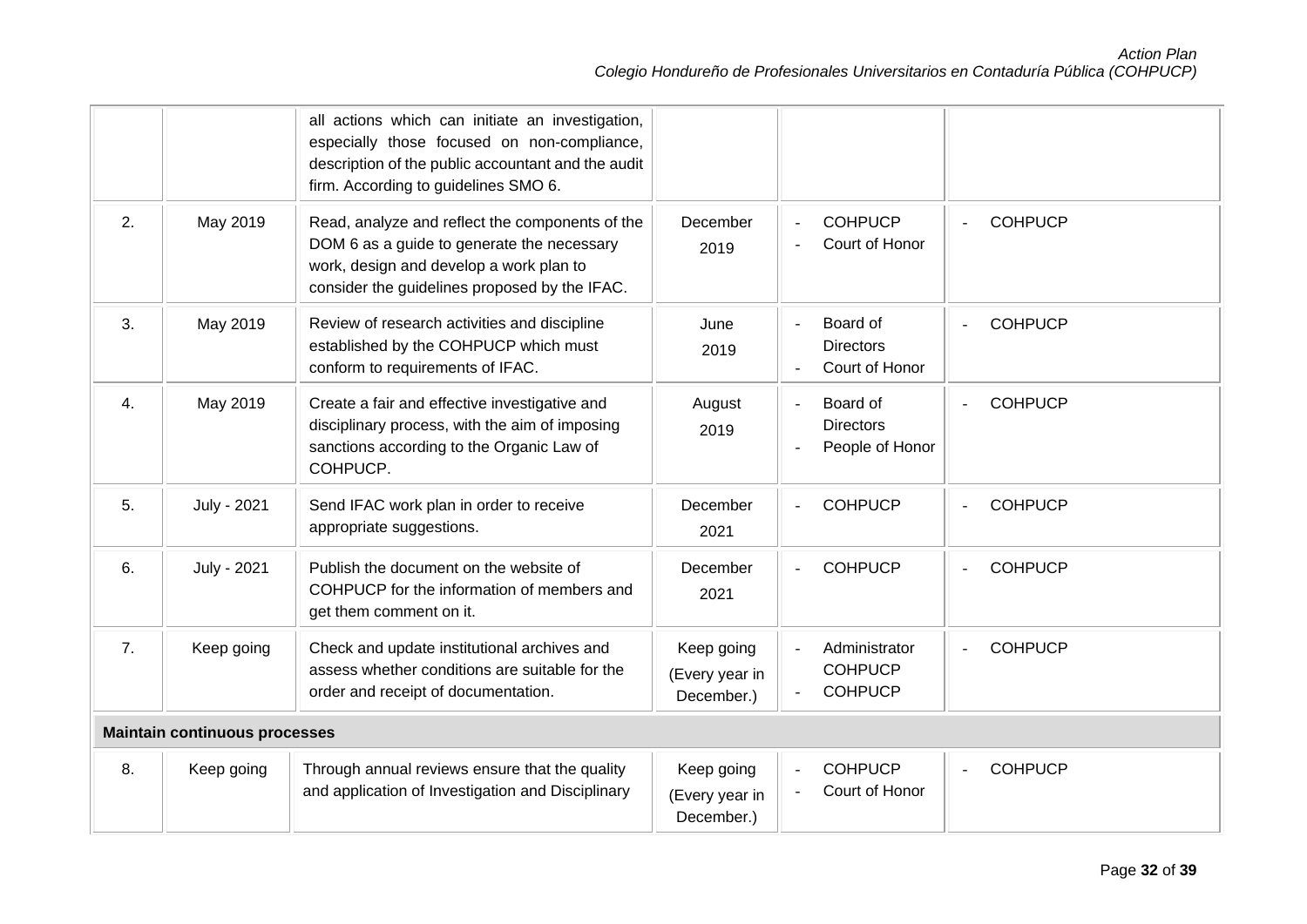|    |               | system is complying with the components of the<br>SMO <sub>6</sub> .                                                                              |                                            |                                  |         |
|----|---------------|---------------------------------------------------------------------------------------------------------------------------------------------------|--------------------------------------------|----------------------------------|---------|
|    |               | Review and update the information in Part I and II Compliance Program                                                                             |                                            |                                  |         |
| 9. | Keep<br>going | Review the responses Compliance Program Part I<br>and II and make changes that are necessary to<br>update the parties.                            | Keep going<br>(Every year in<br>December.) | <b>COHPUCP</b><br>Court of Honor | COHPUCP |
|    |               | The President of the Court of Honor will be<br>responsible for reviewing the information in Part I<br>and II and make modifications if necessary. |                                            |                                  |         |
|    |               | IFAC report on changes.                                                                                                                           |                                            |                                  |         |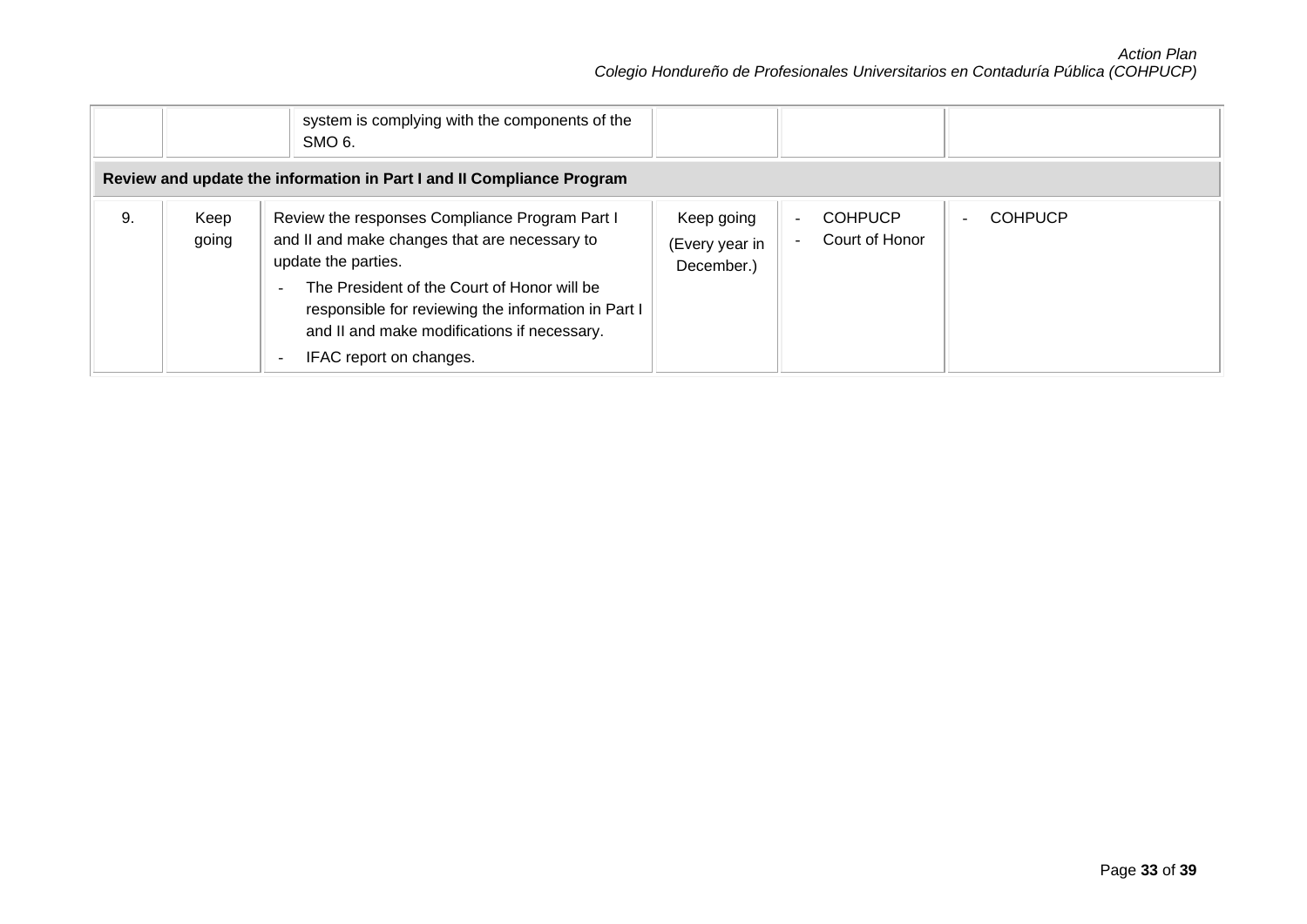| <b>Subject of the Action Plan:</b> | International Financial Reporting Standards (IFRS) (SMO 7).                                                                         |
|------------------------------------|-------------------------------------------------------------------------------------------------------------------------------------|
| <b>Actions Plan:</b>               | Develop training, outreach and continuing education on International Financial Reporting Standards (IFRS) as issued<br>by the IASB. |

#### Background:

On 16 February 2005 by decree 189-2004, the Government of the Republic through the Ministry of Finance (MOF) issued the Law on Accounting and Auditing Standards in order to establish the necessary regulatory framework for adoption and implementation of International Financial Reporting Standards (NIIF's) and International Standards on Auditing (NIA's); IFRS's issued by the IASB creating therein, the Rector of the System Authority with training and competition the Technical Board ACCOUNTING STANDARDS AND AUDIT "JUNTEC" as being technical and specialized nature with legal personality and its own, with in order to ensure the effective implementation of the provisions of this Act.

Simultaneously start was also given in 2005 the IDB-COHPUCP project ATN / MT 8802-HO "Adoption of International Financial Reporting Standards and Audit", proceeded to the training of 80 trainers in NIIF's NIA's throughout the country and these in turn replicated this knowledge to 400 public accountants of the institutions participating in the project.

By Legislative Decree 186-2007 JUNTEC Act was amended defined the adoption of IFRS's would take place gradually over the years 2008 to 2011 for which JUNTEC issued decision No. 3. In 2010 repealing the agreement # 3 mentioned above and issued resolution 001/2010, which states that full IFRS and IFRS adoption [s for SMEs would be effective from the year 2012, setting 2011 as the year of transition.

The Banking Institutions and other Financial Institutions established their requirement by agreement on SB Resolutions No. 2496 / 16.12.2013 and Circular No. 9/2016 SBO issued by the National Banking and Insurance Commission (CNBS)

Obtaining the following achievements:

- 1. Socialization and dissemination of International Financial Reporting Standards "NIIF's" and Nia's professionals, teachers, students and entrepreneurs across the country.
- 2. Issuance of a Law on Accounting Standards and Structuring a Technical Accounting Standards Board (JUNTEC).
- 3. The progress of implementation plans NIIF's in the country's financial system regulated by the National Banking and Insurance Commission (CNBS).
- 4. Progress and achievements of the implementation of the IPASAS for the public sector, with the support of international organizations.
- 5. Progress and achievements of the processes of convergence of NIIF's in the private sector.

By administration of COHPUCP, the government of the Republic of Honduras, in 2016 included in the Tax Code in article N ° 64, the obligation that the accounting must be prepared under IFRS.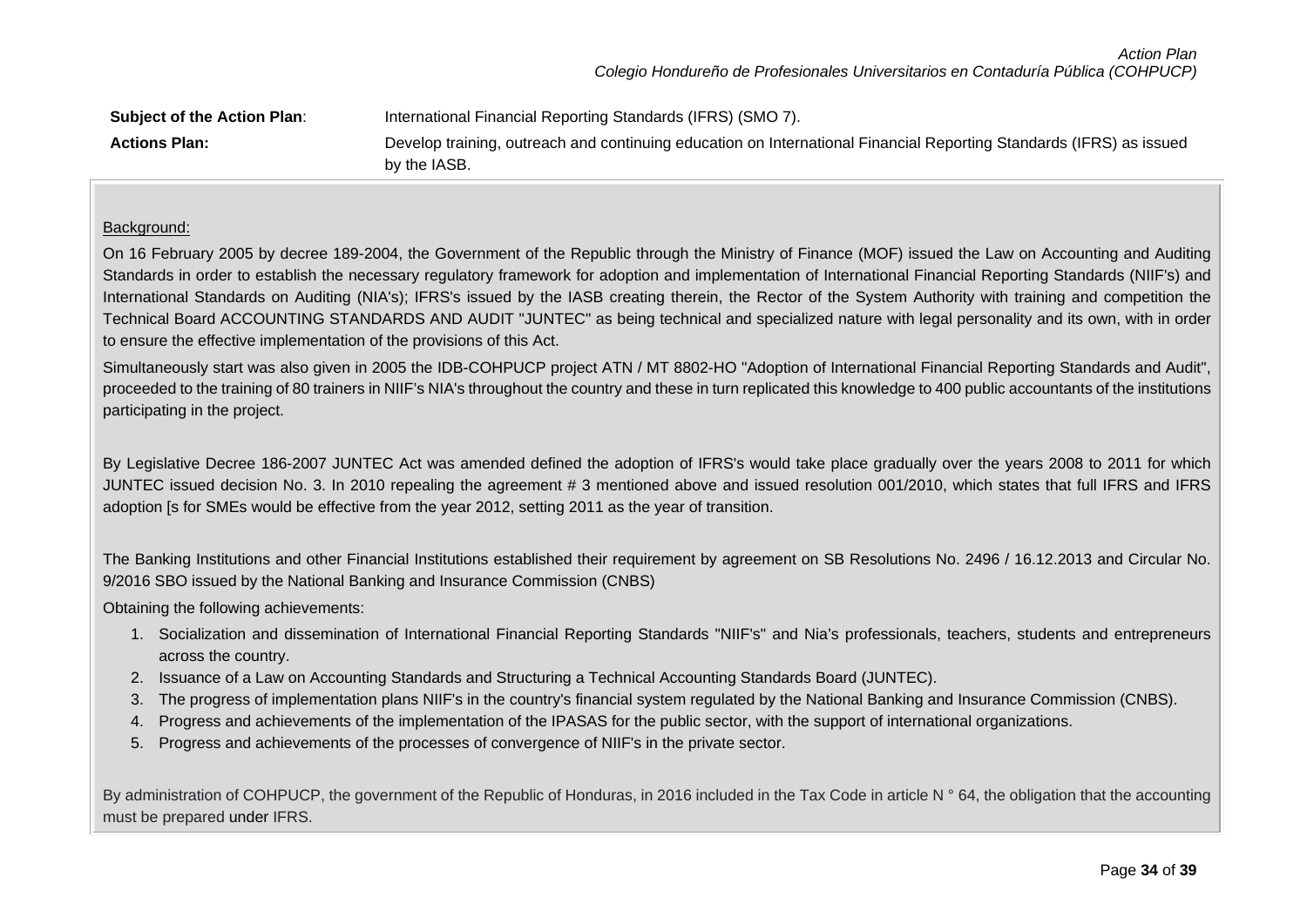COHPUCP continues in the training and collaboration effort jointly with the JUNTEC - UNAH for the dissemination of the IFRS. COHPUCP continues in the training and collaboration effort jointly with the JUNTEC - UNAH for the dissemination of the IFRS.

# **Intermediate stages for the Implementation of IFRS**

| No. | Start date    | Actions                                                                                                                                                                                                                                                                                                                                                                                                             | End Date   | Responsibility | <b>Resources</b>                      |
|-----|---------------|---------------------------------------------------------------------------------------------------------------------------------------------------------------------------------------------------------------------------------------------------------------------------------------------------------------------------------------------------------------------------------------------------------------------|------------|----------------|---------------------------------------|
| 1.  | Keep<br>going | Read, analyze and reflect the components of the<br>DOM 7 as a guide for developing a design of a work<br>plan to consider the guidelines proposed by the IFAC.                                                                                                                                                                                                                                                      | Keep going | <b>COHPUCP</b> | <b>COHPUCP</b><br>$\blacksquare$      |
| 2.  | Keep<br>going | Collaborate in creating a process for collegiate<br>awareness about changes and major changes to the<br>rules of the IASB.                                                                                                                                                                                                                                                                                          | Keep going | <b>COHPUCP</b> | <b>COHPUCP</b><br>$\bar{\phantom{a}}$ |
| 3.  | Keep<br>going | Continuing<br>Update<br>seminars<br>Education<br>of<br>COHPUCP on the standards issued by the IASB<br>given to the members. This program should be<br>modified to have an emphasis on the following areas:<br>-NIIF key parts<br>-Success current and recent changes in NIIF's.<br>-NIIF SME and IFRS FULL and areas of similarity and<br>difference between the two.<br>FULL-application of IFRS and IFRS for SMEs | Keep going | <b>COHPUCP</b> | <b>COHPUCP</b><br>$\mathbf{r}$        |
| 4.  | Keep<br>going | Plan and develop training seminars for members of<br>COHPUCP.                                                                                                                                                                                                                                                                                                                                                       | Keep going | <b>COHPUCP</b> | <b>COHPUCP</b>                        |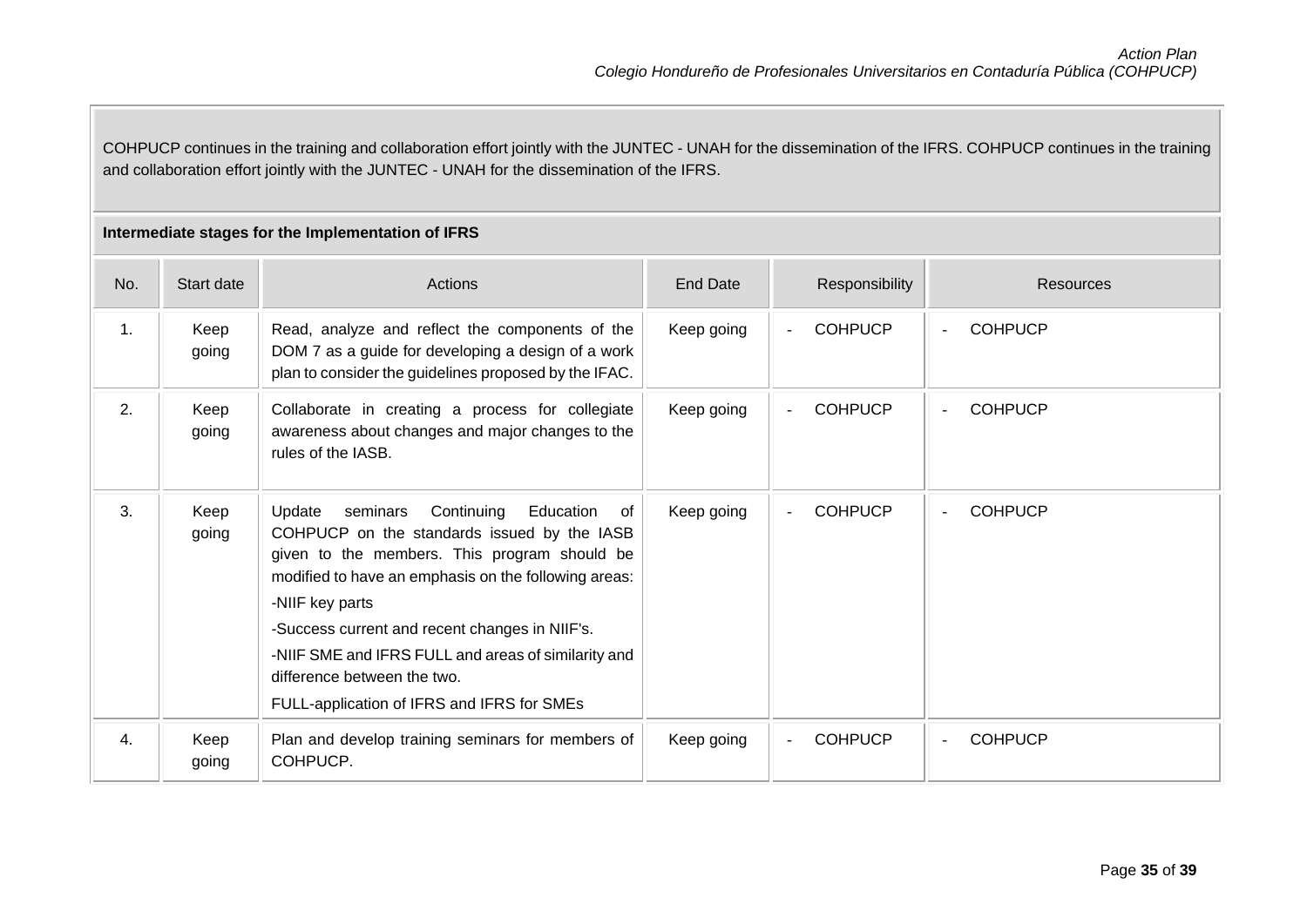| 5. | Keep<br>going                                                         | Use the Web page COHPUCP to disclose changes in<br>the standards issued by IASB, in order to ensure that<br>members are informed of the changes issued. | Keep going                                 | <b>COHPUCP</b><br>$\sim$ | <b>COHPUCP</b><br>$\overline{\phantom{a}}$ |  |  |
|----|-----------------------------------------------------------------------|---------------------------------------------------------------------------------------------------------------------------------------------------------|--------------------------------------------|--------------------------|--------------------------------------------|--|--|
|    | <b>Maintain continuous processes</b>                                  |                                                                                                                                                         |                                            |                          |                                            |  |  |
| 6. | Keep<br>going                                                         | Track continuing education program to ensure that<br>training and dissemination of full IFRS and IFRS for<br>SME <sub>s</sub> is met.                   | Keep going<br>(Every year in<br>December.) | <b>COHPUCP</b><br>$\sim$ | <b>COHPUCP</b><br>$\sim$                   |  |  |
| 7. | Keep<br>going                                                         | Use the 'best efforts' to identify opportunities and<br>collaborate in the implementation of full IFRS and<br><b>IFRS</b> for SMEs.                     | Keep going<br>(Every year in<br>December.) | <b>COHPUCP</b>           | <b>COHPUCP</b><br>$\overline{\phantom{a}}$ |  |  |
|    | Review and update the information in Part I and II Compliance Program |                                                                                                                                                         |                                            |                          |                                            |  |  |
| 8. | Keep<br>going                                                         | Review responses Compliance Program Part I and II.<br>IFAC report on changes.                                                                           | Keep going                                 | <b>COHPUCP</b><br>$\sim$ | <b>COHPUCP</b><br>$\sim$                   |  |  |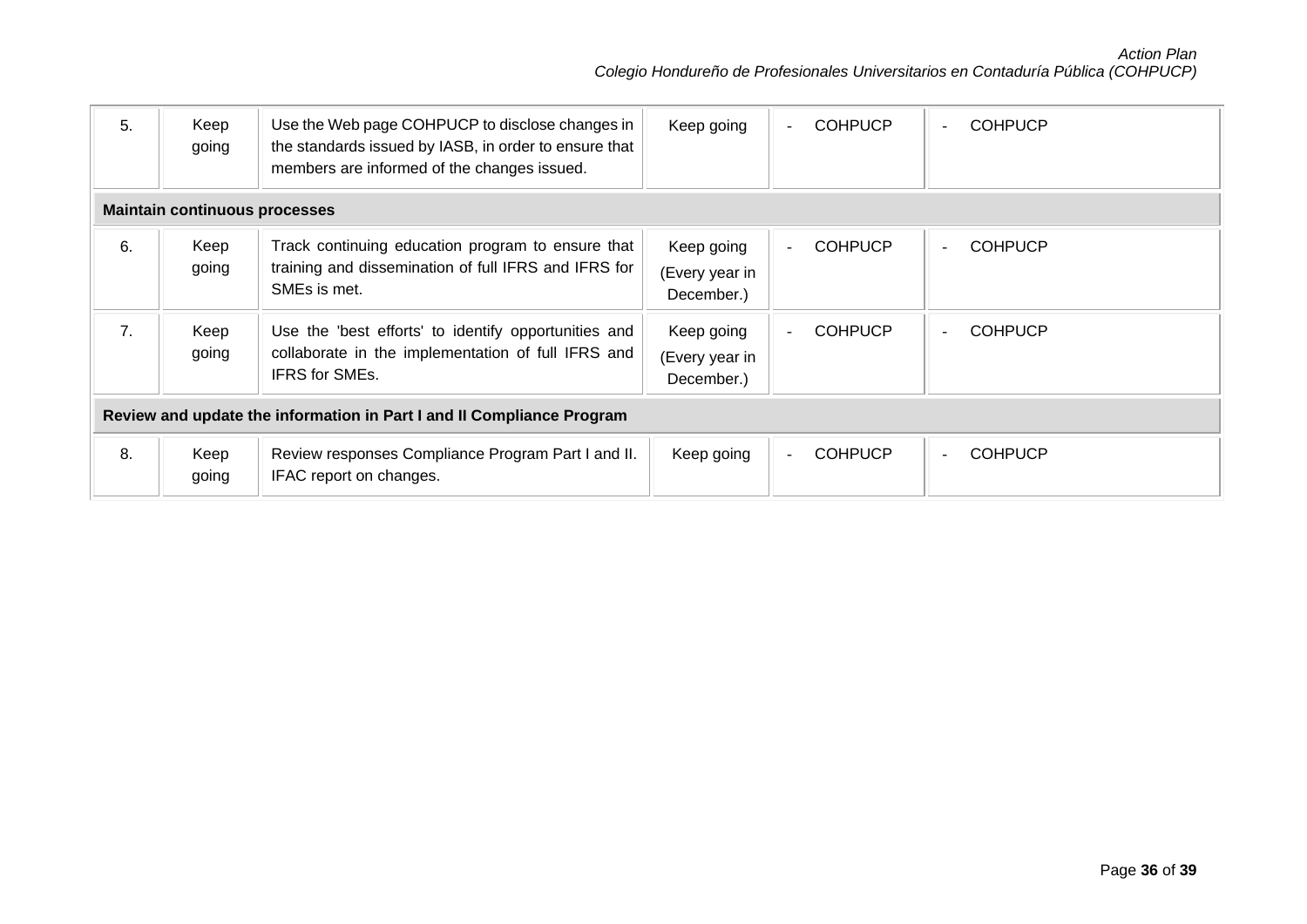# **Main Requirements of SMO 6**

| <b>Requirements</b>                                                                                                                                        | Y                         | N | <b>Partially</b> | <b>Comments</b>                                                                                                                              |
|------------------------------------------------------------------------------------------------------------------------------------------------------------|---------------------------|---|------------------|----------------------------------------------------------------------------------------------------------------------------------------------|
| <b>Scope of the System</b><br>1. A system of investigation, discipline and Appeals<br>exists for the accountancy profession. The<br>system is operational. | $\boldsymbol{\mathsf{X}}$ |   |                  | COHPUCP has a Court of Honor whose function is to know and<br>punish conduct professional and proper functioning as a Conciliatory<br>Court. |
| Information About the types of misconduct<br>2.<br>Which May Bring About investigative actions are<br>publicly available.                                  | $\boldsymbol{\mathsf{X}}$ |   |                  | Code of ethics on the virtual site                                                                                                           |
| <b>Initiation of Proceedings</b>                                                                                                                           |                           |   |                  |                                                                                                                                              |
| Both a "complaints-based" and an "information-<br>3.<br>based" approach are ADOPTED.                                                                       | $\boldsymbol{\mathsf{X}}$ |   |                  |                                                                                                                                              |
| 4. Link With the results of QA reviews has-been<br>established.                                                                                            |                           | X |                  |                                                                                                                                              |
| <b>Investigative Process</b>                                                                                                                               |                           |   |                  | It is the Court of Honor                                                                                                                     |
| 5. A committee or a similar body exists for<br>performing investigations.                                                                                  | $\boldsymbol{\mathsf{X}}$ |   |                  |                                                                                                                                              |
| Members of a committee are independent of the<br>6.<br>subject of the investigation and other related<br>parties.                                          | $\boldsymbol{\mathsf{X}}$ |   |                  |                                                                                                                                              |
| disciplinary Process                                                                                                                                       |                           |   |                  | <b>Board</b>                                                                                                                                 |
| 7. A separate disciplinary committee / entity exist to<br>make disciplinary decisions on referrals from the<br>investigation committee.                    | $\boldsymbol{\mathsf{X}}$ |   |                  |                                                                                                                                              |
| Members of the committee / entity include<br>8.<br>professional accountants as well as non-<br>accountants.                                                |                           | X |                  | No. This integrated only<br>by professionals and members of<br>COHPUCP.                                                                      |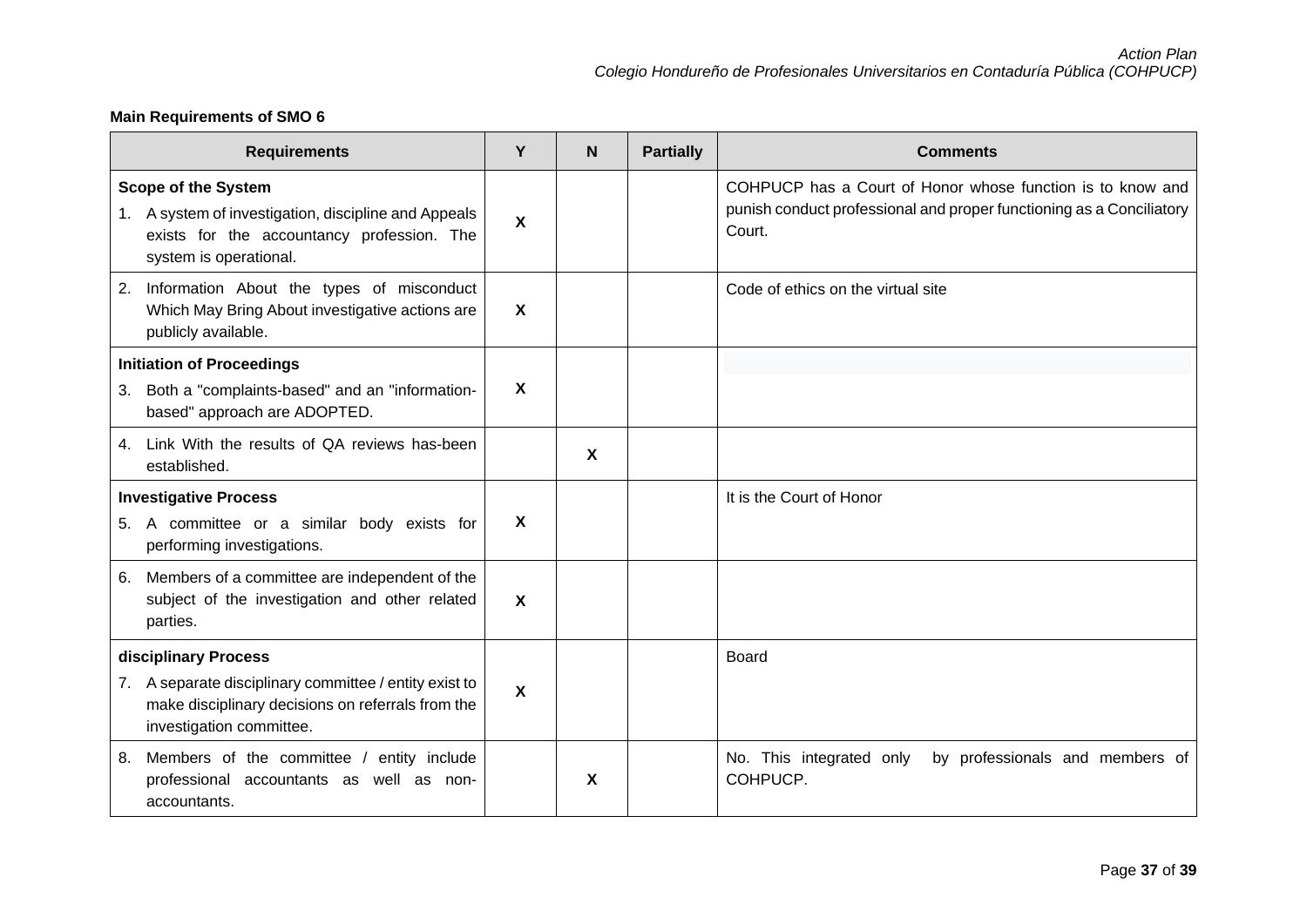| <b>Requirements</b>                                                                                                                                                                                                                            | Y                         | $\mathbf N$               | <b>Partially</b> | <b>Comments</b>                 |
|------------------------------------------------------------------------------------------------------------------------------------------------------------------------------------------------------------------------------------------------|---------------------------|---------------------------|------------------|---------------------------------|
| 9. The court exhibits independence of the subject<br>of the investigation and other related parties.                                                                                                                                           | $\boldsymbol{\mathsf{X}}$ |                           |                  |                                 |
| sanctions                                                                                                                                                                                                                                      |                           |                           |                  |                                 |
| 10. The disciplinary system allows an extensive<br>range of imposing penalties. It is good role to<br>include (a) loss of professional designation; (B)<br>removal of restriction and practicing rights; and<br>(c) exclusion from membership. | $\boldsymbol{\mathsf{X}}$ |                           |                  |                                 |
| <b>Rights of Representation and Appeal</b>                                                                                                                                                                                                     |                           |                           |                  | <b>General Assembly COHPUCP</b> |
| 11. A third Appeals body is separate from which<br>exist both the disciplinary committee and<br>investigative committee.                                                                                                                       | X                         |                           |                  |                                 |
| <b>Administrative Processes</b>                                                                                                                                                                                                                |                           |                           |                  |                                 |
| 12. Timeframe targets for disposal of all cases are<br>set.                                                                                                                                                                                    |                           | $\boldsymbol{\mathsf{X}}$ |                  |                                 |
| 13. Tracking Mechanisms to monitor progress in<br>investigation and discipline and related<br>procedures are established.                                                                                                                      |                           | $\boldsymbol{\mathsf{X}}$ |                  |                                 |
| 14. Records of investigations and disciplinary<br>Processes are established.                                                                                                                                                                   | $\boldsymbol{X}$          |                           |                  |                                 |
| <b>Public Interest Considerations</b>                                                                                                                                                                                                          |                           |                           |                  |                                 |
| 15. Activities are supported to ensure that the public<br>is aware that an investigative and disciplinary<br>system exists in the jurisdiction.                                                                                                | X                         |                           |                  |                                 |
| 16. A process for the independent review of<br>complaints on there was no which follow-up<br>established.                                                                                                                                      |                           | $\boldsymbol{\mathsf{X}}$ |                  |                                 |